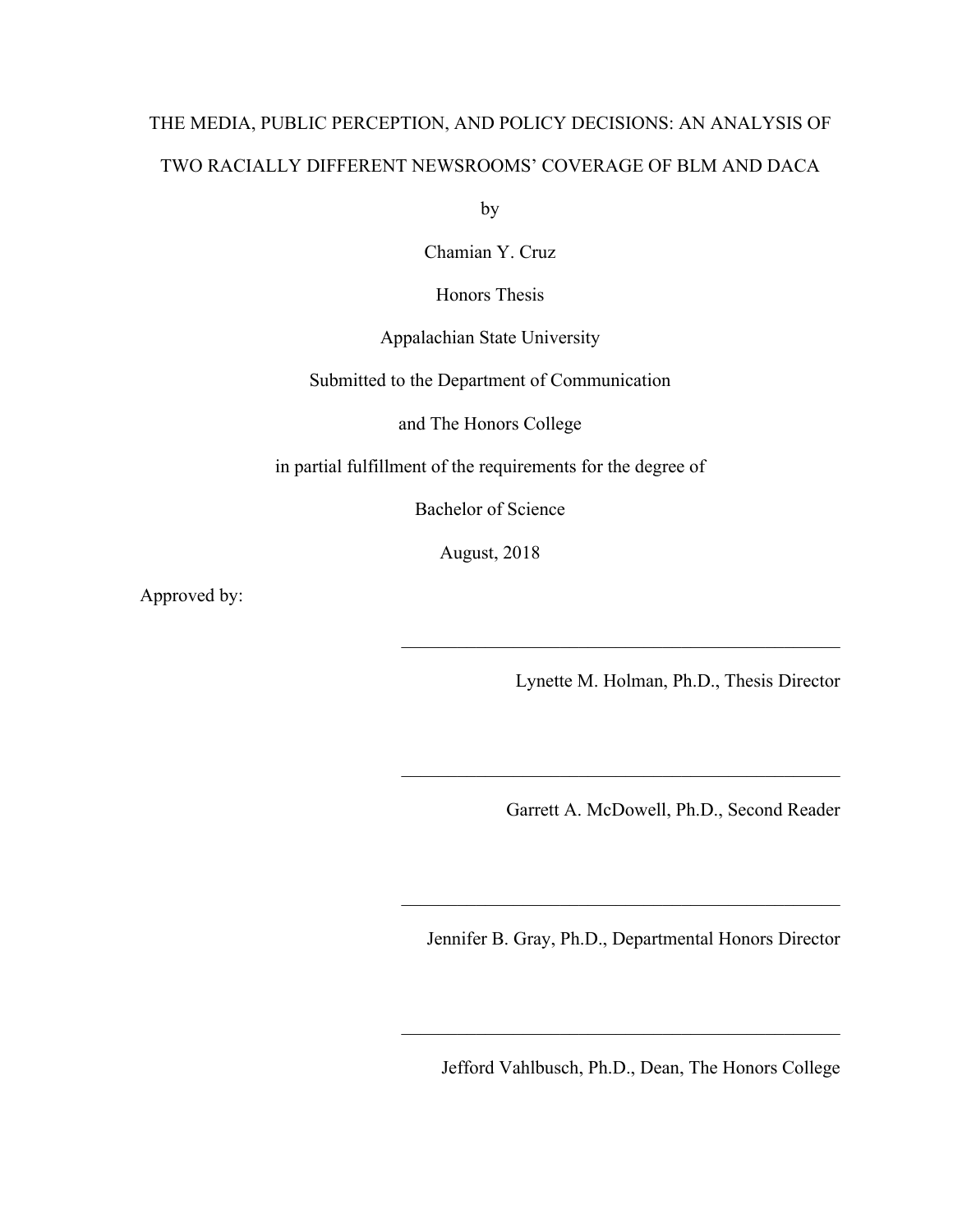#### **Abstract**

Journalists tend to influence the public's perception of issues through priming, framing, and agenda setting (Power, Murphy, & Coover, 1996; Quinsaat, 2014; McCombs, 2014), because they often serve as the public's main source of information. Therefore, journalists are expected to uphold ethical and professional responsibilities. However, many researchers have found that journalists' biases and prejudices and the media's systematic structure can influence common journalistic practices such as word choice, which can further stereotype and stigmatize marginalized populations (e.g., Entman  $\&$  Rojecki, 2000). In this study, I looked into the cycle between the media, the public, and policy decisions. The media influences the public's perception, which then influences their support for policies. I studied how racial and ethnic diversity in newsrooms affects the coverage of blacks in rhetoric about the Black Lives Matter (BLM) movement and Hispanic/Latino immigrants in rhetoric about Deferred Action for Childhood Arrivals (DACA). I utilized an online survey with established social science scales to measure perceived racism. I employed this survey with the *Tampa Bay Times* (*Times*), a predominately White newsroom, and the *Atlanta Journal-Constitution* (*AJC*), a more ethnically and racially diverse newsroom*.* I also conducted a textual analysis on a sample of articles from each publication written nine months before Donald Trump was elected president to three months after his first State of the Union (SOTU) address. The purpose of the textual analysis was to identify any differences in word choice, frames, and other factors present in the journalists' coverage of BLM and DACA. Using these methods, I found that the ethnicity of journalists does influence coverage of blacks and Hispanic/Latino immigrants, that journalists cover DACA more sympathetically and ethically than BLM, and that specialized reporting leads to better media representation of these two groups.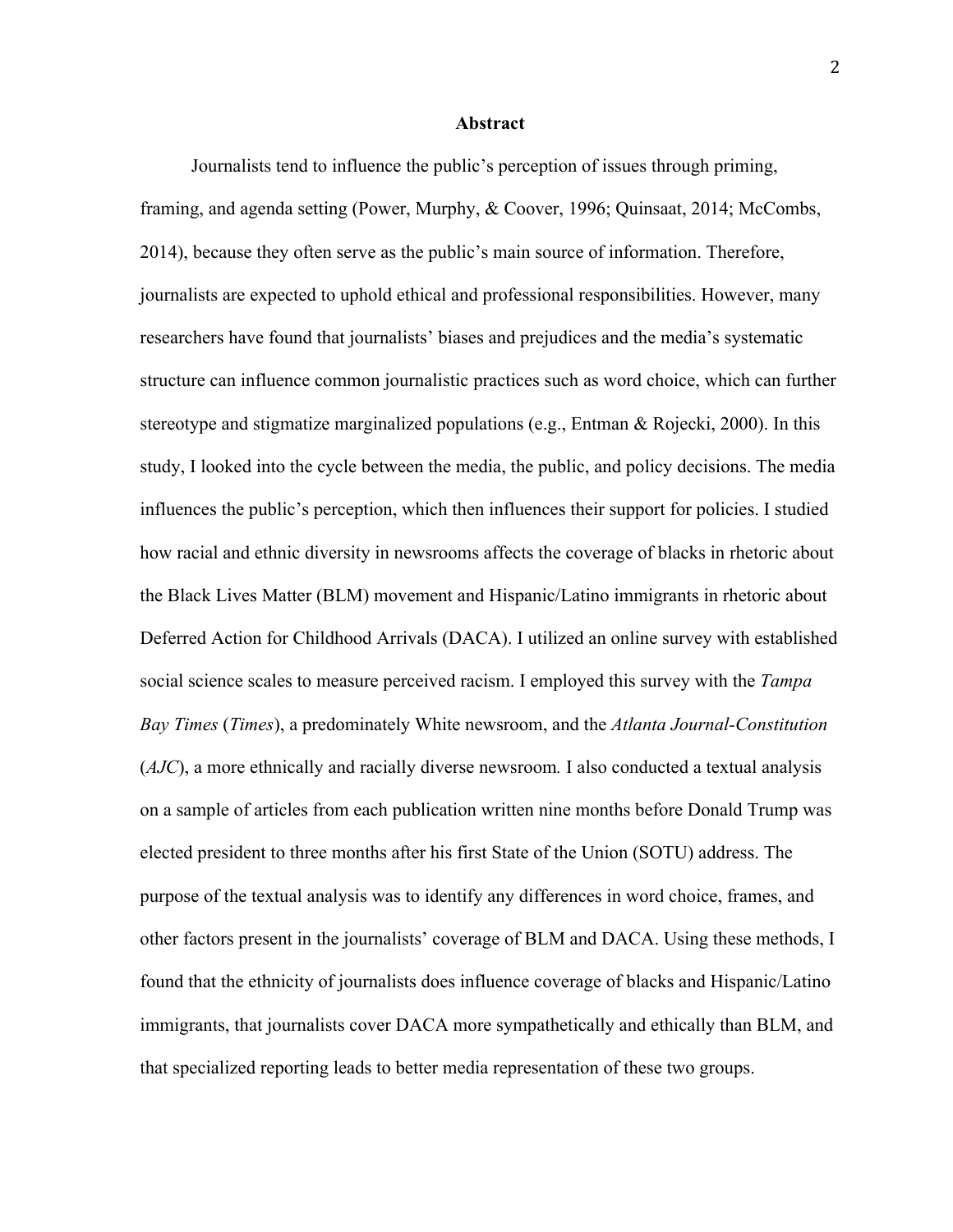#### **Acknowledgements**

This thesis is a milestone in my academic career. Foremost, I would like to express my sincere gratitude to my thesis committee: Dr. Lynette Holman and Dr. Garrett McDowell. I am especially grateful for their guidance, motivation, immense knowledge, and, above all, patience. They supported my academic and career goals and actively worked with me to write my thesis on a topic that is important to me and that I am proud of. They taught me a great deal about conducting research and writing an extensive research paper. They also taught me, by example, what good professors, researchers, and people should be like. I will continue to put to practice all of their teachings. Of course, this also would not have been possible without the support of my family. They are my ultimate role models for what it means to work hard and to pursue what I feel is right and just. I am forever indebted to my parents for their selfless actions and decisions. Lastly, I would like to recognize those who have been affected by police brutality, discriminatory anti-immigration policies, and misrepresentation in the media. Your voices are worth being heard. Your stories are worth being told.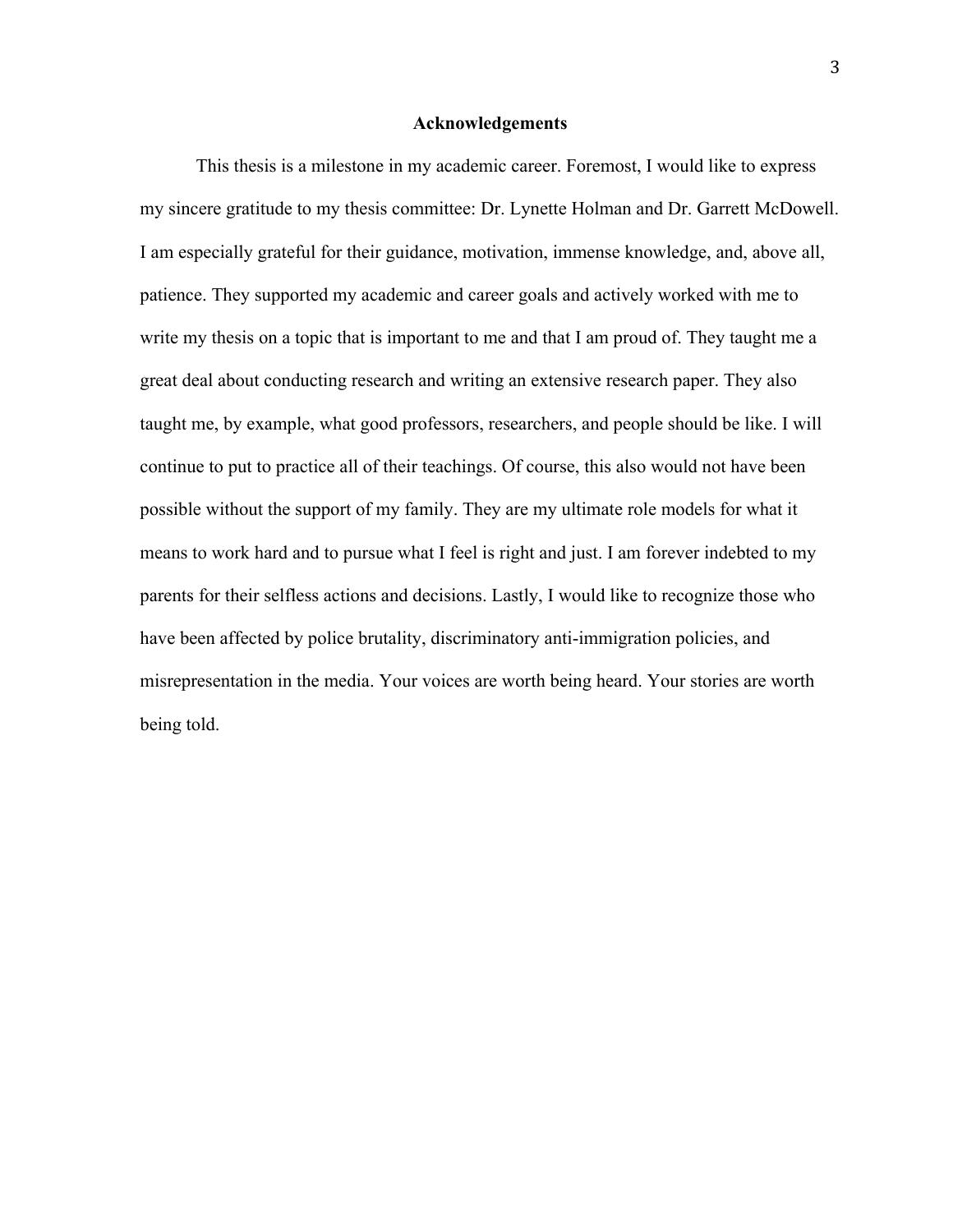## Table of Contents

| Н.    |                     |
|-------|---------------------|
| Ш.    |                     |
|       |                     |
|       |                     |
|       | a.                  |
|       | $\mathbf{i}$ .      |
|       | $\ddot{\mathbf{i}}$ |
| VI.   |                     |
|       |                     |
|       | a.                  |
|       |                     |
| VIII. |                     |
| IX.   |                     |
| X.    |                     |
|       | a.                  |
|       | $\mathbf{b}$ .      |
|       |                     |
|       |                     |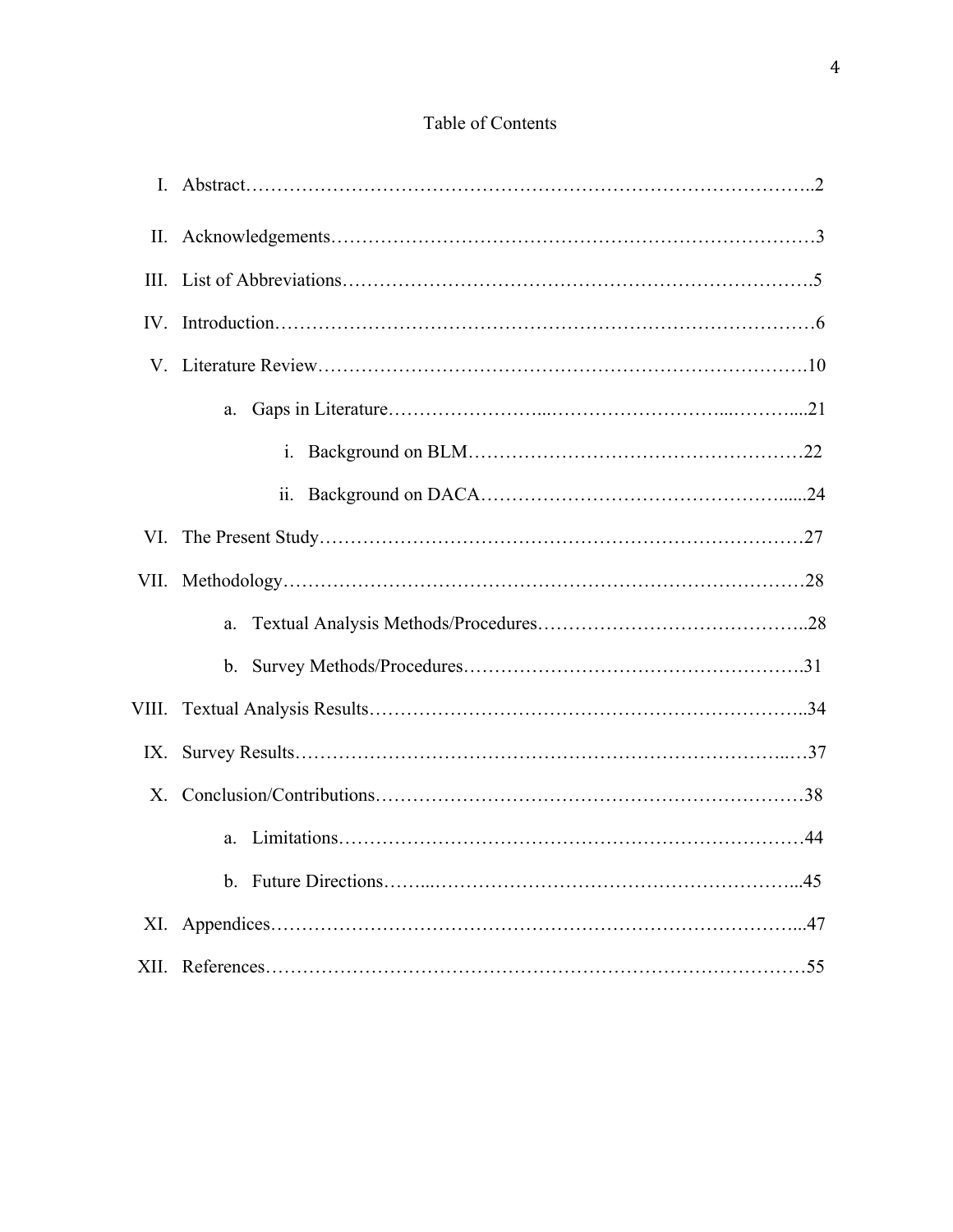### List of Abbreviations

| <b>AJC</b>  | Atlanta Journal-Constitution           |
|-------------|----------------------------------------|
| AP          | <b>Associated Press</b>                |
| <b>ASNE</b> | American Society of News Editors       |
| <b>BLM</b>  | <b>Black Lives Matter</b>              |
| <b>DACA</b> | Deferred Action for Childhood Arrivals |
| <b>MPV</b>  | Mapping Police Violence                |
| <b>MRS</b>  | Modern Racism Scale                    |
| <b>PRS</b>  | <b>Perceived Racism Scale</b>          |
| PRSL        | Perceived Racism Scale for Latinos     |
| <b>SOTU</b> | State of the Union                     |
| <b>TDMN</b> | The Dallas Morning News                |
| Times       | Tampa Bay Times                        |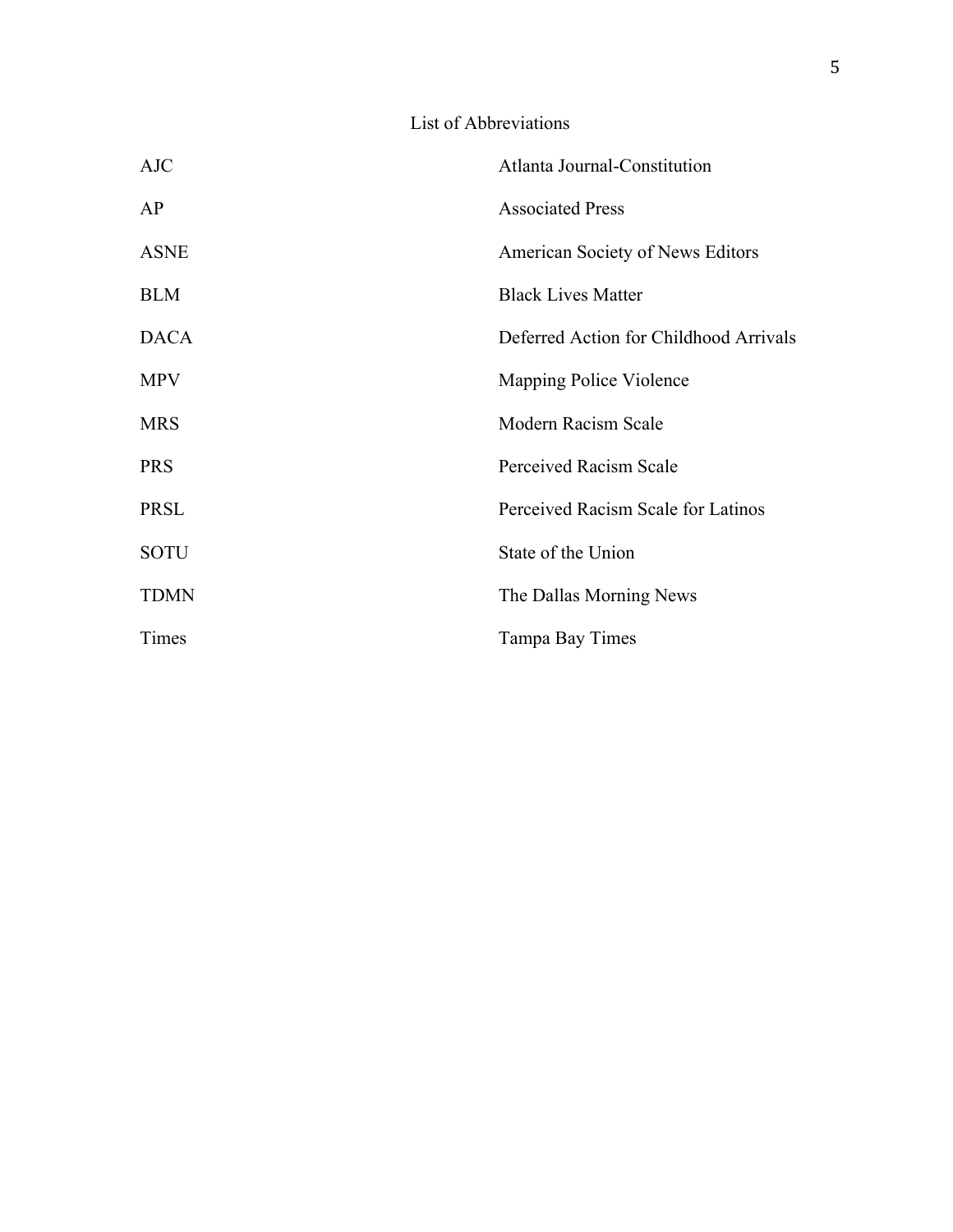#### **Introduction**

Genetic research informs us that there is no scientific basis for different labels of race, that we all have African ancestors (Kolbert, 2018). The idea of race is merely a social construct, a concept created, maintained, and reproduced by society (Merenstein, 2008). Racism is a real problem in the U.S., in part because labels are used to delineate and separate people from one another, cleaving political and social divides. Racial issues also drive media and policy agendas. Discussion of race was prevalent in the media during Barack Obama's presidency and it only seemed to gain momentum with the election of President Donald Trump, who has consistently been at the center of controversy regarding his stance on immigrants (Dawsey, 2018) and blacks (Lowery, 2017). With Trump being so outspoken about his perception of minorities in the U.S., journalists face a dilemma on how to cover the Black Lives Matter (BLM) movement and advocacy for Deferred Action for Childhood Arrivals (DACA). In the past, journalists have portrayed blacks and Hispanic immigrants under stereotypical roles. Researchers have identified in their studies some of the influences that affect journalists' news coverage decisions (e.g., Entman & Rojecki, 2000). The focus of this study, however, is specifically on the influence of journalists' race and ethnicity on news coverage of ethnic and race-related issues such as BLM and DACA.

Journalists alone are not to blame for the inappropriate coverage of BLM and DACA because the issue is complex. The influence of the media, as a structure, on journalists' news coverage decisions is greater than journalists' individual prejudices. Over the years, researchers have studied how different races and ethnicities, based on their learned prejudices, make judgments of other races or ethnicities in accordance with stereotypes (e.g., Leopold & Bell, 2017; Entman & Rojecki, 2000). Researchers have also shown that whites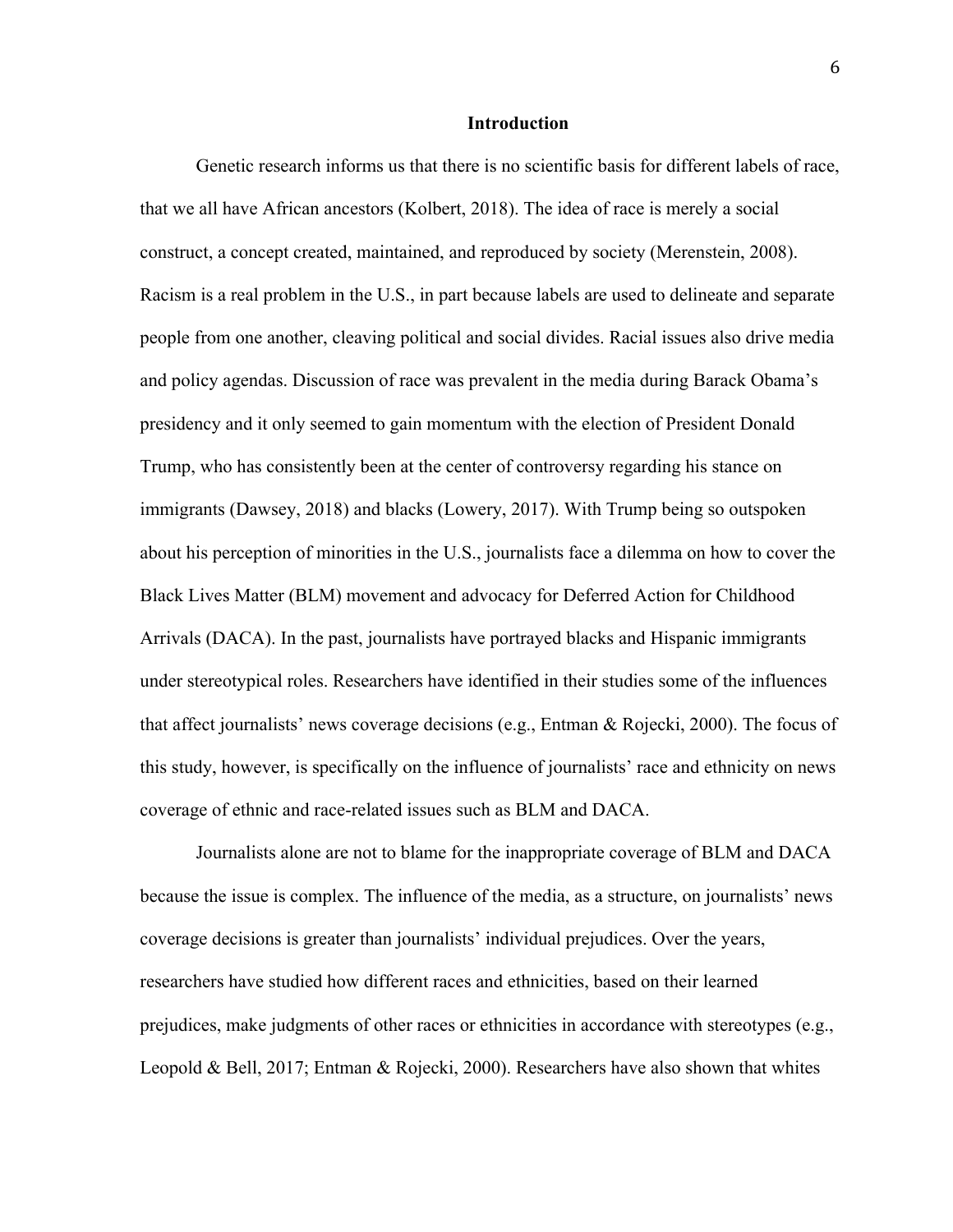indeed perpetuate stereotypes and different forms of discrimination. This largely impacts society because whites have controlled the majority of industries throughout history, resulting in more power and influence in society than any other race or ethnicity (e.g., Entman & Rojecki, 2000). Both of these factors play a role in the structural racism of the media. The Aspen Institute defines structural racism as:

A system in which public policies, institutional practices, cultural representations, and other norms work in various, often reinforcing ways to perpetuate racial group inequity. It identifies dimensions of our history and culture that have allowed privileges associated with 'whiteness' and disadvantages associated with 'color' to endure and adapt over time. Structural racism is not something that a few people or institutions choose to practice. Instead it has been a feature of the social, economic and political systems in which we all exist (n.d., p. 1).

However, demographics in the U.S. have been changing (U.S. Census Bureau, 2010). Blacks and Hispanics are the two largest racial or ethnic groups behind whites, with Hispanics being the principal drivers of U.S. demographic growth in recent years (Pew Research Center, 2017b). In 2016, it was estimated that 76.9% of the population was white, 13.3% was black or African American, and 17.8% was Hispanic or Latino (U.S. Census Bureau). Between 2016-2017, the U.S. Hispanic population had a growth rate of 2% and the black population had a growth rate of .9% (Pew Research Center, 2017d). Yet, of 661 daily print and onlineonly news organizations surveyed in the 2017 American Society of News Editors (ASNE) Newsroom Employment Diversity Survey, minorities made up only 16.55% of the overall workforce. The workforce of the newsrooms surveyed was 83.16% white, 5.64% black, and 5.56% Hispanic (ASNE, 2017). Organizations also lacked diversity at the leadership level.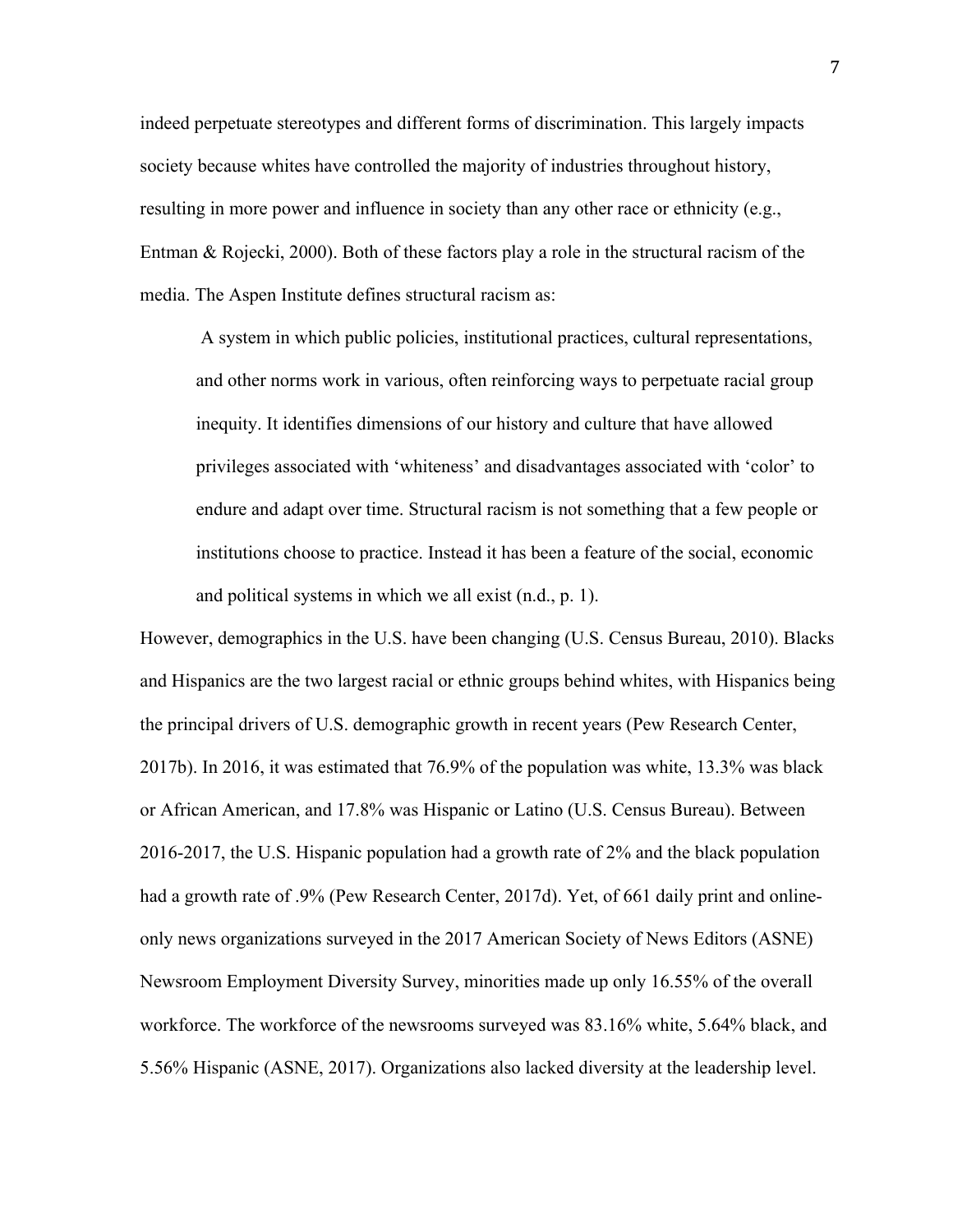Within those organizations, 13.42% were minorities in leadership positions, while 86.47% were white (ASNE, 2017). Clearly, there is a disparity in the number of minorities in newsrooms compared to their overall U.S. demographic makeup.

It could be argued that American race relations could benefit from more black and Hispanic representation in the media and in other industries since blacks and Hispanics make up a majority of the U.S. racial and ethnic demographic behind whites – in fact, the white population growth rate has decreased .1% (Pew Research Center, 2017d). The media plays a role in race relations because it exerts an incredible amount of influence on culture, politics, and society as a whole (Entman & Rojecki, 2000). In this way, the media also influences the public's voting decisions by the way it influences the public's perception of race-related issues (Domke, McCoy, & Torres, as referenced in "Brown and Black Communication, 2003). With prevalent media coverage of BLM and DACA and the increase in demographic makeup of blacks and Hispanics in the U.S., it has become increasingly important to examine the factors that are present in the news coverage of these issues.

The focus of this study is solely on blacks in rhetoric about BLM and Hispanic immigrants living in the U.S. without legal permission in rhetoric about DACA. As defined by the Merriam-Webster dictionary, the term "rhetoric" refers to a type of mode of language or speech that can be insincere or use grandiloquent language (n.d.). Studying the rhetoric in discussion of BLM and DACA is an important endeavor for several reasons. First, evidence shows that arrest-related deaths are more common among blacks than any other race or ethnicity. This can be due to a number of reasons, but misconception and the criminalization of blacks play a role in the disproportionate number of incident of police brutality against blacks (Smiley  $\&$  Fakunle, 2017). Supporters of the BLM movement seek to end police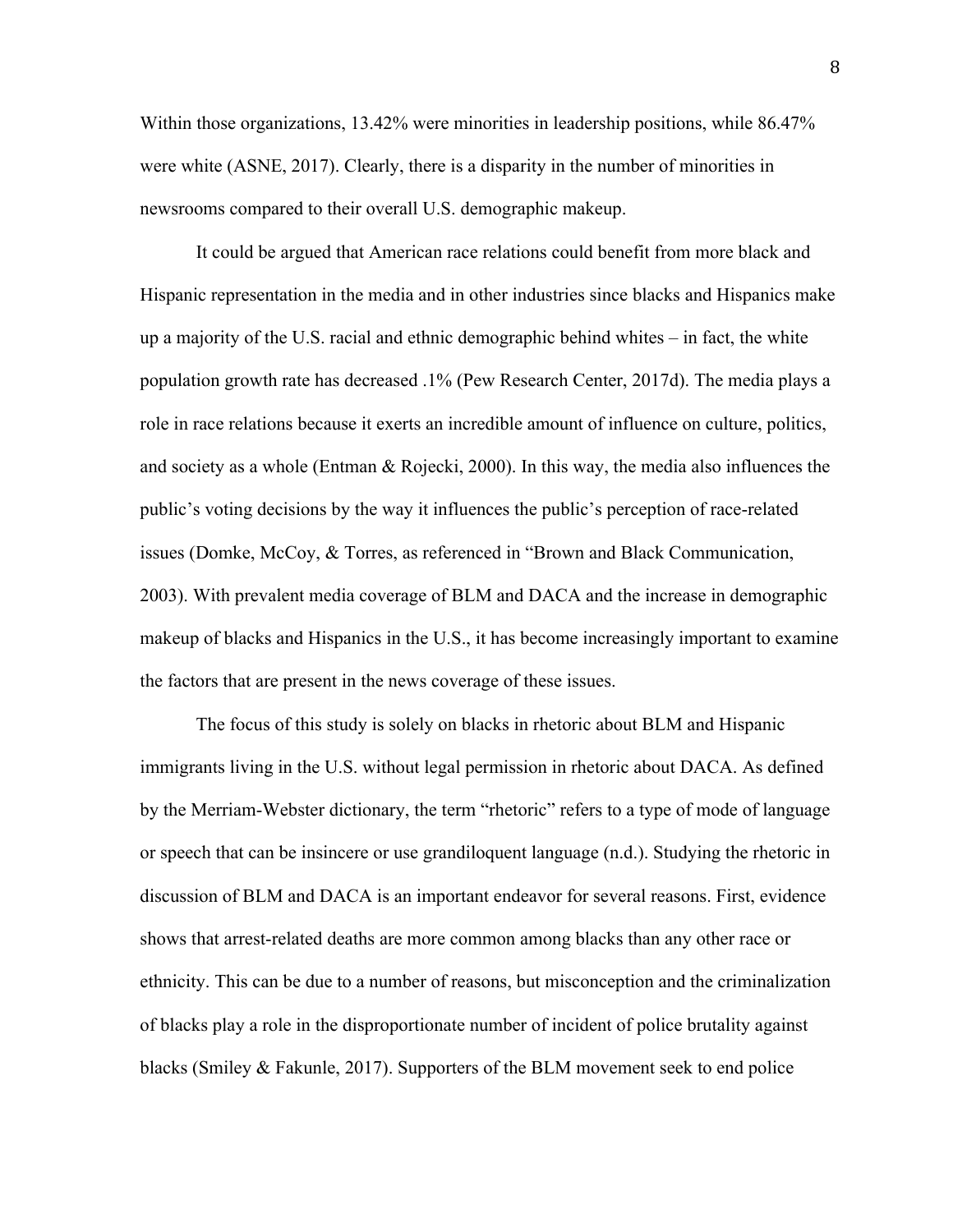brutality and to encourage a national debate about institutionalized racism within the American justice system (Leopold & Bell, 2017). Second, an estimated  $800,000$  immigrants living in the U.S. without legal permission have received DACA since it was first implemented in 2012 (Pew Research Center, 2017c). Although DACA recipients came to the U.S. from all over the world, more than nine-in-ten were born in Latin America and 94% of that number were born in Mexico, Central America, or South America (Pew Research Center, 2017a). Since Hispanics are one of the largest and most visible ethnic groups in the U.S. and since data shows that most DACA recipients come from Mexico, Central America, and South America, there is a tendency to associate DACA recipients with Hispanic or Latino immigrants. In addition, Trump tends to focus on immigration from Mexico in his rhetoric, further perpetuating the association (Reilly, 2016). Therefore, the focus of this study is on Hispanic/Latino immigration in regard to DACA. The terms "Hispanic" and "Latino" are used interchangeably in this study just as the U.S. Census Bureau does in reference to persons of Mexican, South or Central American, or other Spanish culture or origin regardless of race (2010).

Focusing on news coverage of the two largest minority demographic groups in the U.S., blacks and Hispanics, can lead to a better understanding of how these groups are regarded and treated in the U.S. Such knowledge can later guide research of how journalists have played a role in public perception of other and less researched racial and ethnic groups in the U.S. such as Asians and Middle Easterners. Although researchers have already contributed to general knowledge of the media's influence on the public, it is important to revisit these studies to see if any changes have actually been made to improve coverage of blacks and Hispanics in the media. While journalists do not have an ordained responsibility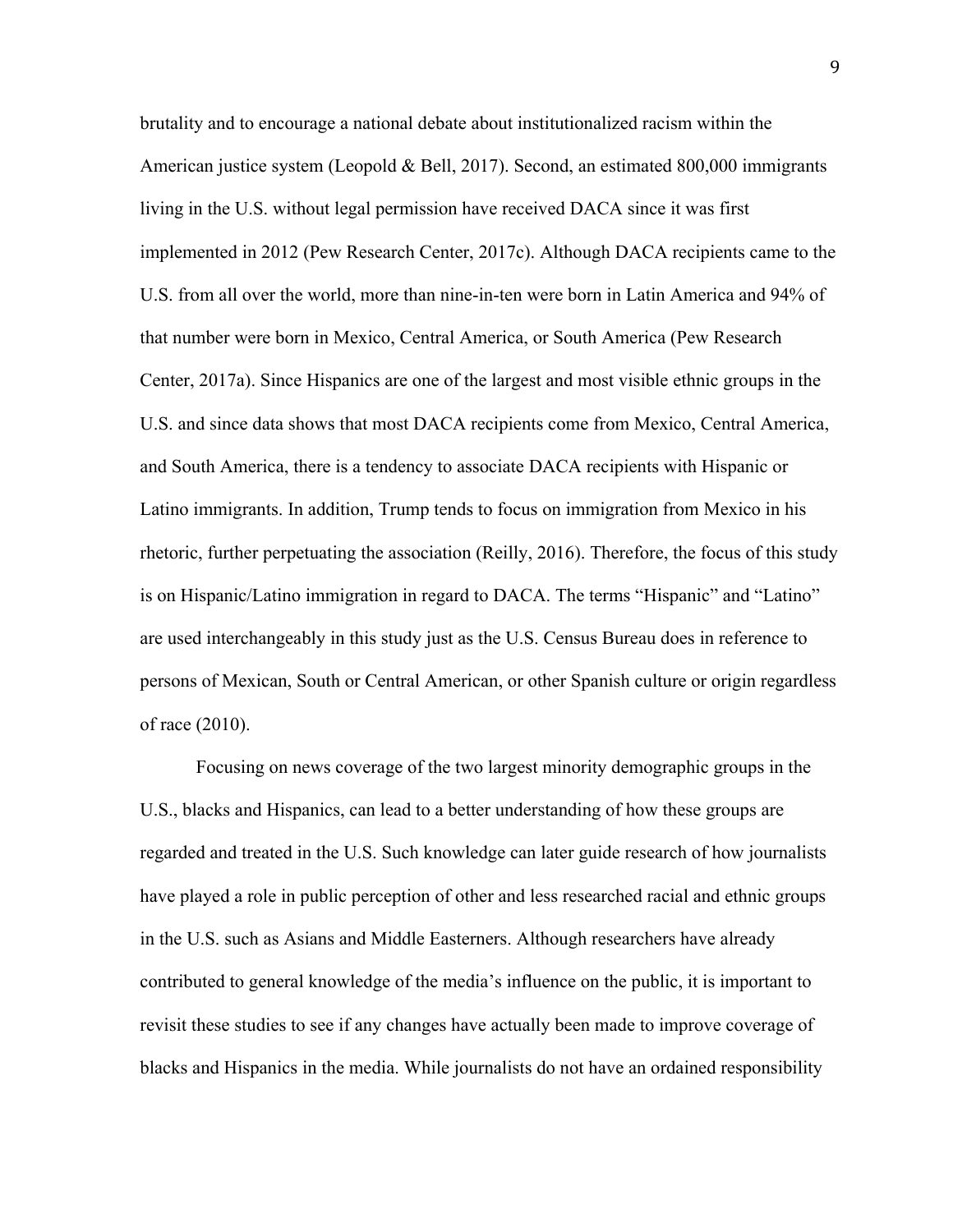to advocate for social movements, they do have a responsibility to "seek truth and report it, minimize harm, act independently, and be accountable and transparent" (SPJ, 2014). Yet, there are many structural influences and pressures that affect how journalists function. Journalists have to balance such structural influences with the understanding that they are also trained and expected to act ethically. Analyzing the influence of race on coverage of BLM and DACA helps highlight whether the coverage of already marginalized populations, such as blacks and immigrants, is currently ethical, appropriate, and accurate.

#### **Literature Review**

Researchers have long studied the role of journalists in agenda setting, priming, and framing (e.g., McCombs, 2014). The three are interrelated and have some similarities. Both agenda setting and priming are about *which* topics are most salient in the media, while framing is about *how* topics are depicted (Weaver, 2007). McCombs defined the agenda setting theory as the ability of journalists to influence what topics the public sees as most important depending on salience, or the frequency that topics are presented (2014). Establishing the public agenda is the first stage in the formation of public opinion (McCombs, 2014). Like agenda setting, priming is also based on salience and is often considered an extension of agenda setting (Scheufele & Tewksbury, 2007). Scheufele and Tewskbury explained priming theory as the ability of journalists to shape the public's considerations in making certain judgments by how often certain attributes are used to describe people or objects (2007). Priming is largely based on theories of network models of memory. According to these network models, journalists, through priming, can create interconnections in the public's mind by creating associations between certain ideas and concepts (e.g., Collins & Loftus, 1975; Meyer & Schvaneveldt, 1971). When two concepts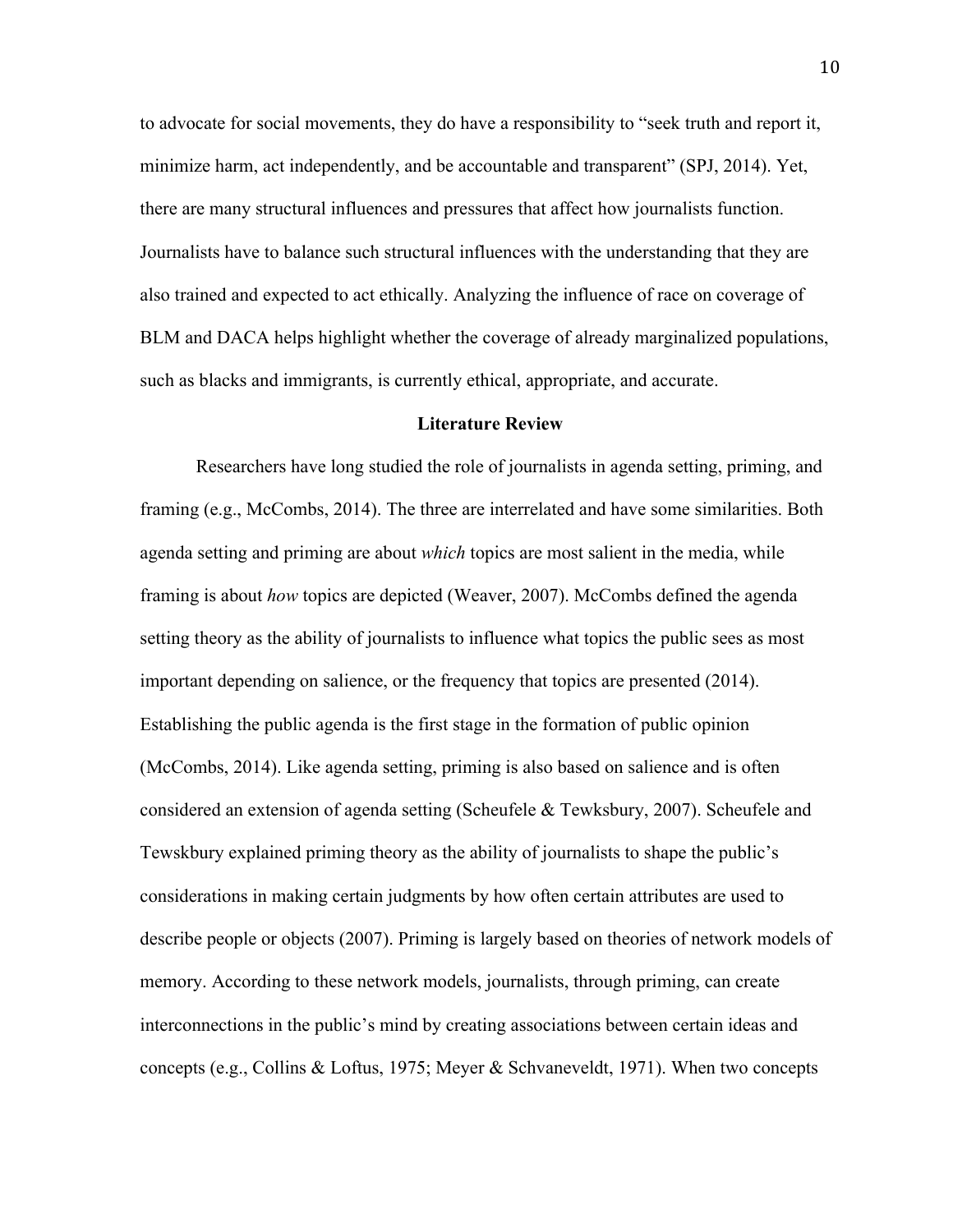are constantly presented as interconnected, these associations can be reinforced and strengthened over time (e.g., "black" and "criminal"). Much like a pump priming a well, researchers have shown that journalists can prime racial stereotypes (e.g., Power, Murphy, & Coover, 1996). Indeed, Roskos-Ewoldsen and Dillman Carpentier (2007) deduced in their meta-analysis of 63 priming studies that journalists do act as a prime, or a stimulus on which individuals base their impressions of a person or issue.

In addition, Quinsaat's (2014) term "news frame" refers to how journalists apply attributes through words to certain groups or issues that can influence how they are perceived. One way that journalists create news frames is through second-level agenda setting, which is also about how topics are depicted. McCombs defined second-level agenda setting as the influence of properties, qualities, and characteristics that journalists use to describe objects or people in news coverage (2014). In second-level agenda setting, the tone that is used in those attributes is just as important in examining its influence on the public (McCombs, 2014). Journalists can set the agenda and prime the public through news frames, which are created from second-level agenda setting (McCombs, 2014). Research tells us that the effects of agenda setting, priming, and framing work in conjunction with the public's predispositions and schemas that influence how they process media messages (Scheufele  $\&$ Tewksbury, 2007). Journalists also have to deal with their own predispositions and schemas. Journalists' predispositions and schemas influence how agenda setting, priming, and framing are used in their work. Certain predispositions and schemas can be so ingrained that journalists are not conscious of how they can influence their work.

Entman and Rojecki published a study in "The Black Image in the White Mind" in which they found that whites' perceptions of blacks are largely based on media coverage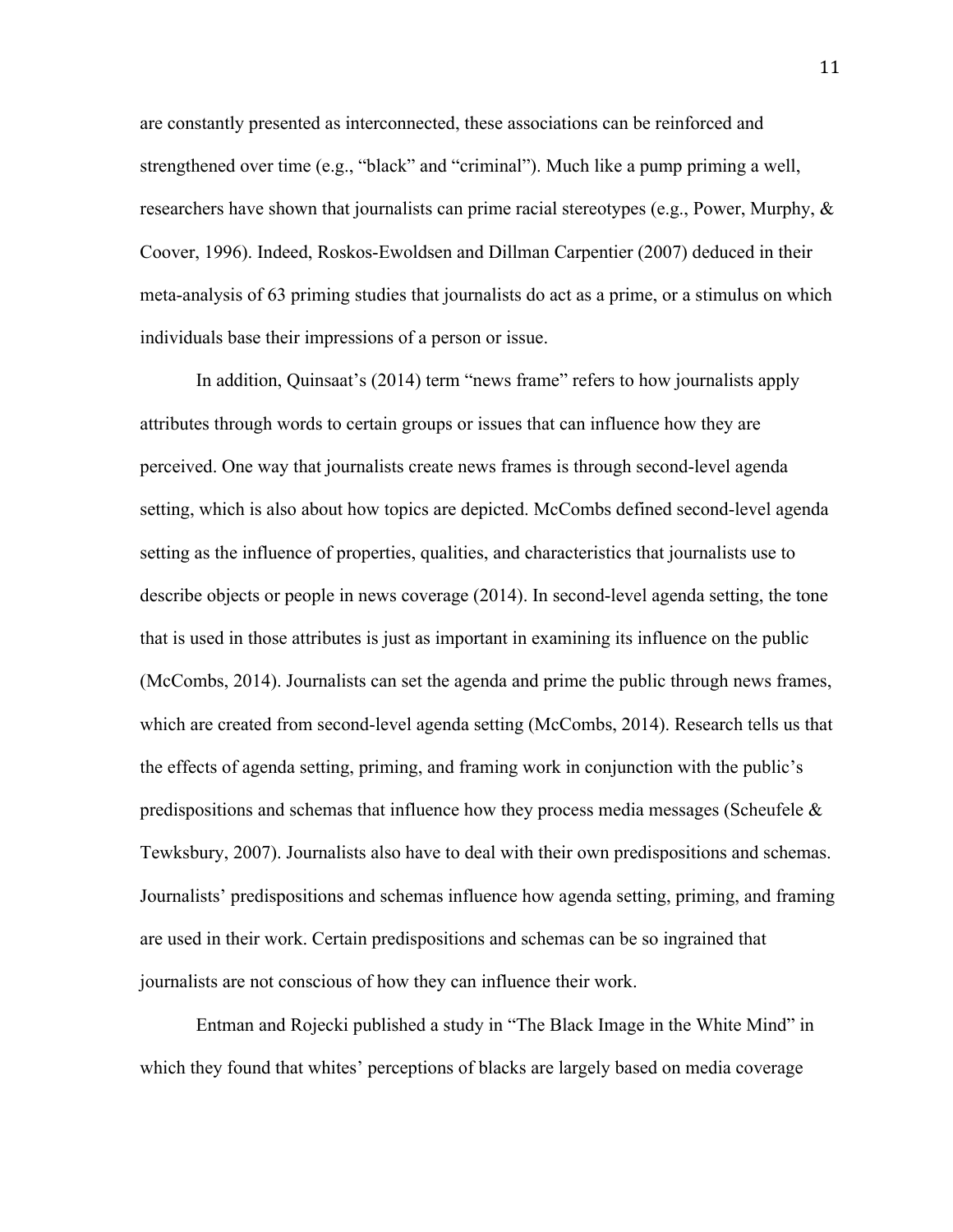rather than on personal interactions and relationships (2000). The researchers analyzed coverage of blacks in network news, prime-time television, advertising, and Hollywood (Entman & Rojecki, 2000). They found that media images support the public's preconceived notions of blacks, but rarely push the public toward comity. Comity is defined in the Oxford English Dictionary as "courtesy, civility; kindly and considerate behavior towards others" (as referenced in "The Black Image in the White Mind, 2000). Entman and Rojecki argued that comity is a multidimensional concept that falls on a spectrum of racial thinking that ranges from racial comity and understanding, ambivalence, animosity, and outright racism (2000). They believed that reaching comity would be the only way for blacks and other minorities to be treated fairly and portrayed properly by the media (Entman & Rojecki, 2000). The full spectrum can be seen in Table 1.

|                 | $\bigstar$ Comity - - - | Ambivalence - - -        | Animosity - - - - -        | Racism $\rightarrow$   |
|-----------------|-------------------------|--------------------------|----------------------------|------------------------|
|                 | Individual              | <b>Negative</b>          | Stereotyping               | Hierarchy              |
|                 | Diversity               | Tendencies               |                            |                        |
| Negative        | Individual blacks,      | <b>Black</b> individuals | Most blacks share          | Blacks are a           |
| Homogeneity     | like whites, vary       | tend more than           | a syndrome of              | lower order of         |
|                 | widely in traits        | whites to exhibit        | negative traits            | humanity than          |
|                 |                         | negative traits          |                            | whites, with           |
|                 |                         |                          |                            | consistently           |
|                 |                         |                          |                            | negative traits        |
|                 | Empathy                 | Underestimation          | Denial                     | Separation &           |
|                 |                         |                          |                            | <b>Discrimination</b>  |
| Structural      | Discrimination          | Discrimination may       | Anti-black                 | <b>Blacks</b> cannot   |
| Impediments     | remains prevalent,      | occur in isolated        | discrimination is a        | attain equality        |
|                 | causing great           | individual instances     | thing of the past;         | no matter what         |
|                 | harm to equal           |                          | whites now                 | society does;          |
|                 | opportunity             |                          | experience more            | discrimination         |
|                 |                         |                          | racial                     | is therefore           |
|                 |                         |                          | discrimination             | necessary              |
|                 | Political               | <b>Political Concern</b> | <b>Political Rejection</b> | Political              |
|                 | Acceptance              |                          |                            | Aggression             |
| Conflicting     | Fundamental             | <b>Black political</b>   | <b>Black political</b>     | <b>Black political</b> |
| Group Interests | interests of blacks     | power sometimes          | power extracts             | power poses            |
|                 | and whites do not       | creates trouble for      | advantages at white        | grave dangers to       |
|                 | differ; cooperation     | whites as a group;       | expense;                   | whites as a            |

**Table 1** Spectrum of White Racial Sentiment (Entman and Rojecki, 2000)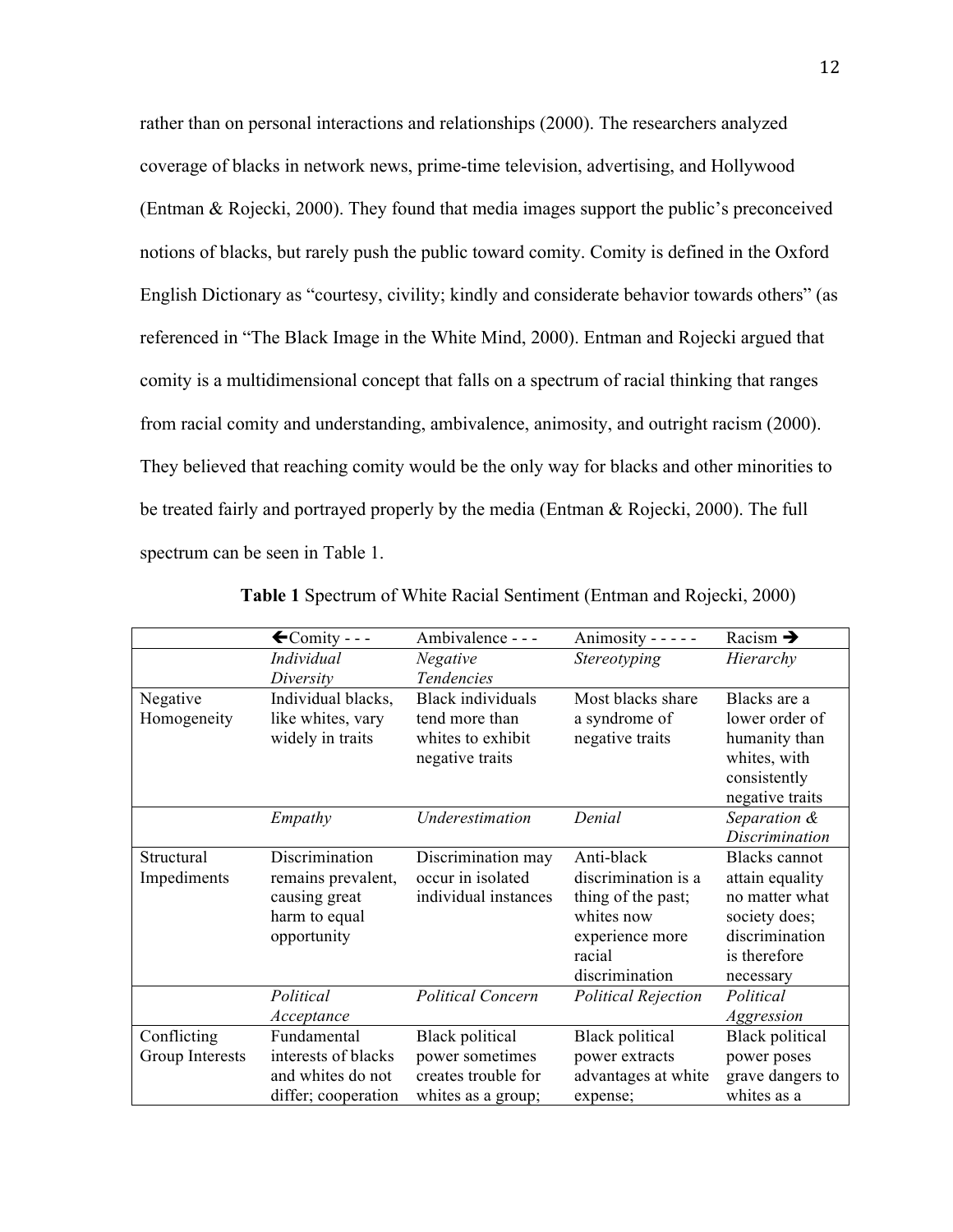|                        | possible and<br>desirable                         | cooperation suspect                                                      | cooperation rarely<br>to mutual<br>advantage        | group;<br>cooperation<br>dangerous                                 |
|------------------------|---------------------------------------------------|--------------------------------------------------------------------------|-----------------------------------------------------|--------------------------------------------------------------------|
|                        | Comfort                                           | Disquiet                                                                 | Fear & Anger                                        | Hatred                                                             |
| Emotional<br>Responses | Low intensity;<br>positive or neutral<br>feelings | Low intensity;<br>oscillation from<br>neutral to positive<br>to negative | Largely negative;<br>moderately intense<br>emotions | Intensely and<br>globally<br>negative<br>emotions<br>toward blacks |

There are many ways journalists perpetuate preconceived notions of blacks and BLM. Leopold and Bell studied the coverage of BLM in seven U.S.-based newspapers during a sixmonth period in 2014 (2017). They identified paradigms and other marginalizing techniques that journalists use in coverage of protests (Leopold  $& Bell, 2017$ ). Protest paradigm is defined as "a pattern of news coverage that expresses disapproval toward protests and dissent" (Leopold & Bell, 2017, para. 5). Leopold and Bell found that language of crime, lawlessness, violence, blame for nearby acts of violence, and inflammatory quotes from bystanders and official sources were prevalent in their sample of articles (2017). In addition, journalists rarely discussed the key issues of BLM (Leopold  $& Bell, 2017$ ). Instead, they used problematic news frames in coverage of protests such as the riot frame, crime story frame, carnival frame, and public nuisance frame (Leopold & Bell, 2017). According to Hertog and McLeod, a riot frame overemphasize lawlessness, danger, destruction, and disorder; a crime story frame focuses on specific criminal acts committed by participants in protests; and a carnival frame minimizes the social issue being protested and highlights more theatrical aspects of protests such as the waving of flags or wearing of coordinated outfits (1995; as referenced by Leopold & Bell, 2017). Lastly, the public nuisance frame (Di Cicco, 2010; as referenced by Leopold & Bell, 2017) emphasizes the downsides that affect a city or community when protests are not dangerous or criminal, such as long lines of traffic or the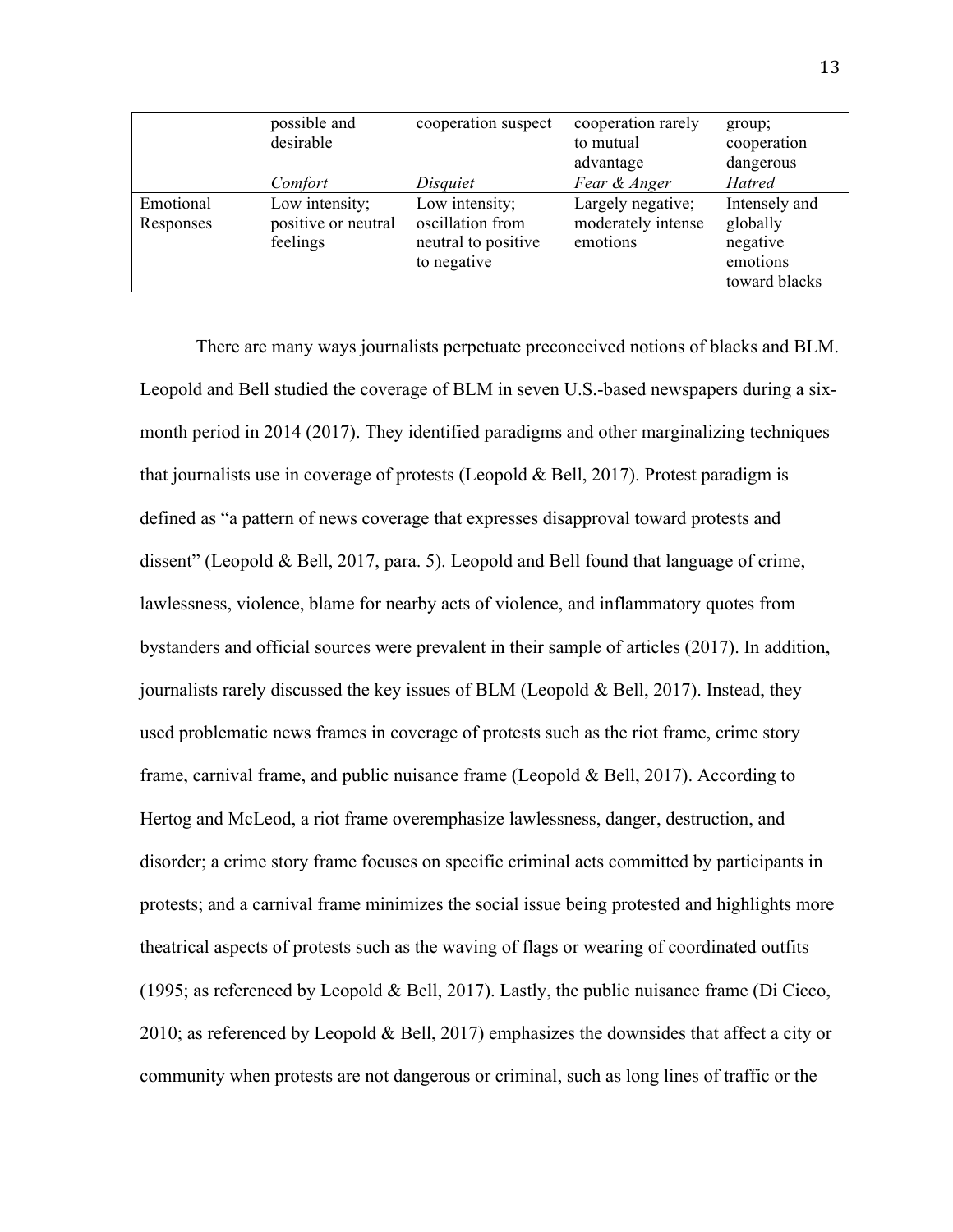imposition of a curfew. Such frames work to shift the focus from the disproportionate killings of unarmed black men and influence public perception of blacks and BLM.

Journalists often adhere to the paradigm because of a number of structural influences on the media. First, Leopold and Bell explained that news coverage has become routinized so that the same type of stories are covered and framed in the same way. Second, journalists are trained to use official sources to establish credibility even though official sources have a tendency to adhere to the paradigm as well (2017). This is because sources are often people in leadership positions or with a lot of influence, and whites disproportionately hold such positions (Entman & Rojecki, 2000). Third, research suggests that problematic material arises from the interaction of the dominant culture, which is white-American culture in the U.S., and market pressures in the industry (Entman & Rojecki, 2000). For example, the hyper-competition in the media environment where supply substantially exceeds demand, has led to financial loss for many producers in the market. Hollifield and Becker (2009) suggest that this could increase the likelihood that journalists violate journalism ethics at both the organizations and individual levels. In addition, hyper-competition creates pressure for journalists to break news and to increase ratings, clicks, or subscriptions to gain public attention and to maintain profitability. Hyper-competition is a consequence of the media's reliance on advertising to remain profitable (Leopold  $& Bell, 2017$ ). Lastly, traditional news values of impact, timeliness, prominence, proximity, novelty, conflict, and currency can also influence journalists to perpetuate stereotypes, negative perceptions, and different forms of discrimination (Leopold & Bell, 2017). As a result, the racialization of news coverage of BLM has primed the public to associate blacks with criminality and to discourage participation in BLM protests (2017).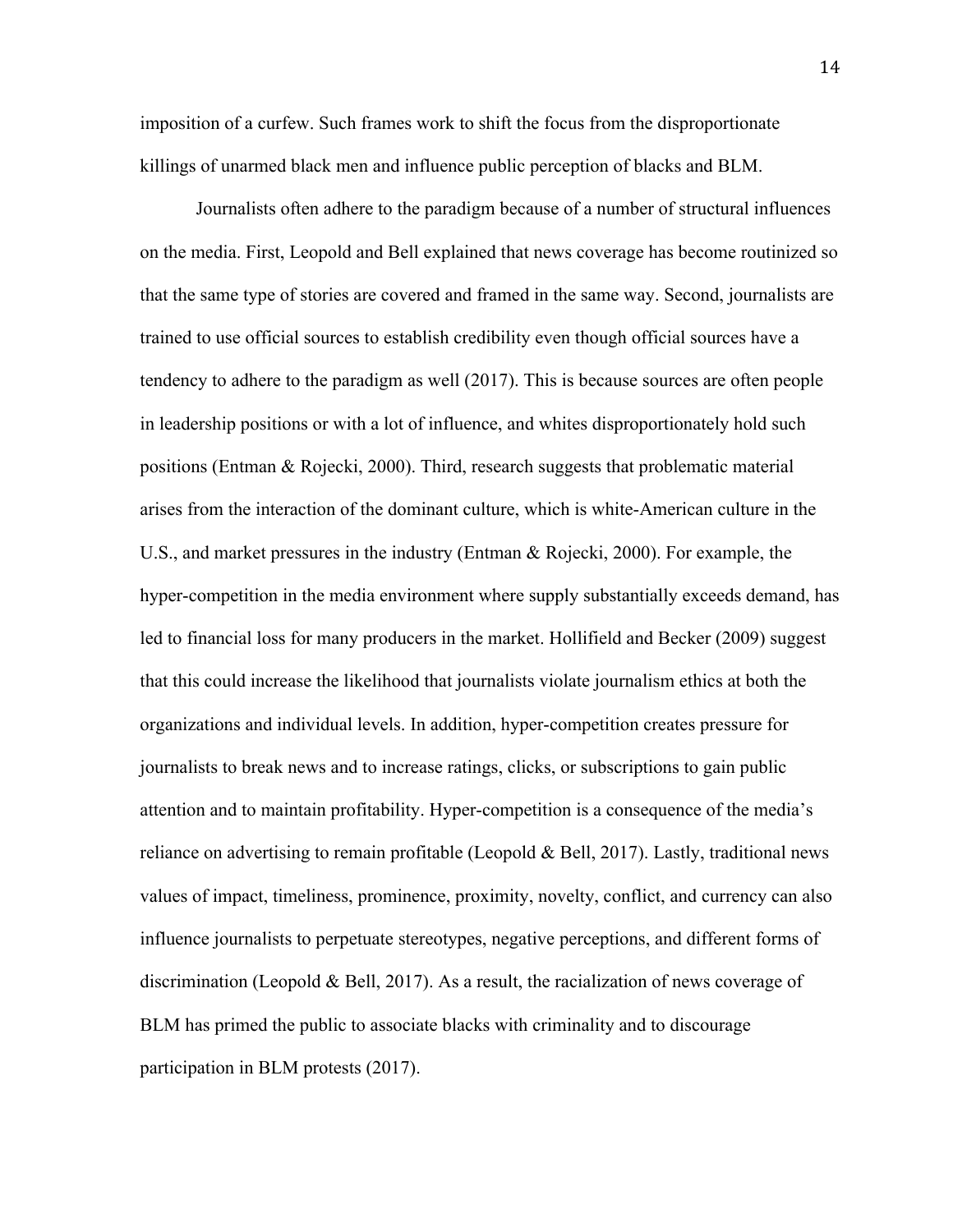Journalists can also further marginalize blacks by portraying them under a few limited stereotypical roles. Entman and Rojecki found that in general blacks are rarely portrayed as experts, even in stories concerning other blacks (2000). In fact, black voices were more prominent only in human-interest features, sports/entertainment stories, and discrimination reports, but rarely in stories of common interest to the majority of Americans such as disasters, foreign affairs, politics, science, and economics (Entman & Rojecki, 2000). In this way, journalists create a prototype of blacks as sports figures, entertainers, or as objects of discrimination (Entman & Rojecki, 2000). Again, the portrayal of blacks under these frames and limited roles influences perpetuates generalizations (Entman & Rojecki, 2000). Entman said the key to anti-black racism and prejudice is whites' tendency to lump all or most blacks into categories, or homogenizing (1992).

Like blacks, journalists have also long homogenized and marginalized Hispanics in news coverage. Entman and Rojecki agreed that Hispanics are one other minority group that in some respects are treated similarly to blacks (2000). Wilkinson even made the argument that a collaborative media advocacy effort would be more beneficial for black and Hispanic interests rather than for each to advocate for their own interests (as referenced in "Brown and Black Communication," 2003). Collaborative advocacy could be beneficial because blacks and Hispanics share common political, economic, and social/cultural interests and concerns (Wilkinson; as referenced in "Brown and Black Communication," 2003). According to Wilkinson, journalists tend to focus on issues that divide the two groups, such as competition for jobs and political power, or on mutual problems like crime, poverty, and low educational achievement (as referenced in "Brown and Black Communication," 2003). Kraeplin and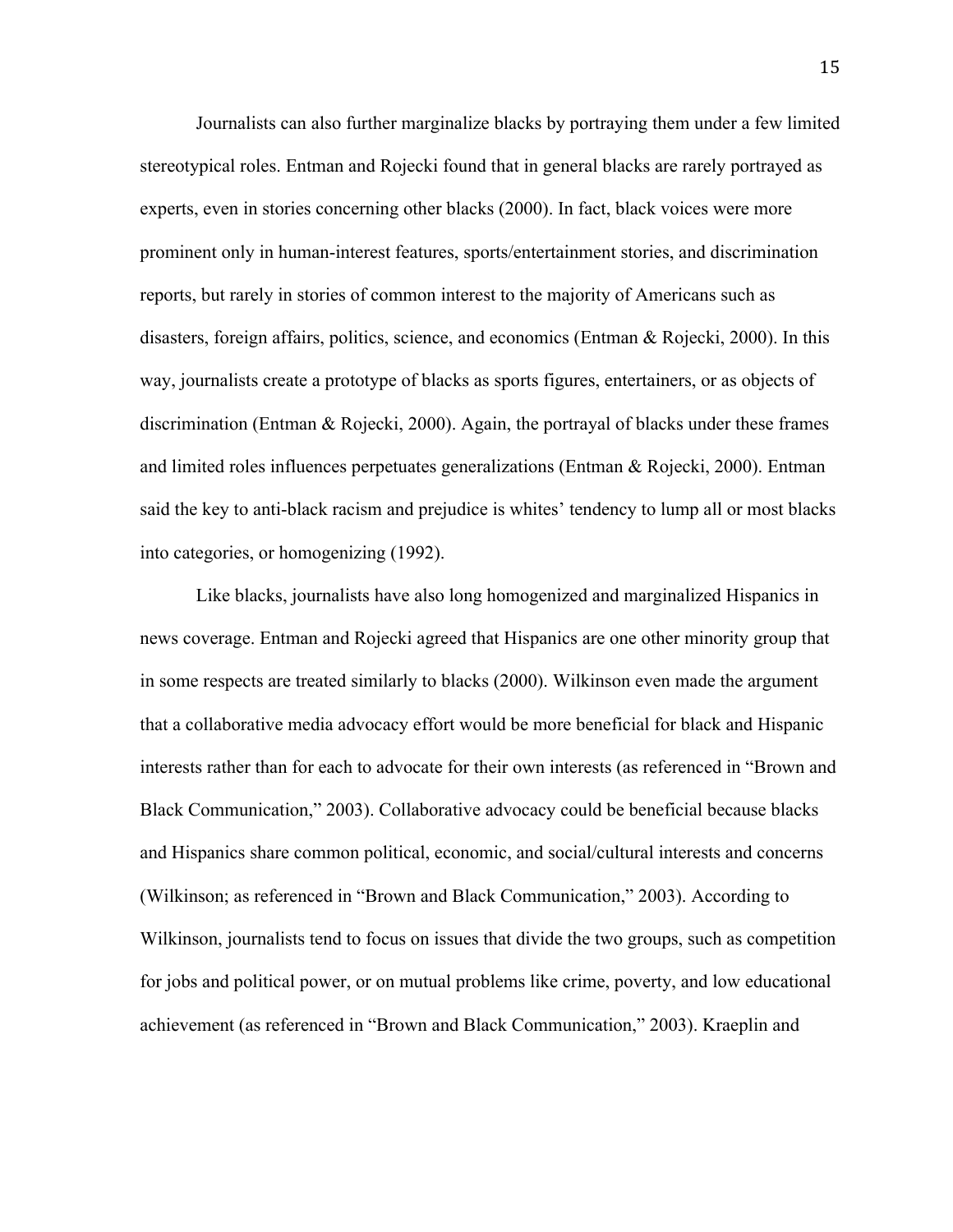Subervi-Velez's research provides evidence of how news coverage of Hispanics is similar in some respects to that of blacks (as referenced in "Brown and Black Communication," 2003).

Subervi-Velez conducted a number of content analyses to determine what and how topics concerning Hispanics were covered at *The Dallas Morning News* (*TDMN*) in the mid-1990s (Kraeplin & Subervi-Velez; as referenced in "Brown and Black Communication," 2003). At the time, the Hispanic population was considered the fastest growing minority population in the country, representing an appealing source of potential readers to newspapers (Kraeplin & Subervi-Velez, as referenced in "Brown and Black Communication," 2003). As such, *TDMN* attempted to lure more Hispanic readers by including more Hispanics and other minorities in their coverage, but the researchers concluded it had no real effect on what happened in the rest of the paper if minorities, in this case Hispanics, are only portrayed under limited, stereotypical roles (Kraeplin & Subervi-Velez, as referenced in "Brown and Black Communication," 2003). In their month-long content analysis of 218 news items, Mexico was mentioned 56% of the time in reference to a Spanish-speaking country or countries (as referenced in Kraeplin & Subervi-Velez, as referenced in "Brown and Black Communication," 2003). In addition, sports was the most prominent topic of Hispanic coverage, so, not surprisingly, nearly a third of the individuals in all of the stories were athletes, followed by politicians or government officials (Kraeplin  $\&$ Subervi-Velez, as referenced in "Brown and Black Communication," 2003). However, their results may have been influenced by the fact that their sample articles were from July, which coincided with the professional baseball season, a sport with many Hispanic players, and the annual conference of the National Council of La Raza, one of the nation's largest Latino advocacy organizations (as referenced in "Brown and Black Communication," 2003).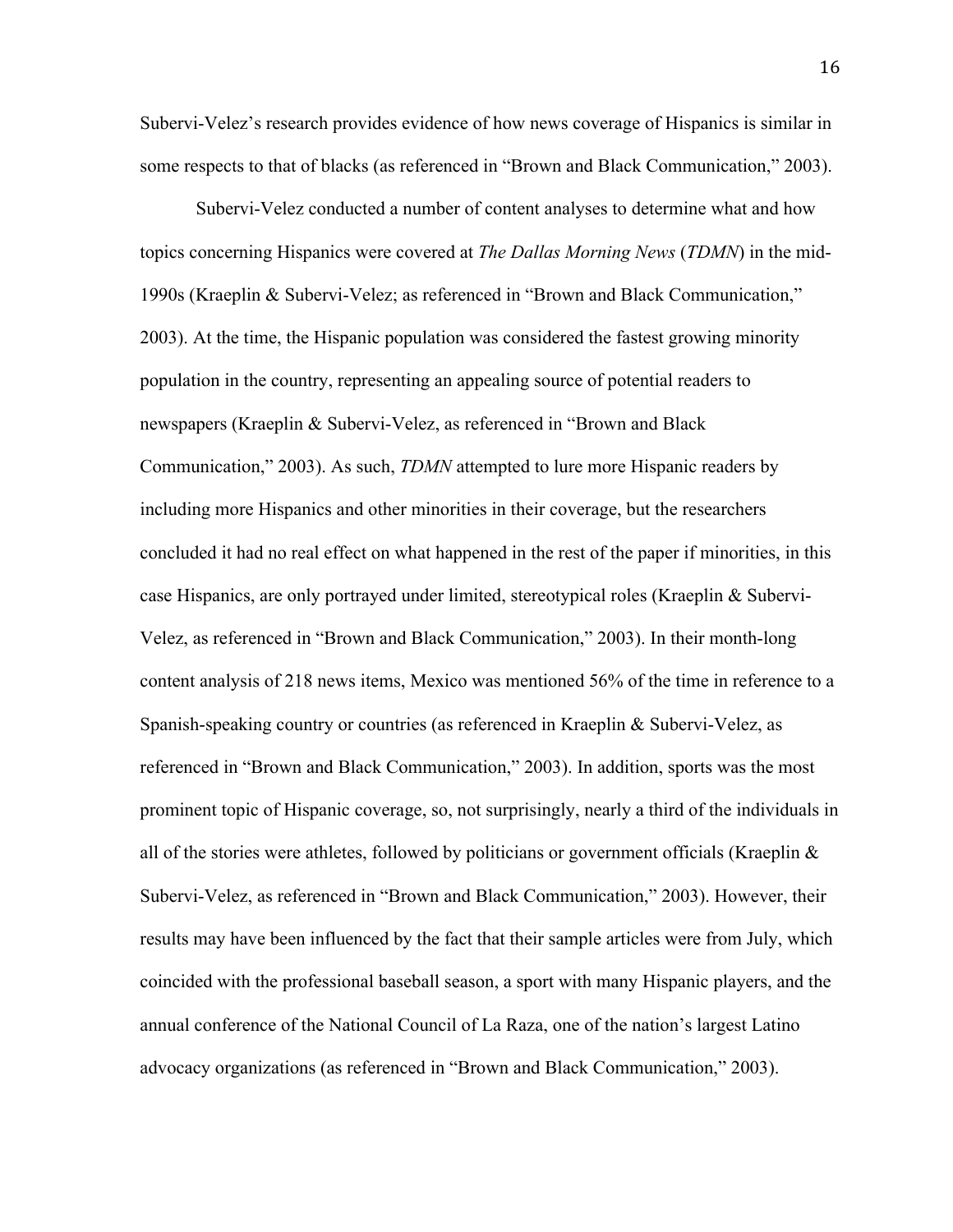Therefore, journalists mainly featured Hispanics as athletes or entertainers rather than more legitimate newsmakers or "real people" (Kraeplin & Subervi-Velez, as referenced in "Brown and Black Communication," 2003). Kraeplin and Subervi-Velez believed there was a serious problem with portraying Hispanics mainly as athletes (as referenced in "Brown and Black Communication," 2003). They said:

It may limit what young Latinos envision for their future by restricting the roles in which they see themselves. Where are the physicians, the architects, the teachers? Others may argue that such a limited portrayal may perpetuate myopic stereotypes of Latinos among other ethnic groups simply by offering few alternative visions of Latino life (Kraeplin & Subervi-Velez, as referenced in "Brown and Black Communication," 2003, p.120).

In addition, in order of prominence, Hispanics mostly played the role of subject/participant in the news, bystander, perpetrator or wrongdoer, expert or official, victim, and hero or role model (Kraeplin & Subervi-Velez, as referenced in "Brown and Black Communication," 2003). Journalists rarely portrayed Hispanics as criminals or as unskilled workers in their coverage (Kraeplin & Subervi-Velez, as referenced in "Brown and Black Communication," 2003). Therefore, the majority of stories casted Hispanics favorably, but stories that casted Hispanics negatively homogenized Hispanics (Kraeplin & Subervi-Velez, as referenced in "Brown and Black Communication," 2003).

In a different study, Domke, McCoy, and Torres looked at how the media's priming of racial perceptions influences the public's view on immigration and how that in turn influences their political views (as referenced in "Brown and Black Communication, 2003). They conducted the study on 172 undergraduate students and presented them with political

17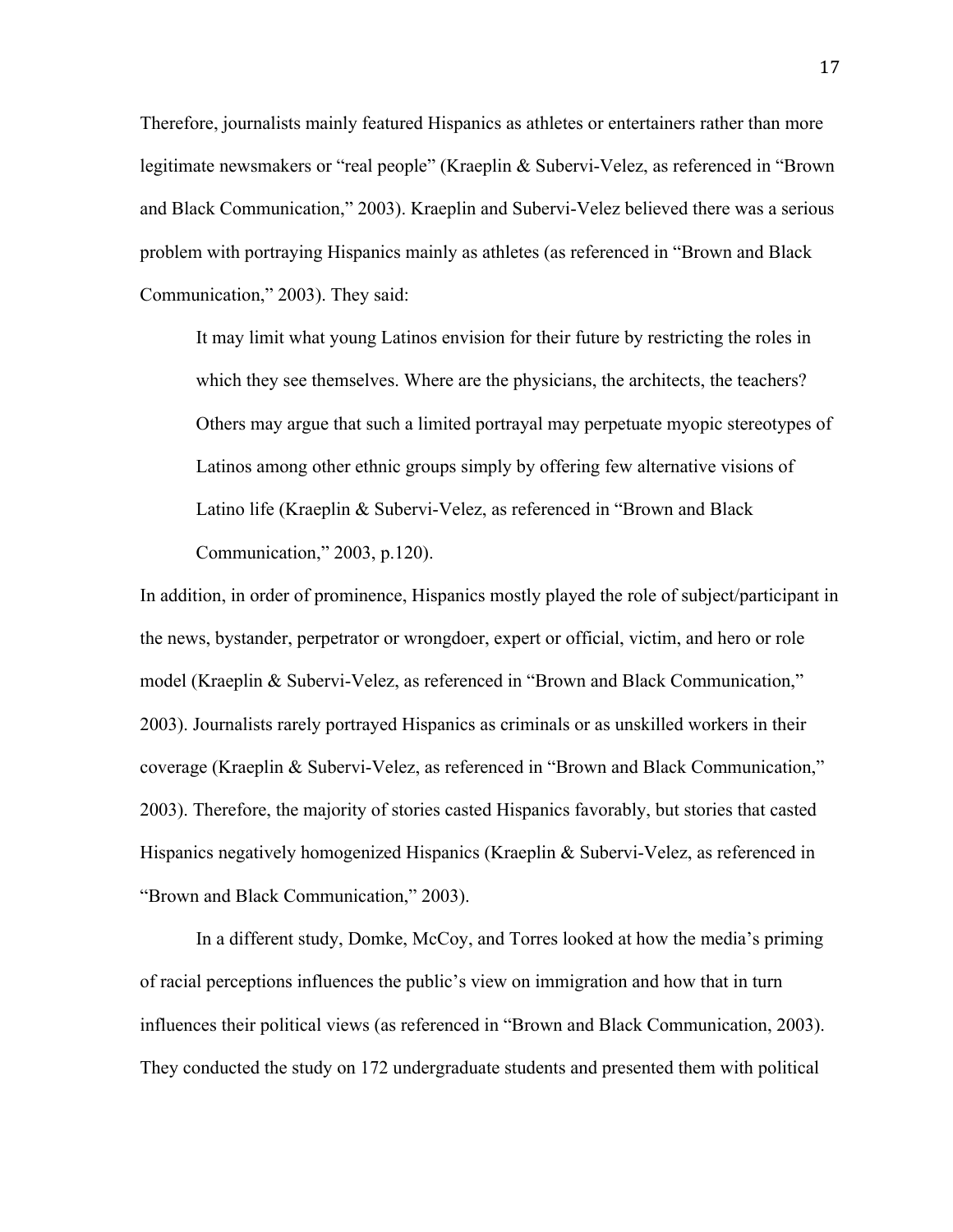information on immigration that was either materially framed or ethically framed (Domke, McCoy, & Torres; as referenced in "Brown and Black Communication," 2003). Information presented under a material frame focused on economics, expedience, practicality, or personal self-interest, while information presented under an ethical frame focused on human rights, civil rights, religious morals, or personal principles (Domke, McCoy, & Torres; as referenced in "Brown and Black Communication," 2003). Domke, McCoy, and Torres found that over half of subjects interpreted the information under the material frame with solely material terms. Subjects with information under the ethical frame had mixed interpretations of the information, but were more likely to make ethical considerations. This meant that the ethical news frame added rather than replaced prior cognitions (Domke, McCoy, and Torres; as referenced in "Brown and Black Communication," 2003). Under the material frame, subjects who perceived Hispanics as violent wanted to reduce immigration levels, whereas subjects who perceived Hispanics as nurturing, lazy, or less intelligent desired to maintain current immigration levels (Domke, McCoy, & Torres; as referenced in "Brown and Black" Communication," 2003). The last part of their findings was broken up into three parts: (1) demographic factors, perceptions of Hispanics, and position on the issue heavily influenced subjects' assessment of whether or not immigration benefits the U.S. economy under a material frame, (2) interaction between media coverage and individual predispositions may be guided by the way individuals process information and subsequently make judgments, and (3) journalists significantly influence subjects' interpretations of Hispanics in their evaluation of immigration on the economy through a material frame (Domke, McCoy,  $\&$  Torres; as referenced in "Brown and Black Communication," 2003). Therefore, through their research,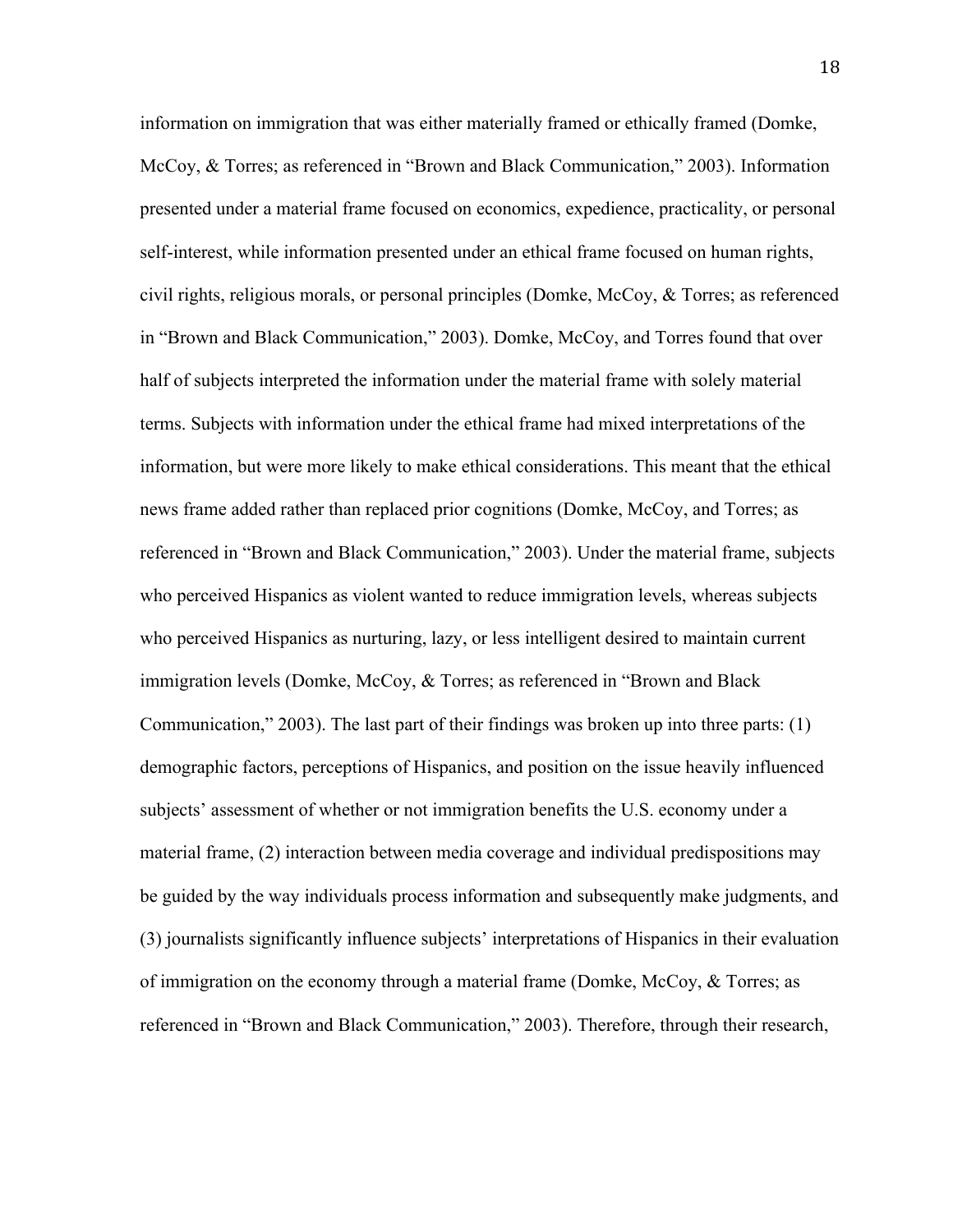Domke, McCoy, and Torres suggest that news coverage of politics indeed intersect with race relations (as referenced in "Brown and Black Communication," 2003).

Some of the researchers made suggestions that they believed would benefit the representation of blacks, BLM, and Hispanic immigrants in the media. Entman and Rojecki believed it would take significant change in the industry, not just increased consciousness of the media's role in the framing of blacks, to better represent reality and to reach comity (Entman & Rojecki, 2000). They believed that structural forces had more bearing on the nature of news images than journalists' race; therefore increasing diversity in the media would not lead to better, more appropriate coverage of blacks (Entman & Rojecki, 2000). Entman and Rojecki conducted an impressionistic perusal of local news, encompassing 36 markets throughout the country and found that black anchors and reporters spoke from the same perspective as whites (2000). From a journalistic standpoint, the job does demand objective reporting, but Entman and Rojecki believed that black journalists could be objective and still offer a different perspective by focusing more on discrimination as a cause of black related crime and not just on the crime incidents themselves (2000). However, Leopold and Bell (2017) and Kraeplin and Subervi-Velez (as referenced in "Brown and Black Communication," 2003) did believe recruiting more Hispanics and other minorities as reporters, editors, and station managers was necessary to more accurately reflect modern social realities. However, Leopold and Bell believed that only having one or two black journalists in news organizations was not enough to make a difference (2017). As seen in the ASNE Newsroom Employment Diversity Survey, there are too few minorities in the media to have any significant influence on coverage of other minorities. Entman and Rojecki found in their research that most stories in network news focused on whites. Such news coverage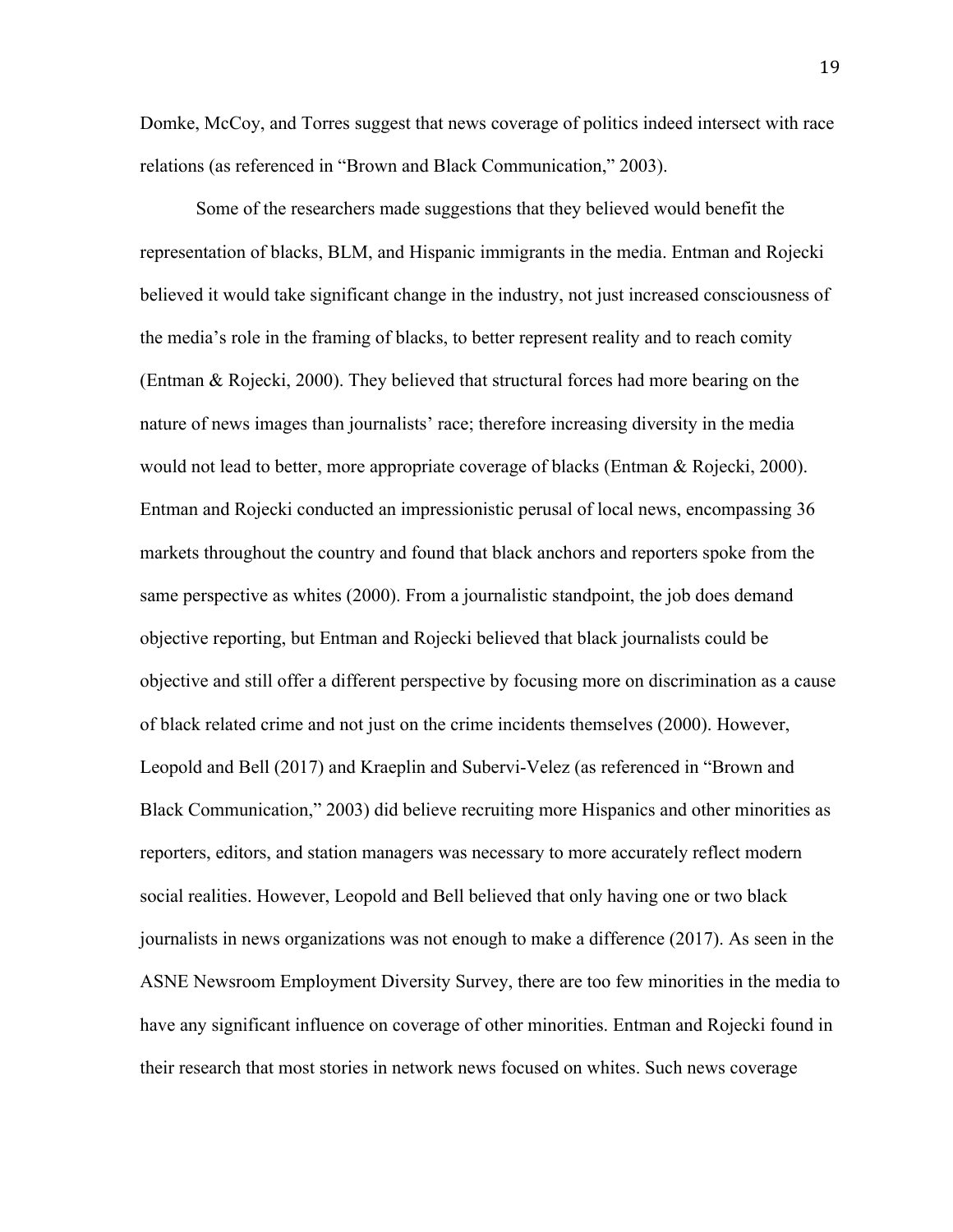reinforces white's status and power hierarchy in the U.S. (2000). Heider suggested that it is common for whites to cover stories of interest to other whites because journalists tend to choose stories based on what impacts them personally, their interests, and their experiences (Heider; as referenced in "Brown and Black Communication," 2003). Few whites are impacted by what impact minorities, which is likely why predominately white newsrooms sometimes dismiss stories of interest to minorities. By mainly covering stories of importance to whites and then framing minorities under limited, stereotypical roles, the media conveys the message that minorities are supplementary in the U.S. and cause trouble or need help (Entman & Rojecki, 2000). Heider (as referenced in "Brown and Black Communication," 2003) also suggested that even when the few minorities who do work in the media want to cover issues of importance to other minorities, their voices are not always heard in the newsroom because they do not hold leadership positions that allow them to make decisions on stories, as was visible in the 2017 ASNE Newsroom Employment Diversity Survey. Furthermore, Heider said that black and Latino managers might not push story ideas about underrepresented communities because they learned in the newsroom's organizational culture that such stories are not valued (as referenced in "Brown and Black Communication," 2003). In addition to increasing the number of minorities in news organizations, Leopold and Bell suggested monitoring for stereotypical and biased terminology before publication to help journalists avoid marginalizing and racializing coverage of protests (2017). Kraeplin and Subervi-Velez also recommended requiring media courses in high schools and universities to educate media consumers about the importance of diversity in the media (as referenced in "Brown and Black Communication," 2003). Therefore, the race and ethnicity of news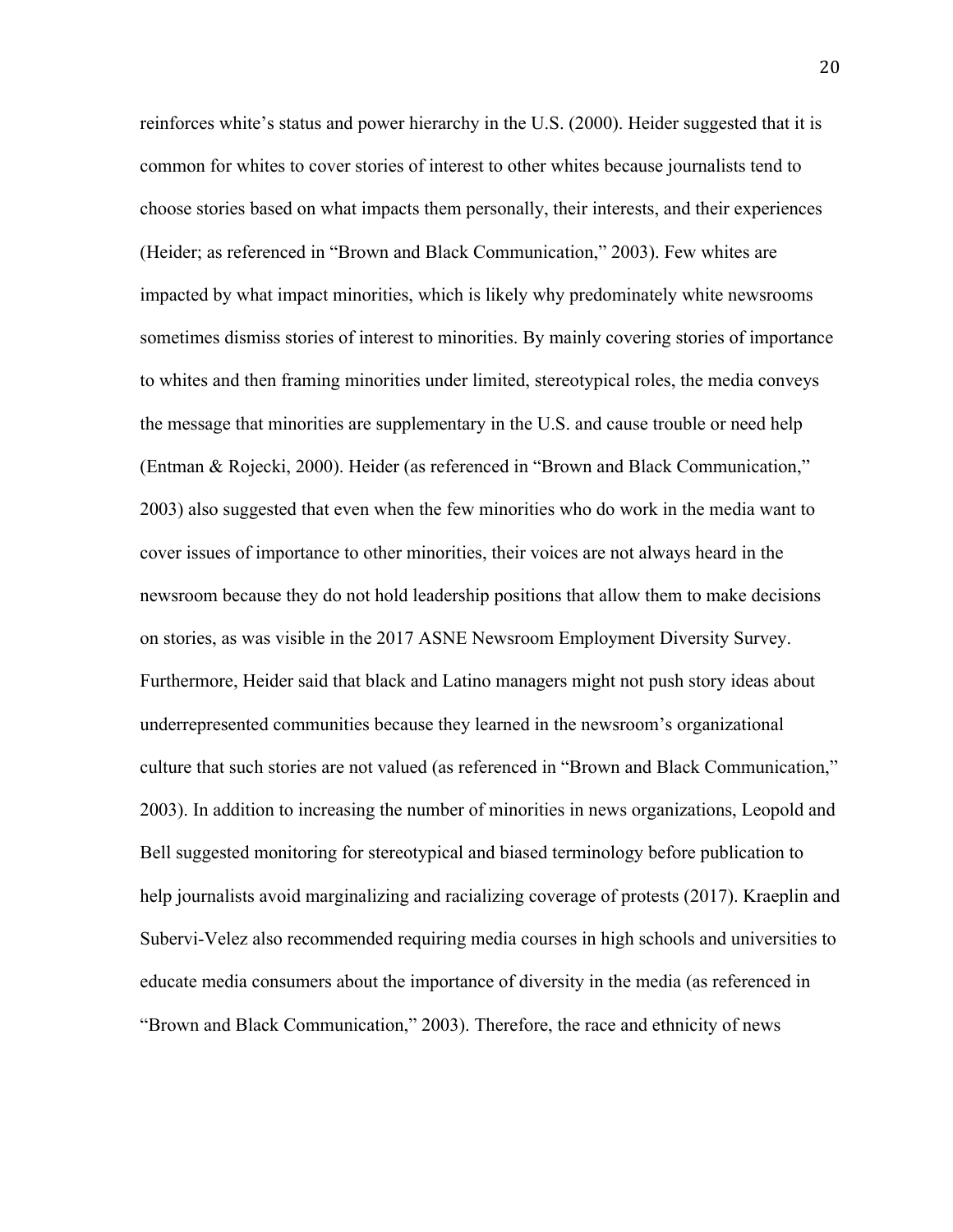personnel, news values, and the structural history of the media all play a role in the way minorities are covered.

#### *Gaps in Literature*

Although there is general consensus that the media plays a role in public perception of blacks and Hispanics, there is little consensus on the changes that are needed so that BLM, blacks, Hispanic immigrants, and DACA are portrayed outside of the regular stereotypical and discriminatory frames. Entman and Rojecki's "The Black Image in the White Mind" is referenced in many studies on this subject matter despite their belief that increasing diversity in newsrooms would not significantly impact coverage of blacks because blacks themselves perpetuate similar views as whites (2000). However, their book was written nearly two decades ago. Since then, demographics in the U.S. have changed, resulting in a need for further analysis. While Entman and Rojecki may not agree, other researchers (e.g., Leopold & Bell, 2017; Heider, as referenced in "Black and Brown Communication, 2003) agree that more minority representation is necessary in the media, particularly in leadership roles where more decision-making is involved.

Furthermore, most of the researchers (e.g., Leopold & Bell, 2017; Kraeplin & Subervi-Velez, as referenced in 2003) other than Entman and Rojecki (2000) failed to consider in their studies how the racial and ethnic makeup in the newsrooms affected their coverage of blacks and immigrants or Hispanics. Yet, many of them suggested that it could be beneficial to increase diversity in the media (e.g., Leopold & Bell, 2017; Kraeplin & Subervi-Velez, as referenced in 2003). Entman and Rojecki did study how black reporters and anchors covered issues related to blacks, but their study more heavily focused on how whites portray and perceive blacks (2000). Researchers like Entman and Rojecki (2000) and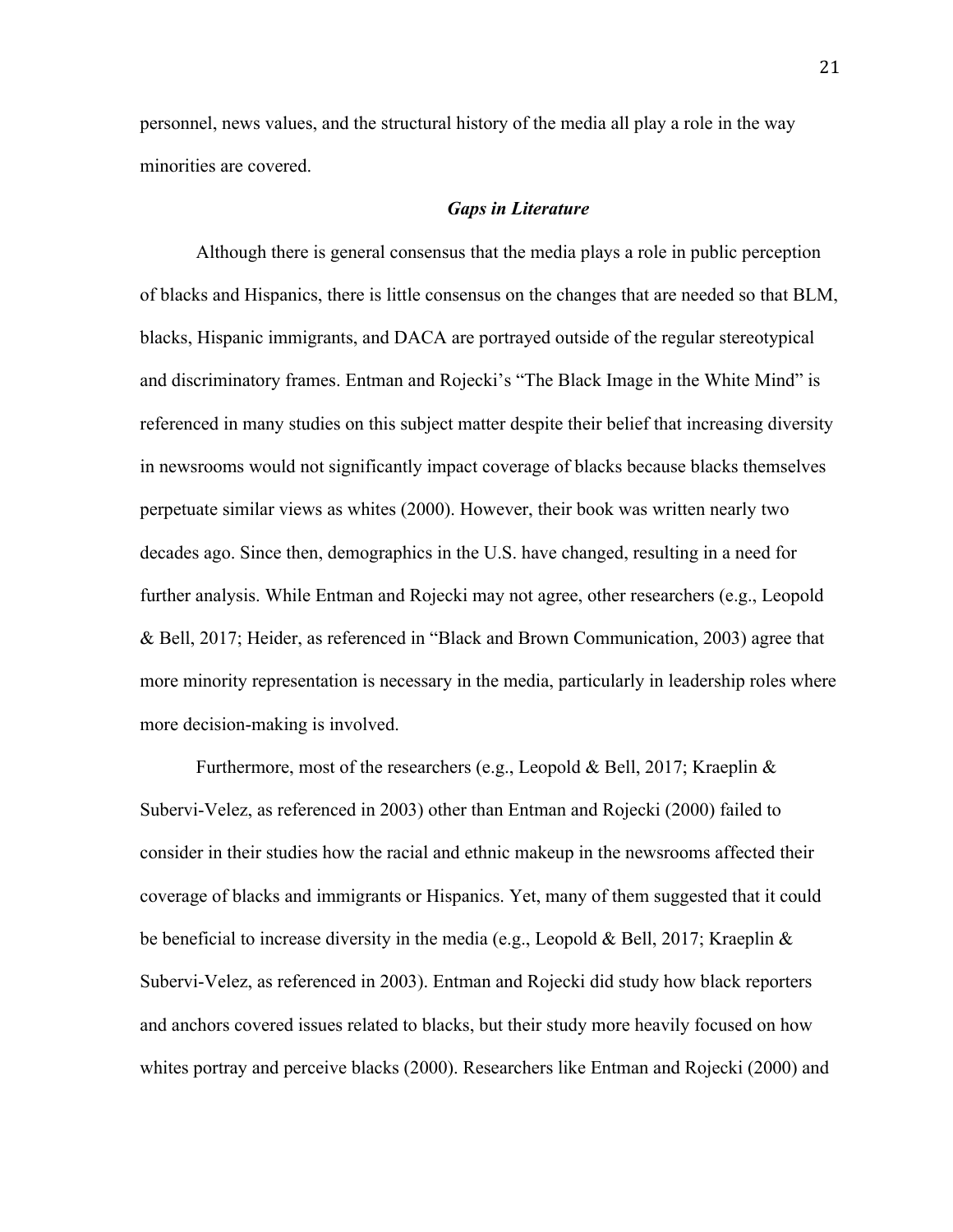Kraeplin and Subervi-Velez (as referenced in "Brown and Black Communication," 2003) did discuss the role of minority sources in media coverage and their influence on public perception of them, but they missed the opportunity to study how minority journalists may be able to build rapport with minority sources, making them better sources. Since many of the studies were published before Trump became president in 2016, none of the researchers cited here examined how media staff cover race-related issues with a president whose rhetoric is often referred to as being racist (Eltagouri, 2018). Therefore, this is a good opportunity to study how news coverage of politics intersects with race relations.

#### *Background on BLM*

BLM is a social justice movement originally organized by three black women who aimed to create awareness about the disproportionate number of police brutality incidents against blacks. The movement started in 2013 after the acquittal of George Zimmerman, who was on trial for the fatal shooting of Trayvon Martin on February 26, 2012 (Black Lives Matter, n.d.). However, the movement didn't gain national and worldwide attention until 2014. Since then, the killings of unarmed black men have continued and no policies or legislation has been passed to help prevent this from reoccurring. In addition, coverage of BLM rarely includes context about the key issues. In 2015, Samuel Sinyangwe, data scientist and founder of Mapping Police Violence (MPV), began compiling data on police shootings across the U.S. Prior to this, no data from government agencies or crowd-sourced databases existed that had been merged or which comprehensively categorized police killings by race (Dalton, 2015). The Federal Bureau of Investigation, for example, hasn't required state and local law enforcement to submit data on police killings even though the Death in Custody Reporting Act was signed into law in 2014, mandating this data be reported (Dalton, 2015).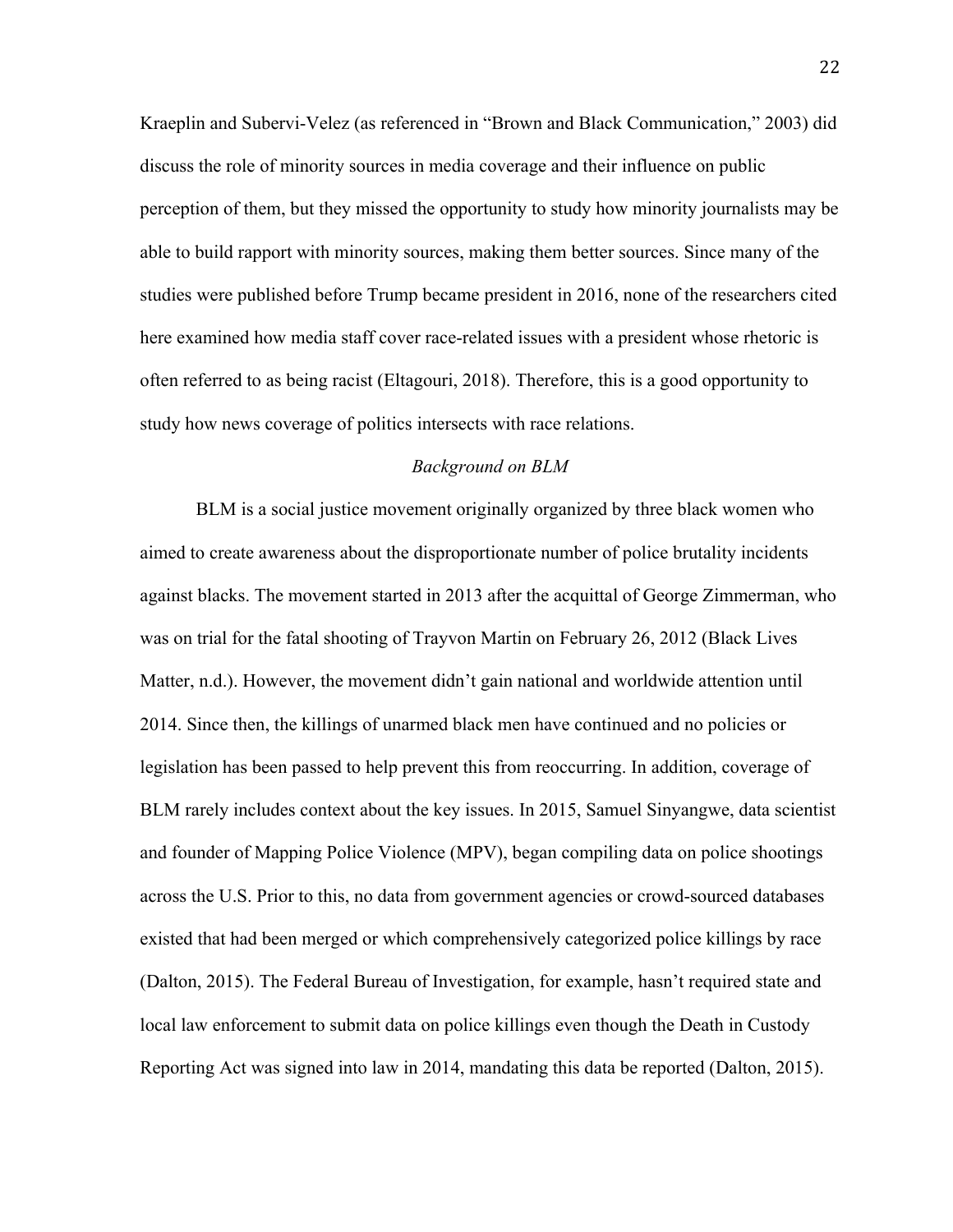The data that did exist before MPV was problematic. For example, the Bureau of Justice Statistics undercounted the number of police killings by more than 50% (Lartey, 2017). Data on MPV states that police killed 1,147 people in 2017. Of that number, 25% were black, a number larger than their population size in the U.S. (2018). In addition, 30% of black victims were unarmed in 2015 compared to 21% of white victims (MPV, 2018). Yet, the president and critics of the movement have generally cast BLM negatively.

Police brutality and acquittals of police officers continued after 2014, most notably in 2016 after the police shootings of Alton Sterling in New Orleans and Philando Castille in Minnesota. During the same year of Sterling's shooting, Trump said he believed that in some instances BLM was behind the killings of police officers (Diamond, 2016). In other instances Trump continued to frame BLM and its supporters as a threat (Diamond, 2016). In 2017, a rally turned violent when white nationalists, who were rallying in Charlottesville, Virginia, clashed with counter protestors. During the rally, white nationalists chanted things like "You will not replace us" and "White lives matter," to which counter protestors chanted things like "Black lives matter" and "Nazi scum off our streets" (McLaughlin, 2017). The event turned violent when a man drove his car into a crowd, killing one woman and injuring 19 others. Trump issued a statement on his Twitter saying that "hatred, bigotry, and violence on many sides" were to blame rather than singling out the white nationalists who staged the rally (McLaughlin, 2017). Trump's statements on BLM have received a lot of media coverage and have played a role in framing the movement.

The hashtag #BlackLivesMatter went viral in 2014. The hashtag was used to organize protests such as in Ferguson, Missouri, where Michael Brown was shot and killed despite being unarmed, as well as in New York City, where Eric Garner died of asphyxiation after a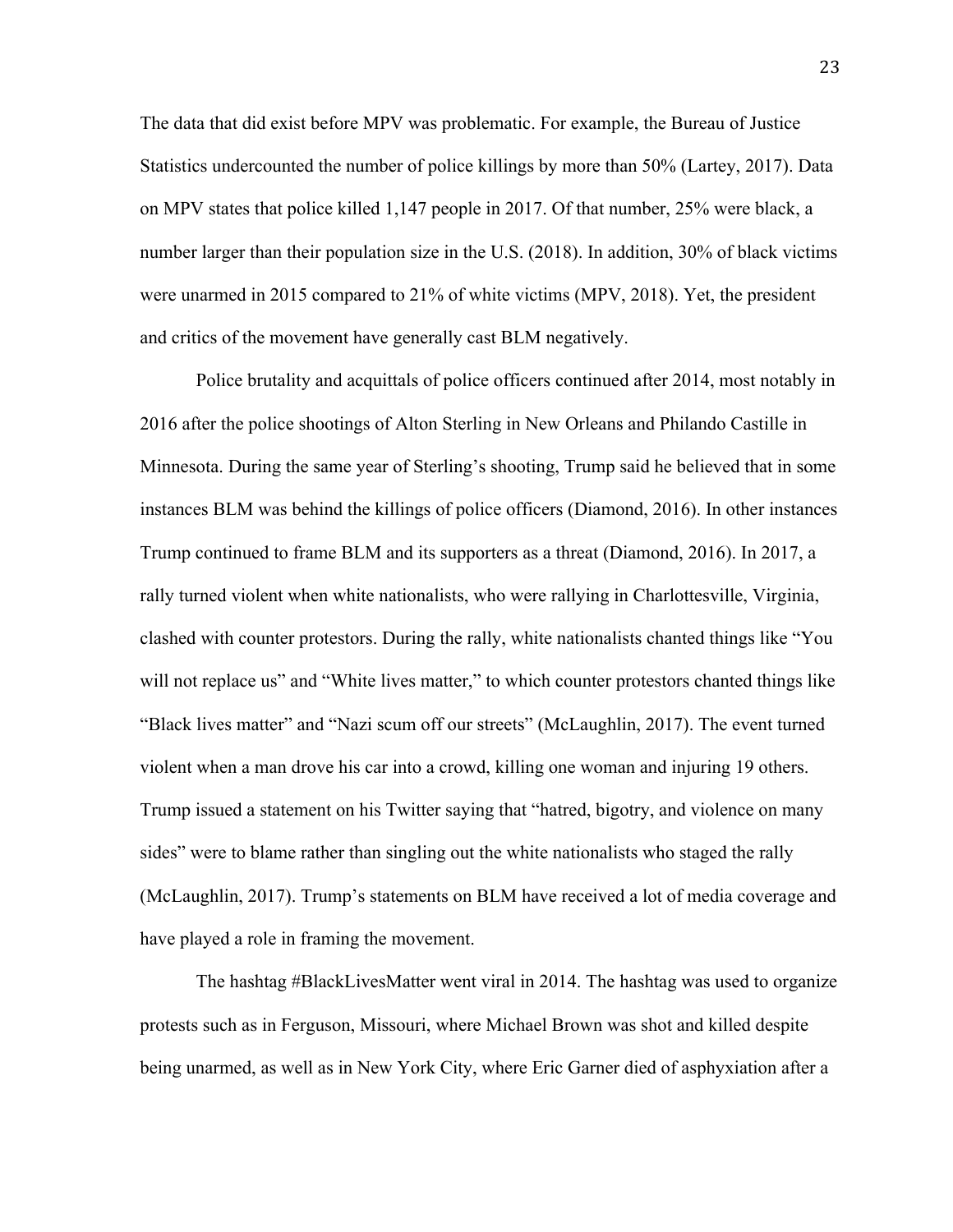New York City Police Department officer put him in a headlock while arresting him. The prevalence of the hashtag played a big role in the movement's overall strategy. In fact, on Twitter's 10-year anniversary the site published a list of the most used hashtags related to social causes. The hashtag #BlackLivesMatter was listed at number three. In 2016, The Pew Research Center analyzed Tweets that included the hashtags #BlackLivesMatter and #AllLivesMatter. The hashtag #AllLivesMatter arose in response to the hashtag #BlackLivesMatter between July 12, 2013 and March 31, 2016. The Pew Research Center found that the hashtag #BlackLivesMatter appeared on Twitter almost 11.8 million times and the hashtag #AllLivesMatter appeared 1.5 million times, which was about one-eighth as often as the hashtag #BlackLivesMatter (Pew Research Center, 2016). However, over time the hashtag moved in parallel with that of the hashtag #BlackLivesMatter despite criticism that the hashtag was an attempt to silence or downplay the evidence that blacks face police brutality and are targeted in the criminal justice system at a higher rate than whites (Damiani, 2016). The Pew Research Center also found that between mid-2013 and March 2016, Tweets using the hashtag #BlackLivesMatter were generally used in a more supportive rather than oppositional context in reference to the movement (2016). The Pew Research Center found that 38% of the Tweets using the hashtag were positive, 11% were criticisms of the movement, 12% were neutral references, and 39% were either about general race issues, the 2016 presidential campaign, or miscellaneous (2016). Although the hashtag helped to create awareness, it did little to actually help advance the movement.

#### *Background on DACA*

Advocacy for DACA gained momentum in 2010 after immigrant activists living in the U.S. without legal permission began to lead anti-deportation campaigns. These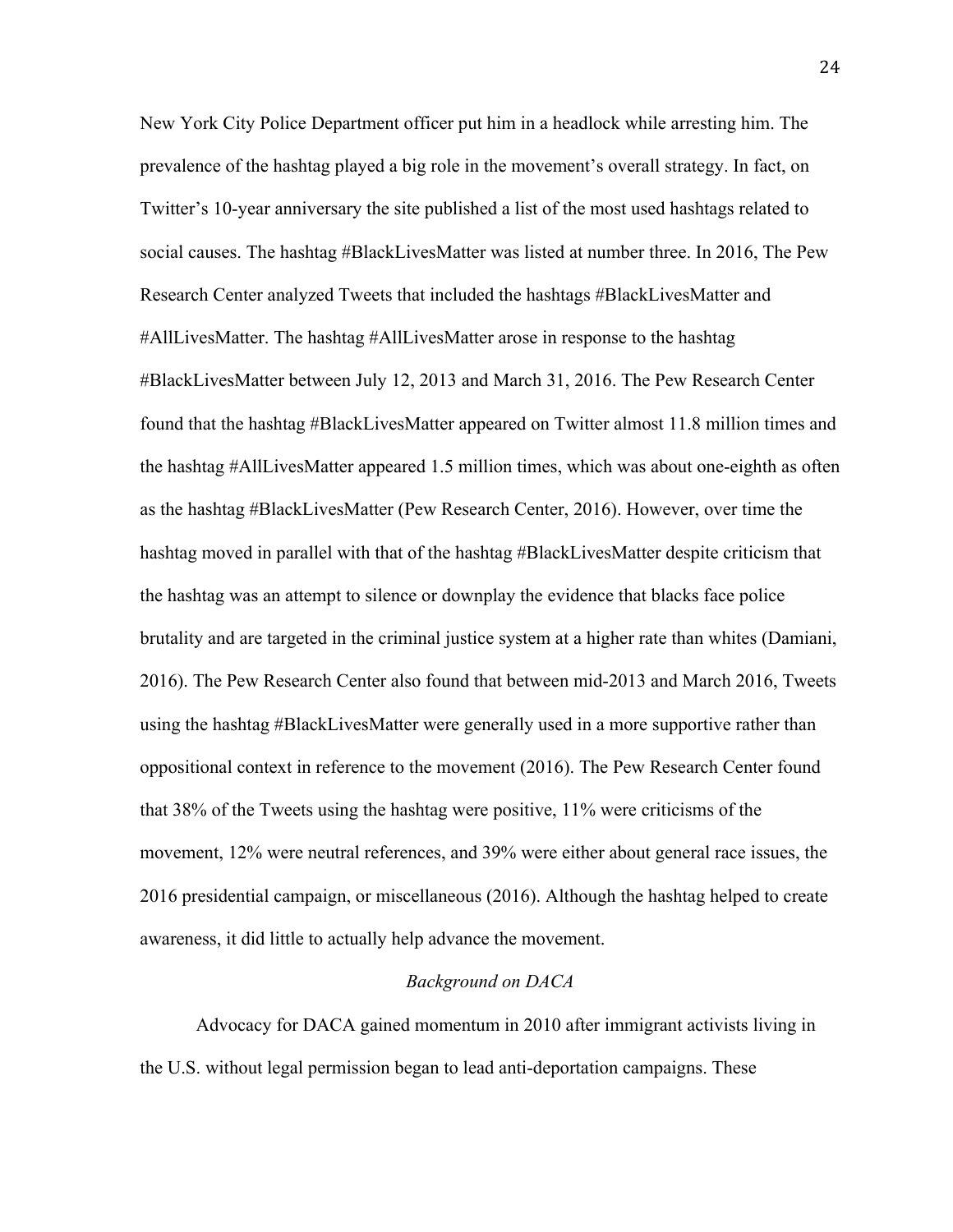campaigns received substantially less media coverage and recognition compared to BLM until more recently (Durkee, Hope, & Keels, 2016). The Obama Administration started the program in 2012 to protect immigrants living in the U.S. without legal permission who were brought to the country illegally as minors from deportation. However, USCIS stopped accepting new applications for DACA in 2017 when Trump made the announcement that he would begin phasing out the program (Valverde, 2018). Under the program, immigrants who were approved received a Social Security Number, a work permit, and were allowed to apply for a driver's license (USCIS, n.d.). Requirements for the program included entering the U.S. before turning 16, not being older than 31 as of June 15, 2012, and residing in the U.S. continuously since June 15, 2007 (USCIS, n.d.). In addition, applicants had to be degree seeking or have graduated and could not have been convicted of a felony, significant misdemeanor, or three or more misdemeanors (USCIS, n.d.). The permit was renewable after a two-year period and the application cost \$435, plus any legal fees. During the 2016 Presidential Campaign, Trump promised he would "immediately terminate" DACA if he was elected (Valverde, 2018). After the election, Trump seemed to soften up on his stance and said he wanted to work something out for Dreamers that would make people "happy and proud," but moved forward with phasing out the program in September (Valverde, 2018). Trump gave DACA recipients until October 5 to renew their permit.

After the announcement, Trump also gave Congress until March 5, 2018 to come up with a replacement immigration policy. In the next few months there was a lot of media coverage on DACA, particularly of protests in support of DACA, but there was also a lot of debate about the requirements that would have to be met in order for Trump to sign a proposed bill (Valverde, 2018). At times, Trump considered a legislative fix for DACA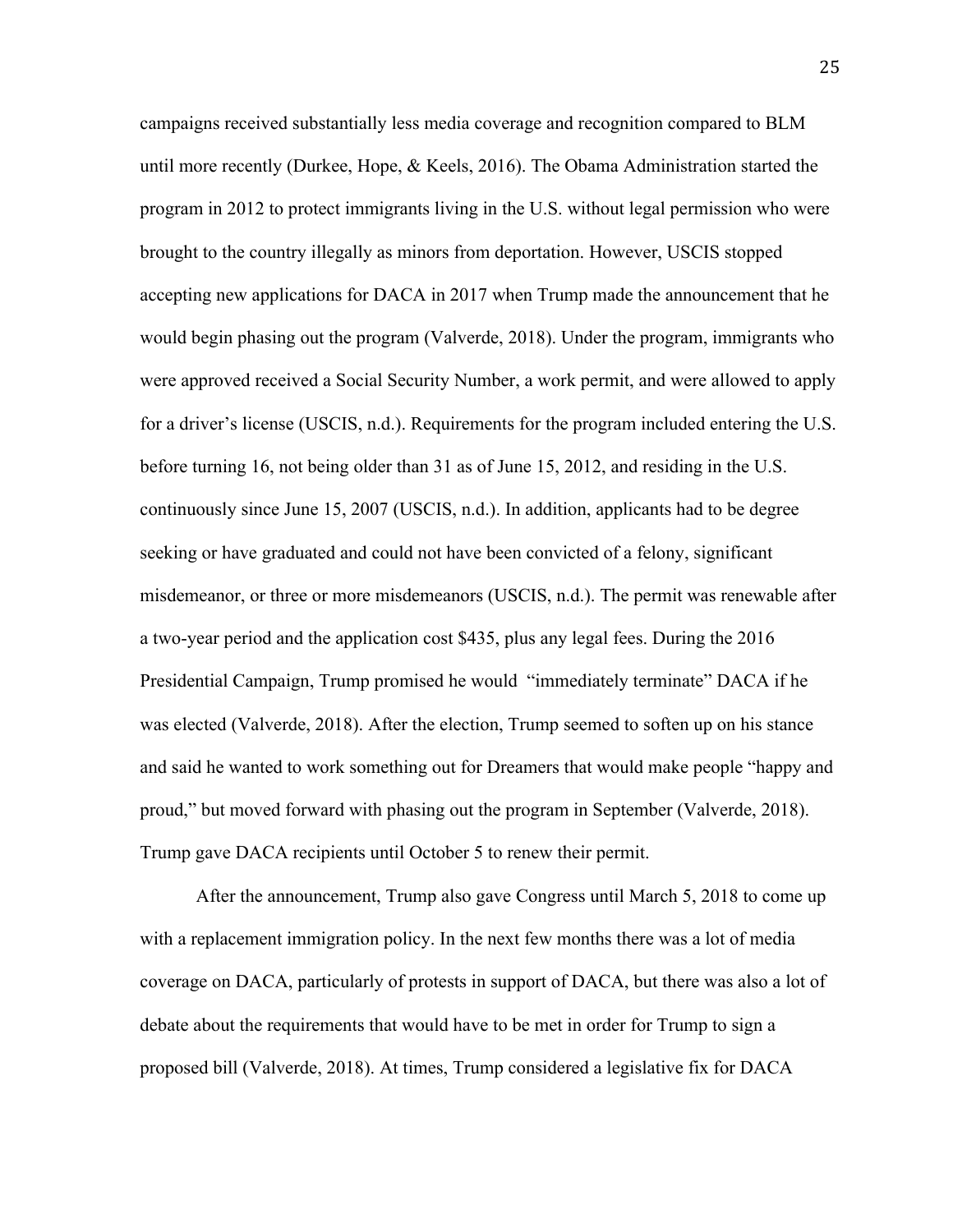recipients and their parents, while other times he said he wouldn't compromise without securing the border with a proposed wall between Mexico and the U.S. (Valverde, 2018). One event that received significant news coverage was Trump's meeting with lawmakers on January 11, 2018, where he reportedly said, "Why are we having all these people from shithole countries come here?" (Dawsey, 2018). Meanwhile, a lot was happening in the courts as well. At one point, a federal judge ordered that the government keep DACA on the same terms and conditions that were in effect before Trump's announcement (Valverde, 2018). The Trump administration appealed, but the Supreme Court later declined to take up the appeal, meaning DACA would remain in place until and if the Supreme Court took up the case (Valverde, 2018). Finally, on April 22, 2018 a federal judge ordered the government continue with DACA on the basis that the decision to end the program was "virtually unexplained" and "unlawful" (Sacchetti, 2018). The ruling was seen as a tough blow to the Trump administration's immigration efforts (Sacchetti, 2018). However, the federal judge gave the Department of Homeland Security 90 days to provide a more solid reasoning for ending the program (Sacchetti, 2018). Lastly, one of the most significant events that occurred in support of DACA was the government shutdown on January 20, 2018. The shutdown was partly in response to disputes over the future of DACA and whether or not to allocate funding toward Trump's proposed wall (Valverde, 2018). The shutdown ended two days later after Republicans promised Senate Democrats they would allow debate on the DREAM Act before February 8, the next funding deadline (Valverde, 2018).

Trump's actions on immigrants came as little surprise given that during his presidential campaign he said immigrants from Mexico "…are not our friend[s], believe me…They're bringing drugs. They're bringing crime. They're rapists. And some, I assume,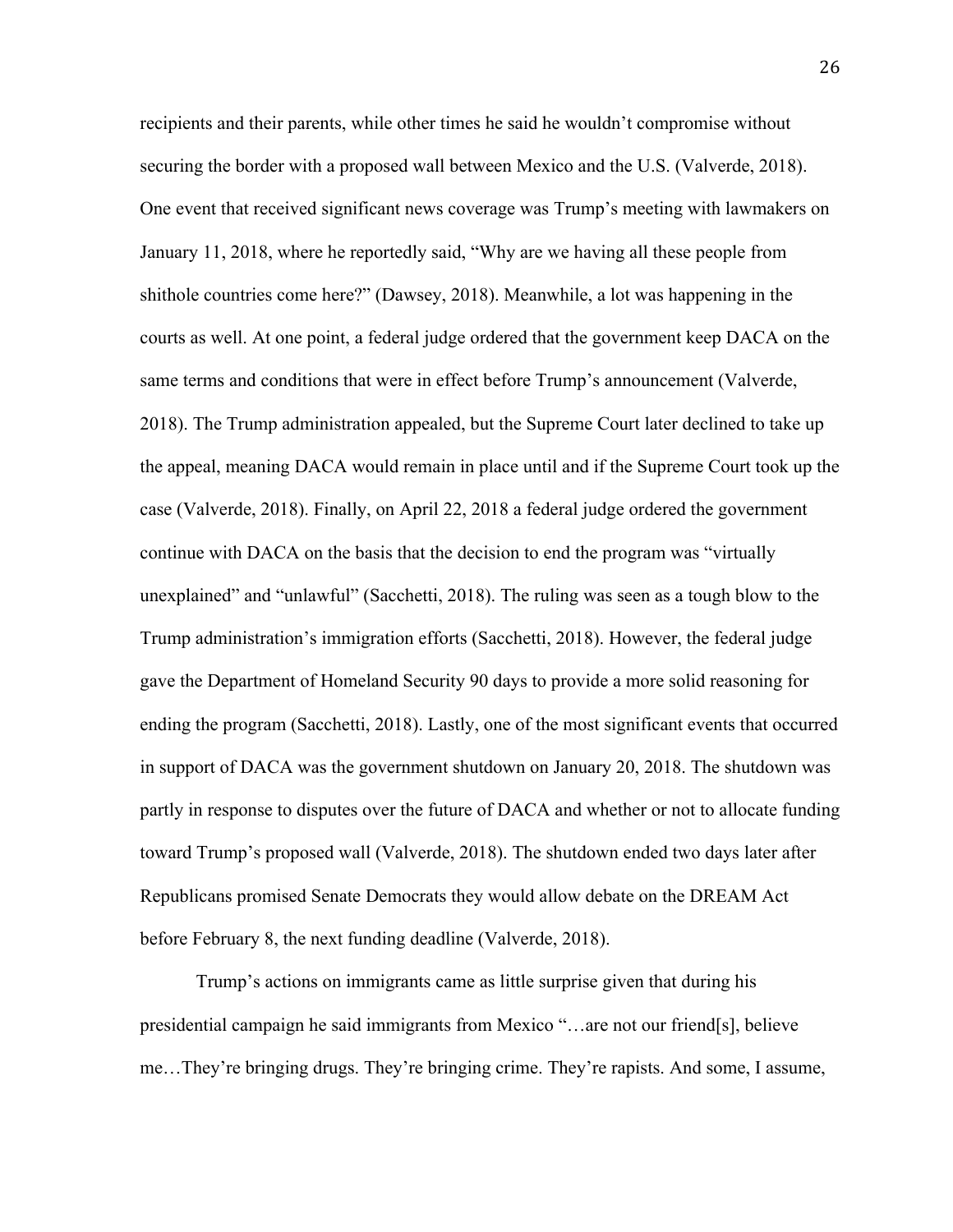are good people" (Reilly, 2016). Since then, he repeatedly promised to build a wall along the Mexican border, which he claimed Mexico would pay for, in an effort to stop illegal immigration into the U.S. However, the *New York Times* reported that immigrants do not make crime worse in the U.S. (Flagg, 2018). In addition, the number of immigrants living in the U.S. without legal permission declined from 11.3 million in 2009 to 11 million in 2015 (Pew Research Center, 2017). Despite these facts, few other articles about DACA include this type of context. Without context about the key issues and the continuation of the president and other politicians in framing immigrants as criminals and as a burden to the economy, the public has been led to believe that this is the case (Flagg, 2018). In addition, during Trump's first SOTU address, he called on Congress to work with him to come up with an immigration reform that would "defend Americans – to protect their safety, their families, their communities, and their right to the American Dream. Because Americans are dreamers too" (Begley, 2018). Critics compared this to saying "All Lives Matter." As was the case with BLM, Trump's statements on DACA have received a lot of media coverage and have played a role in framing public perception of those affected by DACA.

#### **The Present Study**

The purpose of the study was to contribute general knowledge about the influence of journalists' race and ethnicity on the news framing of BLM and DACA. Print articles from the *Tampa Bay Times* (*Times*) and the *Atlanta Journal-Constitution* (*AJC*) between February 2016 and April 2018 covering BLM and DACA were compared. The two newsrooms were chosen based on their demographic makeup since the *Times* is less diverse than the *AJC.* The study consists of two components: (1) a textual analysis where key words were identified in coverage of BLM and DACA such as "illegal," "immigrant," "undocumented," "violent,"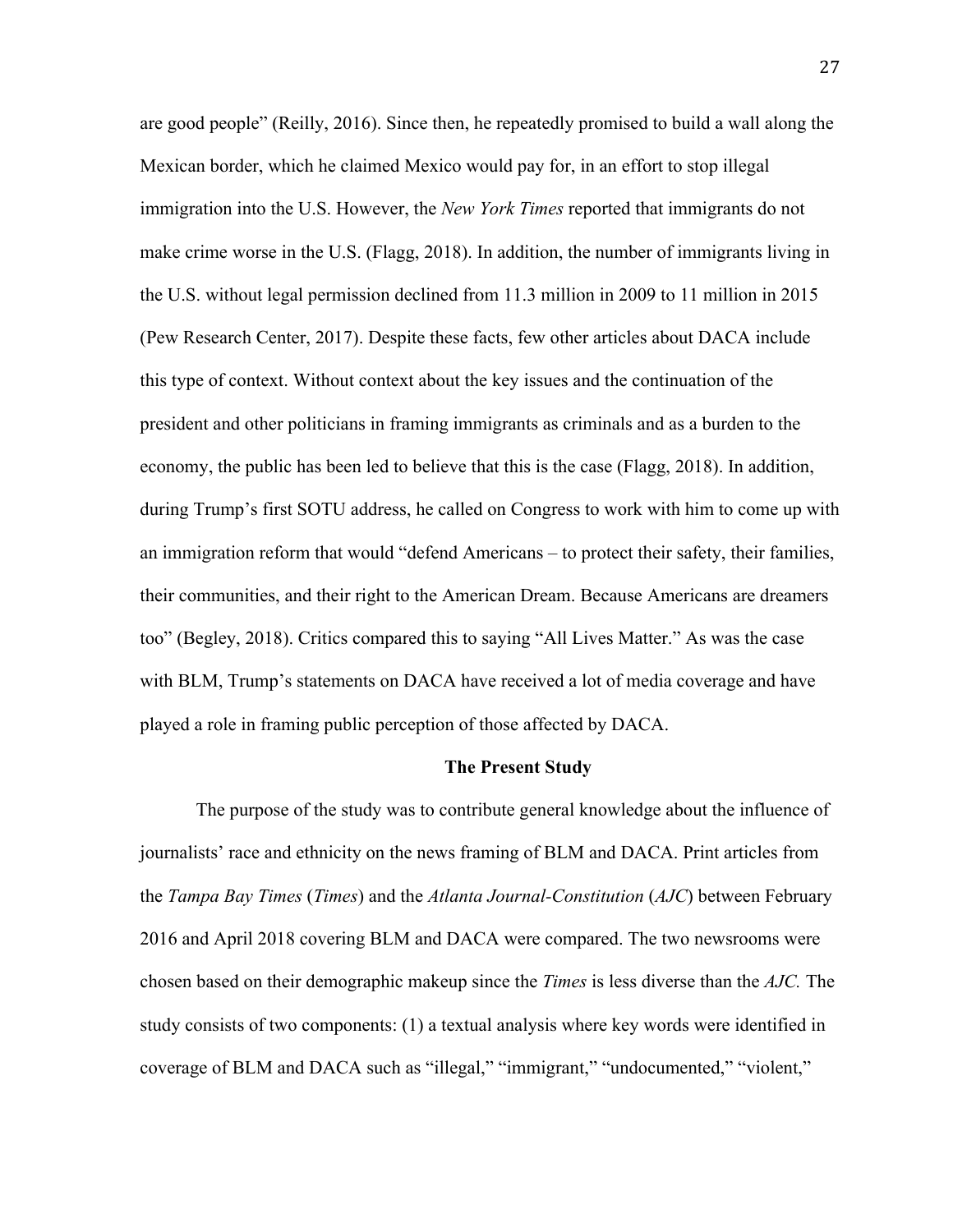"criminal," and "riot" and (2) a survey where perceived racism and perceived adequacy of BLM and DACA coverage by the two newsrooms was measured. The Perceived Racism Scale, Modern Racism Scale, and Perceived Racism Scale for Latinos/as were adapted to appropriately measure perceived racism of the staff at the *Times* and the *AJC*.

Between February 2016 and April 2018, journalists set the public agenda on immigration and race relations through constant coverage of DACA and BLM, but this is in part because the president has been outspoken about his views on these topics. Trump has constantly described immigrants as criminals (Reilly, 2016) and insinuated that blacks are violent (Arkin, Rafferty, & Sotomayer, 2017). It is possible that he has primed the public through marginalizing news frames and second-level agenda setting. Given what is known from decades of research about the media's influence on public perception of race, it is worth studying any changes, if any, in the way journalists cover race-related issues today. Consequently, this study began by posing three research questions:

**RQ1**: What words and frames are being used in coverage of BLM and DACA? **RQ2**: Does a predominately white newsroom like the *Times* cover BLM and DACA differently than a newsroom that is more racially and ethnically diverse like the *AJC*? **RQ3**: Are journalists at the *Times* and the *AJC* using any of the techniques suggested in past research to avoid perpetuating prejudices and stereotypes such as ethical news frames, providing context about the key issues of BLM and DACA, or hiring more minority newsroom staff, including in leadership positions?

#### **Methodology**

#### *Textual Analysis Methods/Procedures*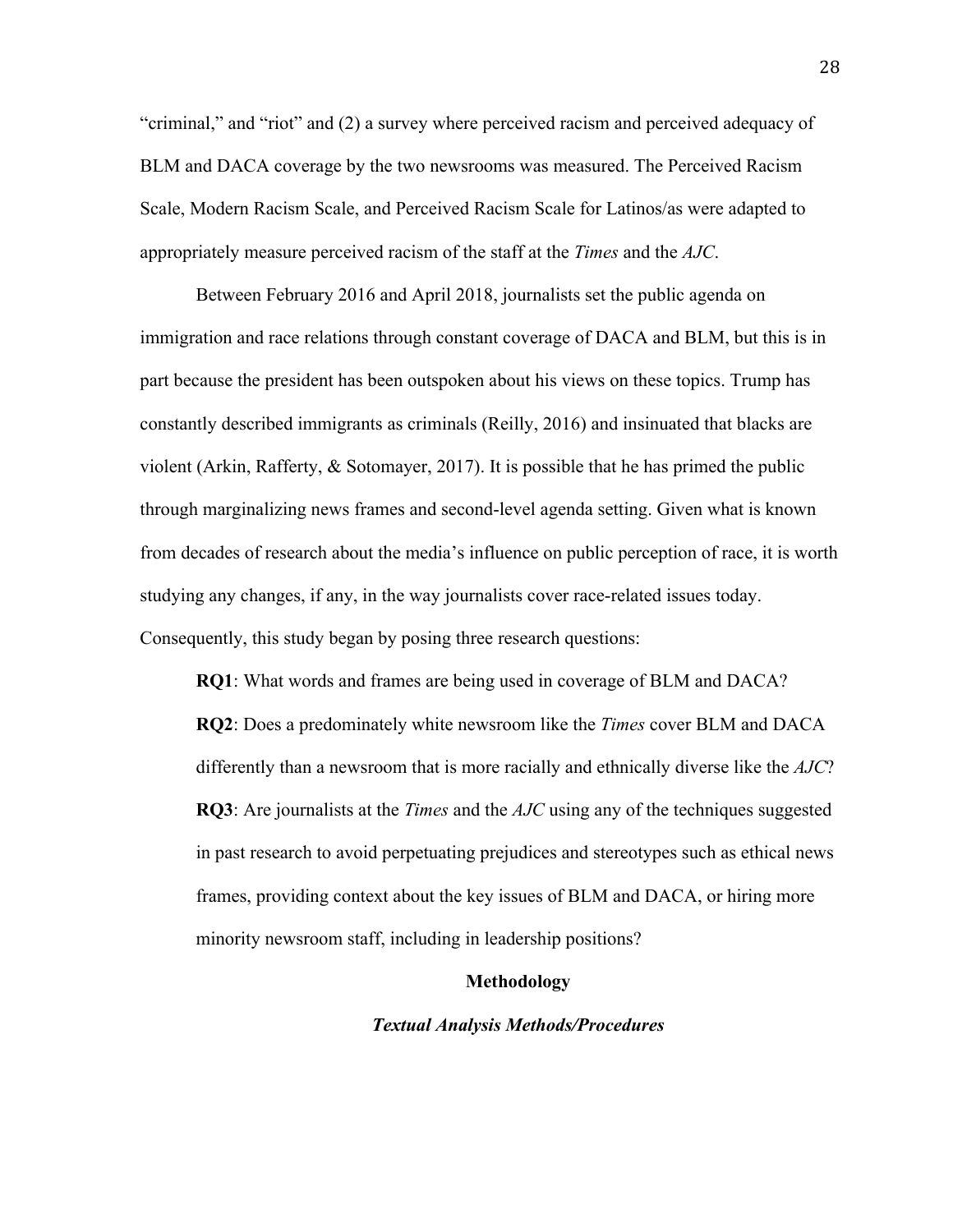A textual analysis based on grounded theory (Creswell, 2007) was used to conduct qualitative research of the most commonly used words and news frames that journalists at the *Times* and the *AJC* use to address BLM and DACA in their articles. Much more than just identifying words and frames, a textual analysis helped to determine how diversity in newsrooms, and potentially other factors, may impact coverage of blacks and immigrants. The political climate in which the articles were written, February 2016 to April 2018, was taken into consideration and only articles where BLM and DACA was mentioned more than once were analyzed. With the amount of influence that the media exerts on the public, conducting a textual analysis also helped to determine how the media influences, reflects, and/or reveals a particular view of culture and society. Qualitative research was the most appropriate for this topic because it allowed for asking "open-ended research questions, wanting to listen to the participants we are studying, and shaping the questions after we 'explore'…" (Creswell, 2007). This way, the results were based on both the participants' perspectives and the researcher's interpretations (Creswell, 2007). Lastly, grounded theory allowed for the opportunity to shape further research (Creswell, 2007).

A group of terms were inputted into the LexisNexis Database to determine which words, and therefore which frames were used in the sample articles from the *Times* and the *AJC* about BLM and DACA. For BLM, the terms "BLM," "Trump," "rights," "demand," "riot," and "protest" were inputted into the database and grouped in four different ways. It was important to analyze how often the *Times* and the *AJC* used "demand" versus "rights" in reference to BLM because the two terms have different connotations. According to the Merriam-Webster dictionary, the term "demand" is defined as "something claimed as due or owed" (n.d.). In contrast, the term "right" is defined as "being in accordance with what is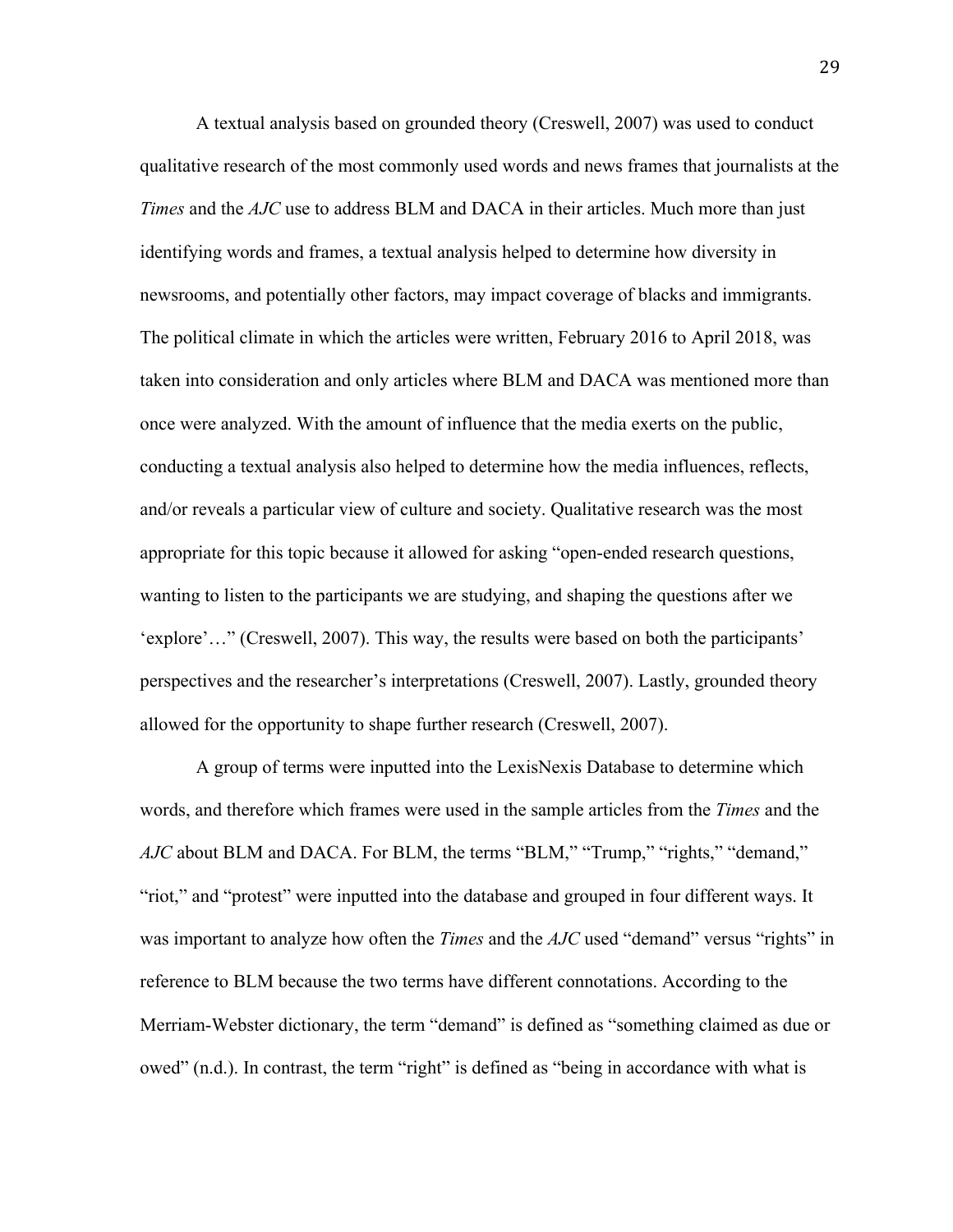just, good, or proper" (Merriam-Webster, n.d.). In addition, the terms "riot" and "protest" were analyzed since Leopold and Bell (2017) suggested in their research that using the term "riot" racializes BLM and its supporters. The same technique was applied for DACA.

The terms "DACA," "Dreamers," "immigrants," "undocumented," "illegal," and "Trump" were inputted into LexisNexis and grouped four different ways. In this case, it was important to analyze whether the *Times* and the *AJC* were more commonly using "DACA," or "Dreamers" to refer to the individuals who were brought into the U.S. illegally as minors. The term "DACA" refers to the administrative program implemented by the Obama Administration, while the term "Dreamer" was originally used to refer to the DREAM Act, which stands for Development, Relief, and Education for Alien Minors (AP Stylebook, 2017). The term "DACA" is the more neutral term of the two, while the term "Dreamer" can convey more sympathy for this group since associations can be made with the pursuit of the American dream (Begley, 2018). In addition, it was important to analyze whether the *Times*  and the *AJC* more commonly referred to DACA recipients as "illegal" or "undocumented." The term "illegal" is defined as "not according to or authorized by law," while the term "undocumented" is defined as "not supported by documentary evidence" (Merriam-Webster, n.d.). Here, the term "undocumented" is the more neutral of the two, while the term "illegal" reinforces negative public attitudes to immigration (Brouwer, van der Leun, & van der Woude, 2017). These are two terms that are commonly used to discuss DACA recipients and immigrants in general. However, the Associated Press offers some guidance for journalists reporting on this topic.

Journalists should only use the term "illegal" to refer to an action, such as illegal immigration, not people, such as illegal immigrant (AP Stylebook, 2017). Instead of using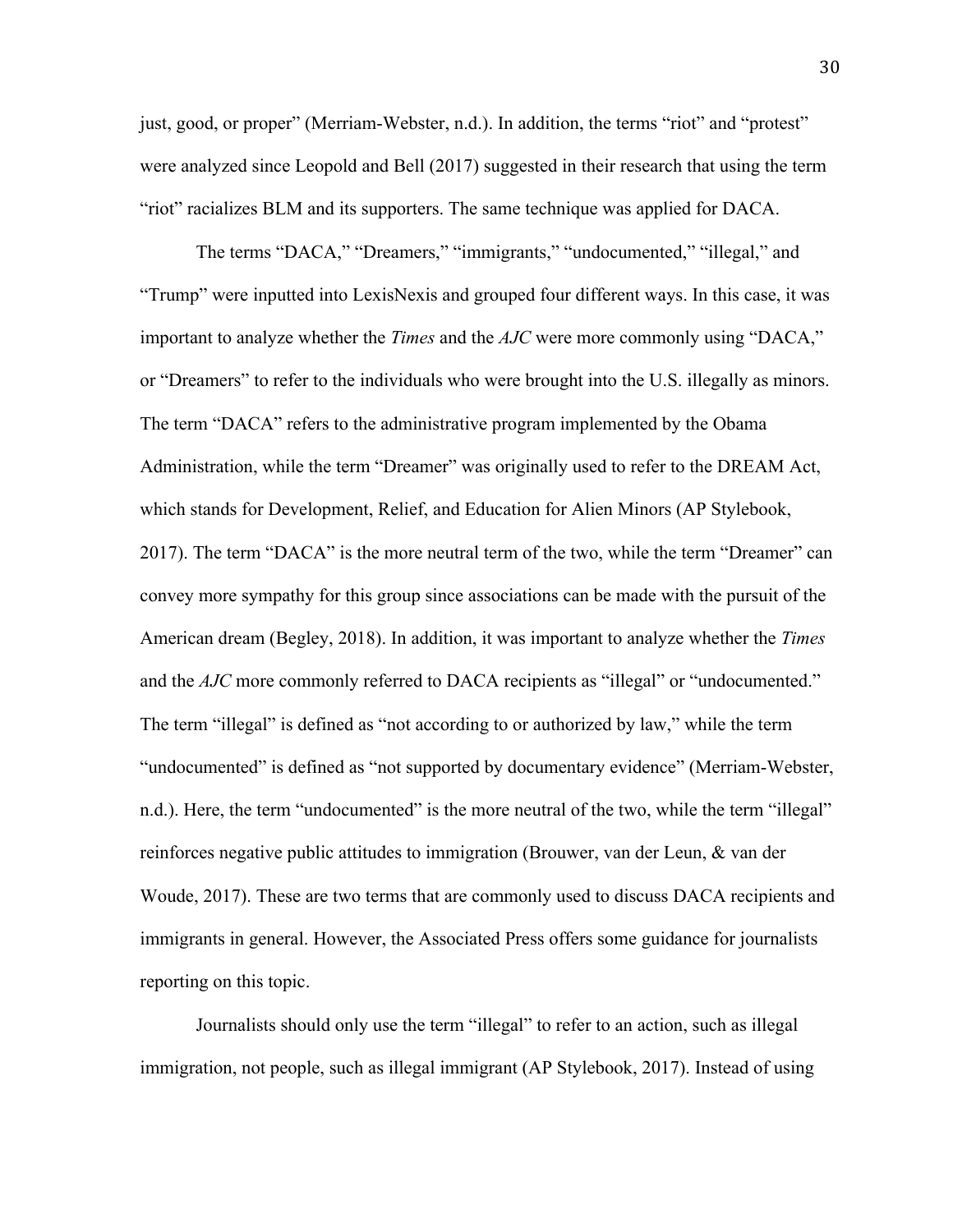the terms alien, an illegal, illegals, or undocumented, journalists can use variations such as a person "living in," "entering a country illegally," or "without legal permission" (AP Stylebook, 2017). The term "undocumented" is also problematic because it does not precisely refer to the lack of required documents for legal residence (AP Stylebook, 2017). Furthermore, the term "DACA" should be used sparingly because it conveys temporary protection from deportation and not legal status. In addition, DACA should be described as an administrative program and not an executive action (AP Stylebook, 2017). Also, DREAMer or Dreamer should not be used to describe DACA recipients since it refers to the Dream Act, which offered similar protections as DACA, but was never actually approved in Congress (AP Stylebook, 2017). These AP rules were used as guidance in conducting the content analysis of articles written about DACA and BLM in the *Times* and the *AJC.* 

#### *Survey Methods/Procedures*

An online survey using Qualtrics survey software was sent out to 96 people on the editorial staff at the *Times* and 107 people on the editorial staff at the *AJC*. Participants were recruited by email from a list pulled from the *AJC*'s website and a list provided by an editor at the *Times*. No incentives were used to encourage survey participation. In the consent form and the email, participants were told that the survey would contribute to general knowledge of the possible influence of race and ethnicity on journalists' decisions in news coverage. Only the responses from the completed surveys were analyzed for this study. In addition, the online survey was pretested on students at Appalachian State University, in the COM 3340 Journalism Ethics in a Free Society class. The pretest served to assess the readability and comprehension of the survey, clarity of the language being used, and to work out any kinks. The survey consisted of four measures: (1) perceived racism, (2) perception of newsroom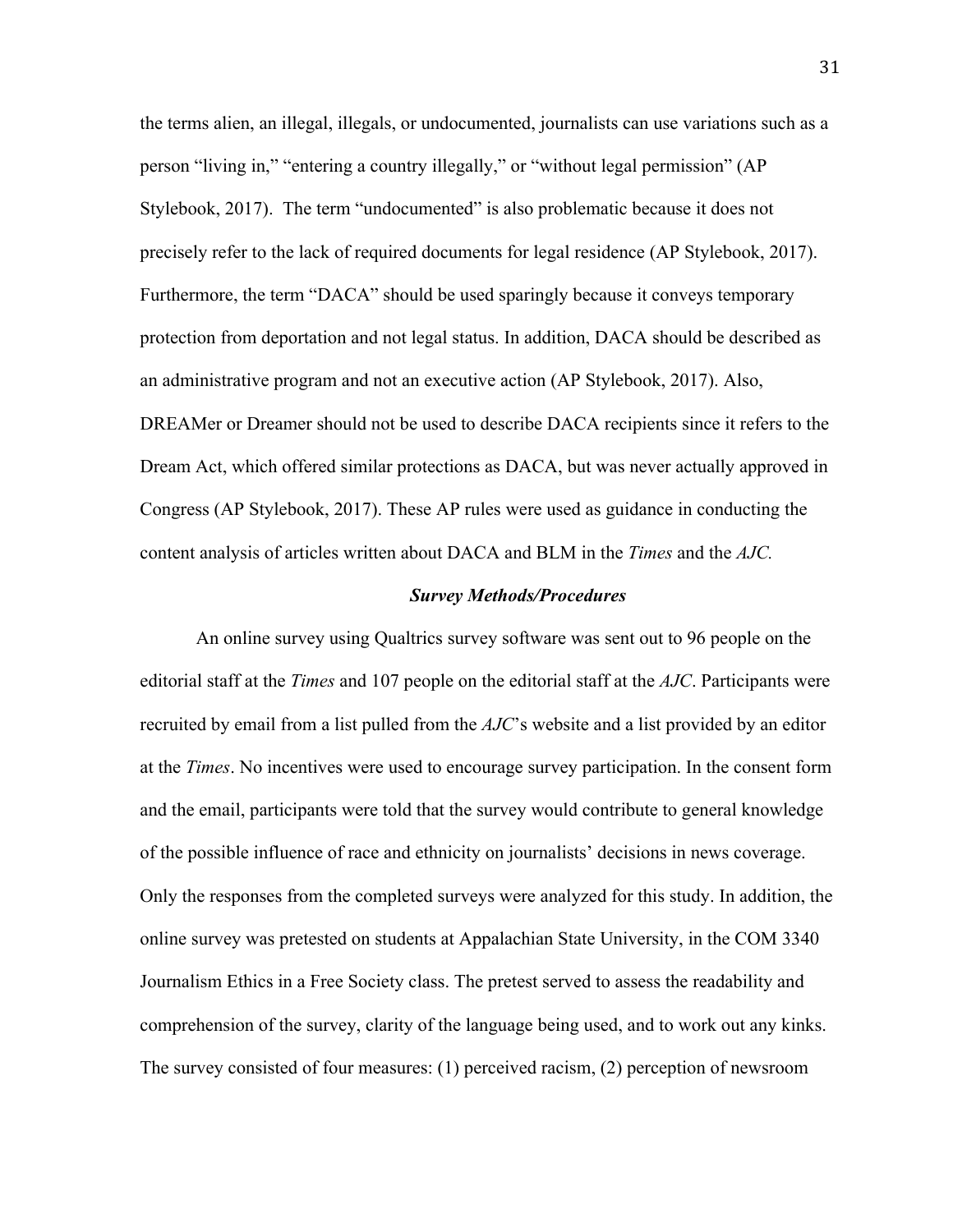coverage of DACA, (3) perception of newsroom coverage of BLM, and (4) perception of newsroom diversity. The survey consisted of a total of 24 questions, one of which just asked for participants' consent to participate in the survey. Eight of the 24 questions had between three to 28 additional questions to go along with the appropriate scale that would measure perceived racism in different ethnicities. In addition, some of the questions in the scales were modified for this study to fit the topic and to make the survey brief. Only three of the five possible scales were used since only whites, blacks, and Hispanic/Latinos responded to the survey.

The MRS was used in this study to measure racial attitudes of whites toward blacks at the *AJC* and the *Times*. The MRS was developed based on the belief that everyone is treated equally regardless of race in the U.S. and individual perceptions rooted in cultural beliefs are driving racial inequalities (Merenstein, 2008). The scale consists of seven items on a 5-point Likert scale ranging from "strongly disagree" to "strongly agree." The original MRS has a Cronbach coefficient alpha of .82. The version of the MRS used in this study consists of a total of eight questions. This complete version of the MRS can be found in Appendix 2. The PRS, on the other hand, was used in this study to measure the frequency of perceived experiences with racism of blacks at the *AJC* and the *Times*. The version of the PRS used in this study only measured the frequency of exposure to racist events in three domains: (1) job settings, (2) public settings, and (3) racist statements. This version of the scale consists of 13 statements on a 6-point Likert scale ranging from "never" to "don't know." Sample items include, "You have been called insulting names related to your race or skin color," for racist statements, "Waiters and waitresses ignore you and serve whites first," for racism in public settings, and "Because you are black, you're assigned to do the jobs no one else wants to do"

32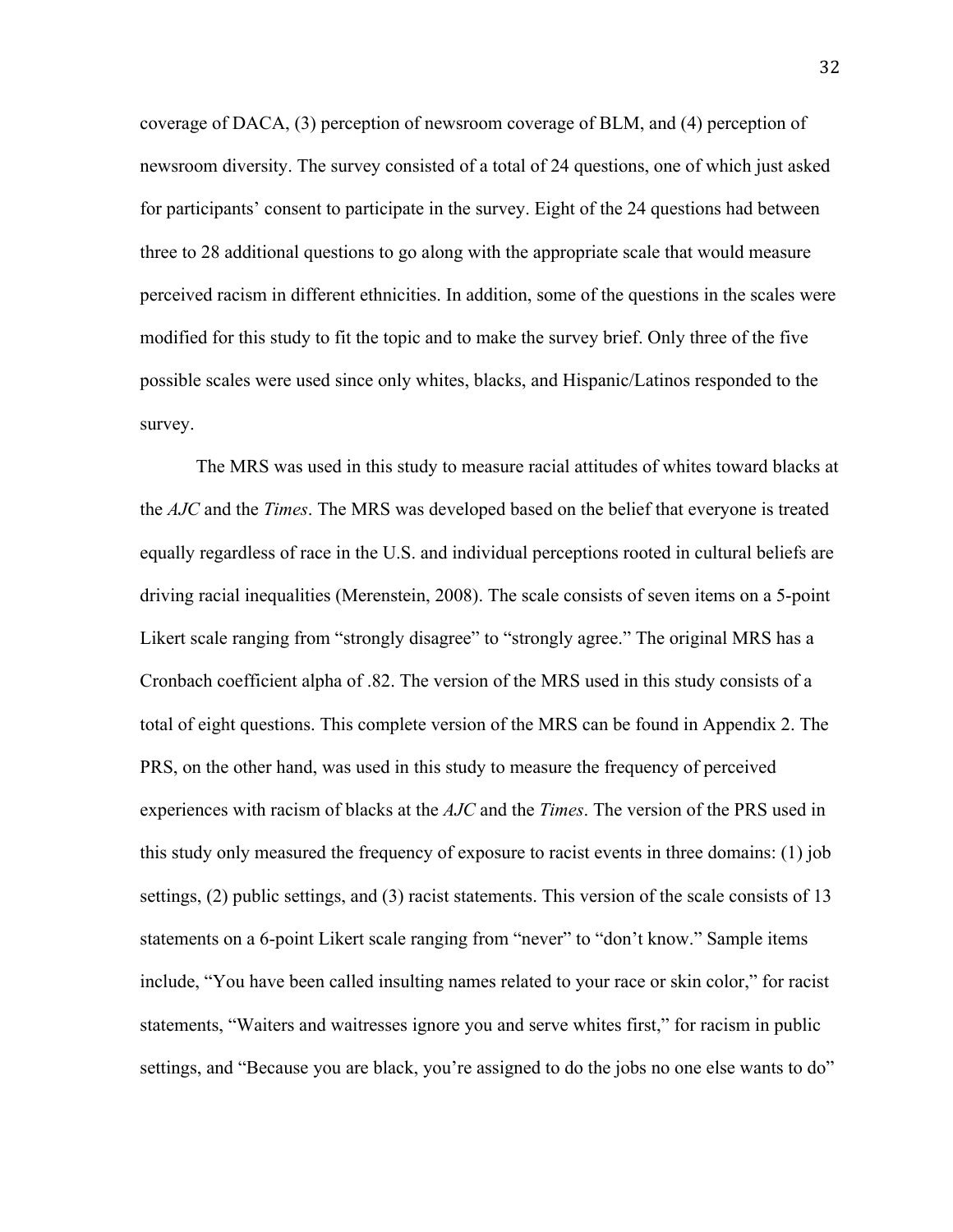for racism on the job. The scale has a reliability coefficient of .96. The complete version of the PRS used in this study can be found in Appendix 3. Lastly, the PRSL is a modified version of the PRS. The PRSL was used in this study to measure perceived racism of Hispanics/Latinos at the *AJC* and the *Times*. This version of the scale consists of 21 items on a 7-point Likert scale. Participants reported how often they have perceived each event within the last year ranging from "not applicable" to "several times a day." Only discrimination based on situational incidents was measured in this version of the scale. In addition, the scale covers racism in occupational settings, racism in public settings, and racism in general settings. Sample items for each setting include, "I have been passed up for promotions and benefits at work" for occupational settings, "I have been discriminated against, made to feel uncomfortable, or ignored because of my Spanish accent or because I don't speak English well" for general settings, and "I have been treated unfairly by the police" for public settings. The PRSL has an internal reliability alpha ranging from .81 to .98 for frequency of exposure to incidents (Collado-Proctor, 1999). The complete adapted version of the PRSL used in the present study can be found in Appendix 4. Each item was scored, added, and divided by the number of items to find the overall score for each individual scale. Higher scores indicated either higher levels of Modern Racism, more frequent exposure to racism, or greater perceived frequency of racial discrimination.

Regardless of ethnicity, all reporters answered the demographic questionnaire, as well as questionnaires about their perception of newsroom coverage of DACA and BLM and about their perception of newsroom diversity. The demographic questionnaire consisted of 15 questions about the participants' age, gender, birthplace, age when they arrived to the U.S., ethnicity, annual income, employment status, and party affiliation. The complete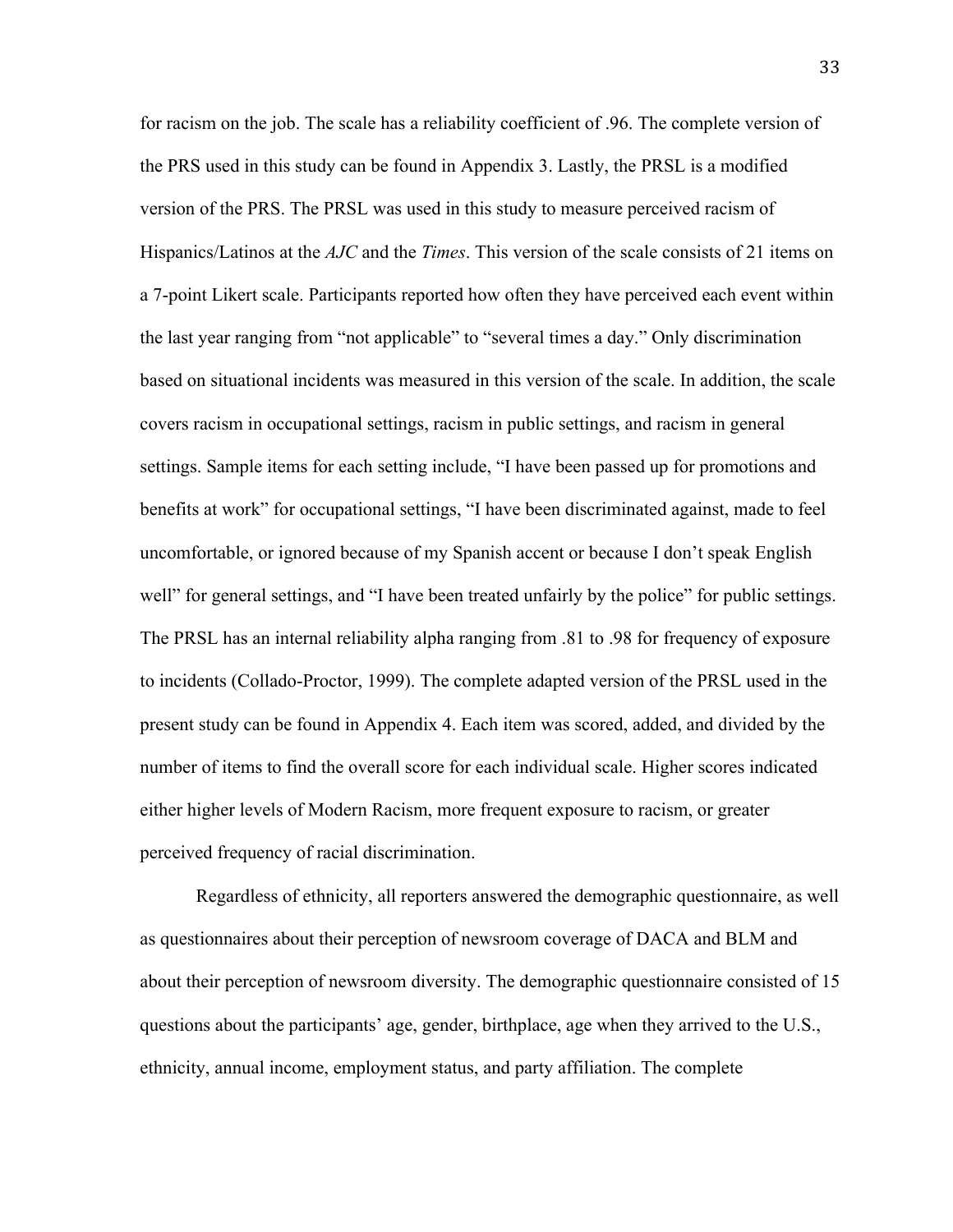demographic questionnaire used in this study can be found in Appendix 1. The other questionnaires were all based on a 5-point Likert scale ranging from "strongly disagree" to "strongly agree." To measure the staff's perception of coverage of BLM and DACA, participants were asked four questions in two separate sets of questionnaires. The items in these questionnaires were inspired by Leopold and Bell's study (2017). The complete questionnaires can be found in Appendix 5 and Appendix 6. To measure the staff's perception of newsroom diversity, participants were asked three questions. The complete questionnaire can be found in Appendix 7.

#### **Textual Analysis Results**

Using the LexisNexis database, it appeared that journalists at the *Times* wrote about DACA 30 times and about BLM 20 times during the selected time frame, whereas journalists at the *AJC* wrote about DACA 58 times and about BLM 21 times. Journalists at the *Times*  mostly used the terms "Dreamers," "Trump," "immigrants," and "illegal" in their articles. Journalists at the *AJC* mostly used the terms "DACA," "Trump," "immigrants," and "illegal" in their articles. On the other hand, journalists at both the *Times* and the *AJC* most commonly used the terms "Black Lives Matter," "Trump," "rights," and "protest." In addition, journalists at the *Times* were more likely to use the term "Dreamer" and journalists at the *AJC* were more likely to use the term "DACA." However, journalists at both newsrooms were more likely to use the term "illegal" rather than "undocumented" in reference to immigration. In regard to BLM, journalists at both newsrooms wrote more about blacks' "rights" rather than "demands" and used the term "protest" more than "riot."

Jeremy Redmon, an award-winning journalist with more than 20 years of experience reporting for newspapers, wrote 21 of the 58 stories about DACA for the *AJC* (AJC, n.d.).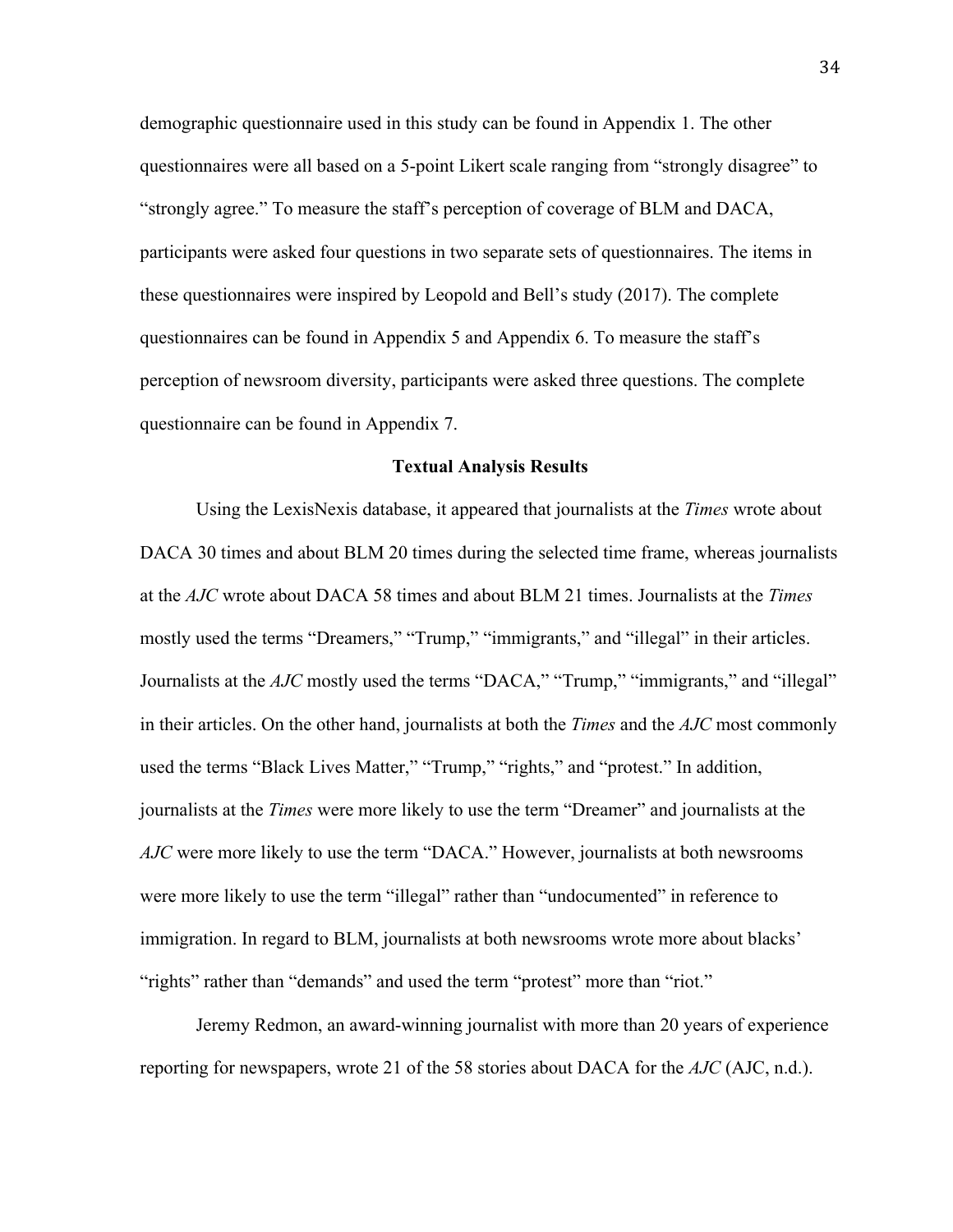Thirty of the 58 stories appeared on the first page of the newspaper. As for the *Times,* 12 of the 30 stories about DACA were either editorials or letters from readers. The stories written by actual reporters were not assigned to any single reporter or group of reporters. Marlene Sokol, education reporter, Steve Bousquet, Tallahassee bureau chief, and Alex Leary, Washington bureau chief, each wrote two stories about DACA, which were more stories than any other reporters wrote about the topic. In addition, 13 of the 30 stories about DACA appeared on the first page of the newspaper. The results were different when it came to coverage of BLM. In this case, only four stories were letters by readers in the *Times* and only two were editorials in the *AJC.* Adam C. Smith, political editor at the *Times*, was the only reporter who wrote more than one article about BLM. He wrote 3 of the 20 stories on the topic*.* Eleven of the 20 stories about BLM appeared on the first page of the *Times.* Greg Bluestein, political reporter, and Ernie Suggs, a reporter covering breaking news and investigative stories, were the only reporters for the *AJC* who wrote more than one story about BLM. Each reporter wrote two stories about *BLM* for the *AJC.* Thirteen of the 21 stories about BLM appeared on the first page of the *AJC.* 

Overall, reporters included less context in stories about BLM than in stories about DACA. The reporters who wrote stories about BLM were more likely to just mention the movement in regard to specific protests, but very few went into depth about what supporters are trying to accomplish. Multiple stories in the *AJC* were about the kneeling of athletes during the National Anthem in support of BLM and about sources' belief that freedom of speech was being threatened. In contrast, stories in the *Times* were about politicians' reactions to the movement. Many of the politicians identified as Republican and spoke about the importance of supporting Blue Lives Matter and All Lives Matter instead of BLM. In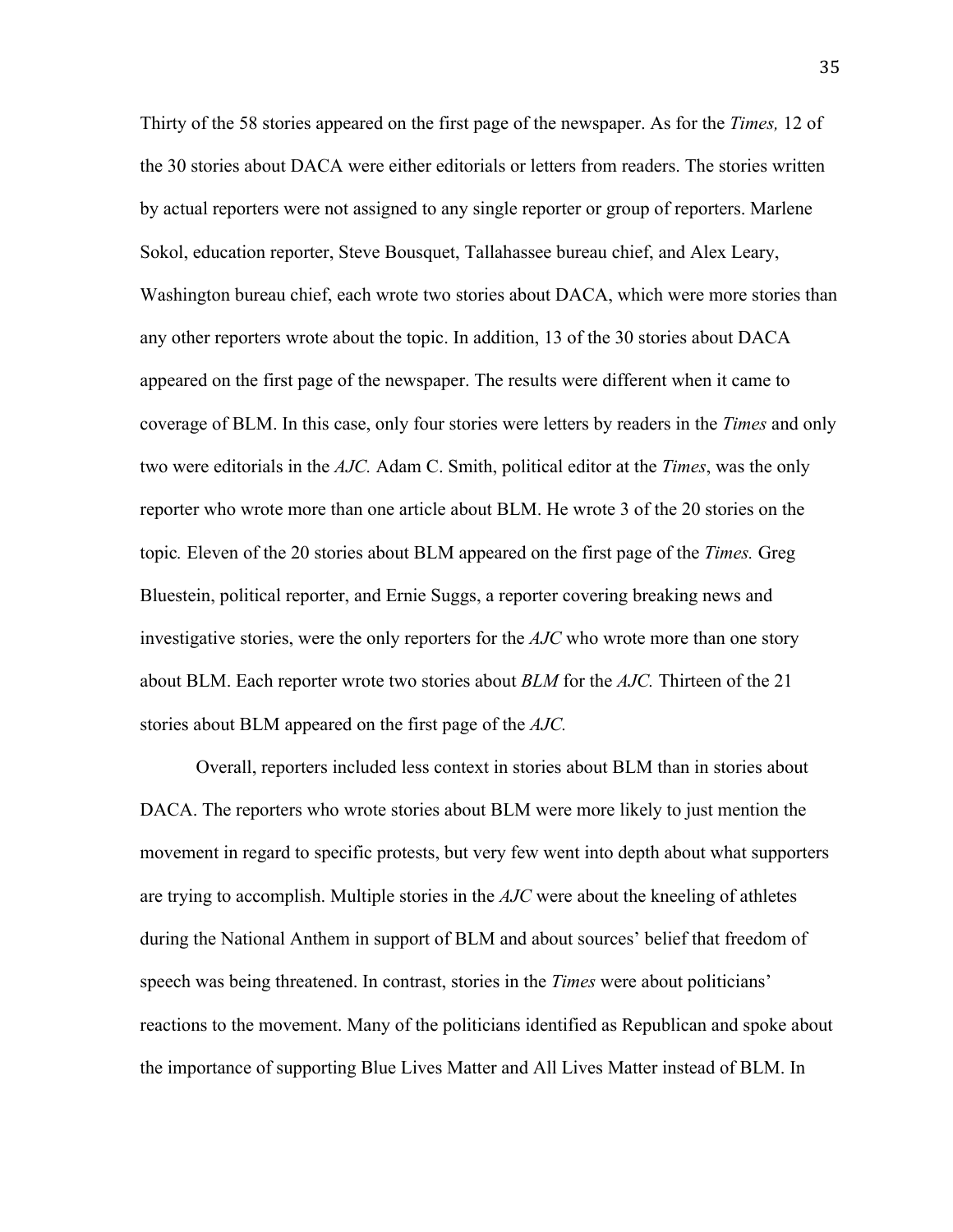stories from both publications, few sources spoke positively about BLM. Instead, sources spoke about the disruption and violence of the protests, especially in letters from readers. In these stories, readers sometimes described BLM as chaotic, violent, anarchy, and a mindless mob. Readers also compared BLM to what they described as hate groups such as the New Black Panther Party, the Nation of Islam, and ANTIFA. Reporters also followed this frame in their articles such as by mentioning the fear of violence at protests and the use of riot gear and riot kits. However, few stories were about protests that actually turned violent, even though many reporters mentioned the number and nature of arrests.

On the other hand, coverage of DACA was more appropriate. Stories about DACA had more context because they included more data and background information about the program. Reporters at the *AJC* were also more likely than reporters at the *Times* to follow AP's guidelines. For example, reporters for the *AJC* were more likely to describe DACA as a program rather than as an executive action. Many of the articles in the *AJC* were also features about DACA recipients who feared about their future under the Trump administration or where writers called for compassionate immigration policies. Although there was some variety in the countries of origin of feature stories about DACA recipients, the majority was Mexican. DACA recipients were also often described under a material news frame by describing them as hard-working members of their communities who contributed to society in terms of taxes and education. Interestingly, some reporters even included details that highlighted DACA recipients' Southern culture or less foreign nature. About half of the other stories about DACA included politicians as sources. These sources were either compassionate toward DACA recipients, but blamed their parents for bringing them into the country illegally or were outright against any type of amnesty for DACA recipients and their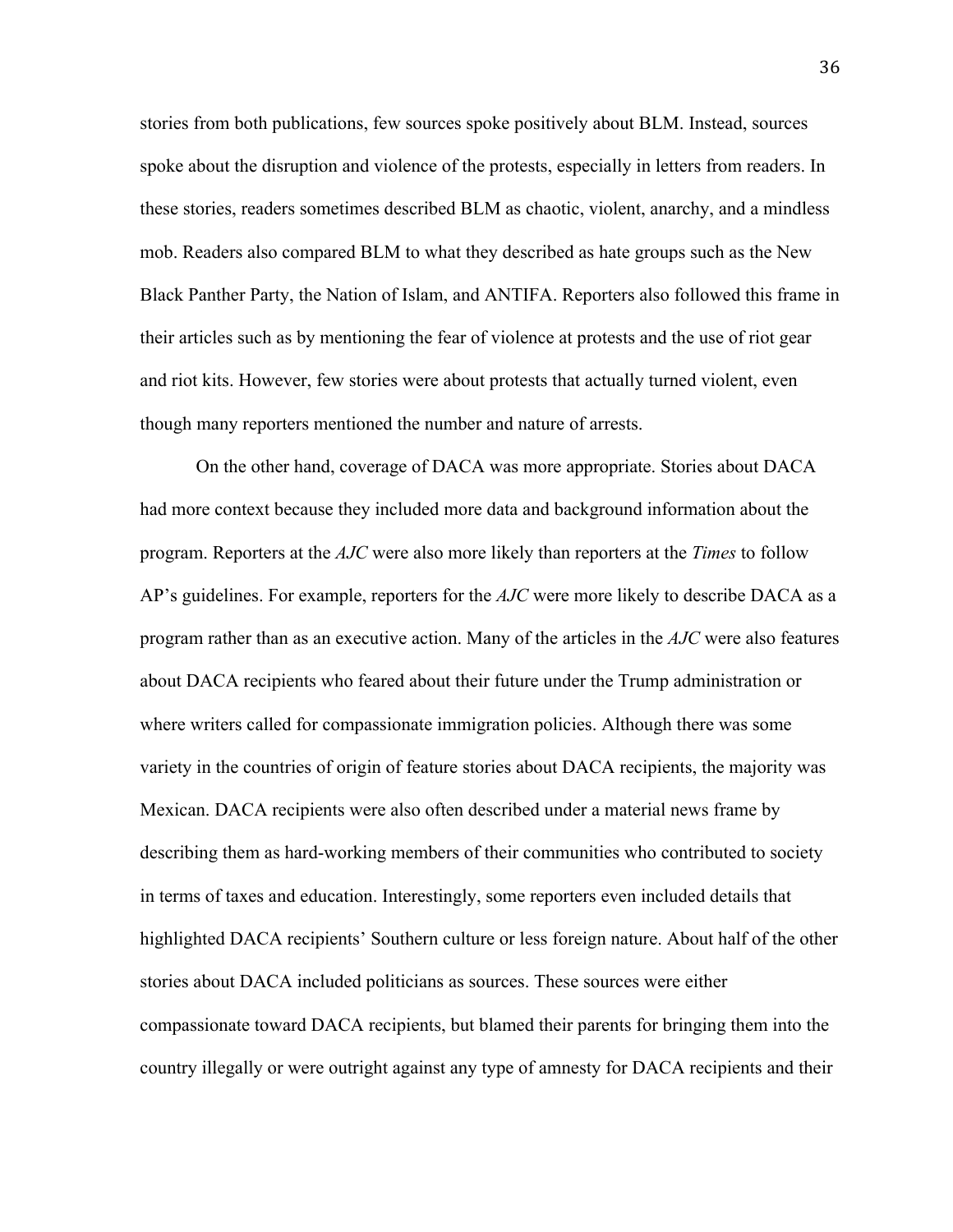parents. The sources in the latter group were more likely to use the term "illegal immigrants" and to focus on the criminal records of immigrants living in the U.S. without legal authorization. Trump was mentioned in almost all of the stories from both publications about BLM and DACA, but more directly in stories about DACA because of his statements and actions regarding illegal immigration. Trump's statements about BLM and DACA were almost always negative, except when he claimed to want to pass legislation that would benefit DACA recipients.

After Trump's first SOTU address, journalists at the *AJC* wrote about DACA six times and journalists at the *Times* wrote about it two times. One of the articles in the *Times* is an editorial that calls on politicians to act on immigration legislation. The tone is overall positive and compassionate toward immigrants. Similar to other stories about DACA, the *Times'* story focuses on two immigrants who have either contributed to the community or are family figures without criminal records. The other story is about how "Florida's Republicans have been transformed by the 'BUILD THE WALL!' orthodoxy of President Donald Trump's nationalist movement" (Mahoney, 2018). Neither one of the stories was written fully in accordance with AP's guidelines. The reporter repeatedly used the phrase "unauthorized immigrants" in the first story and "Dreamers" and "undocumented immigrants" in the second story. The articles that appeared in the *AJC* after the SOTU address were about the need for immigration reform, Republican's sense of betrayal from Trump's change of tone on immigration, and hardworking immigrants without legal status.

#### **Survey Results**

Twenty-one of 209 possible responses were collected from the survey*.* Nine respondents were from the *AJC* and five from the *Times.* Five editors, five reporters, two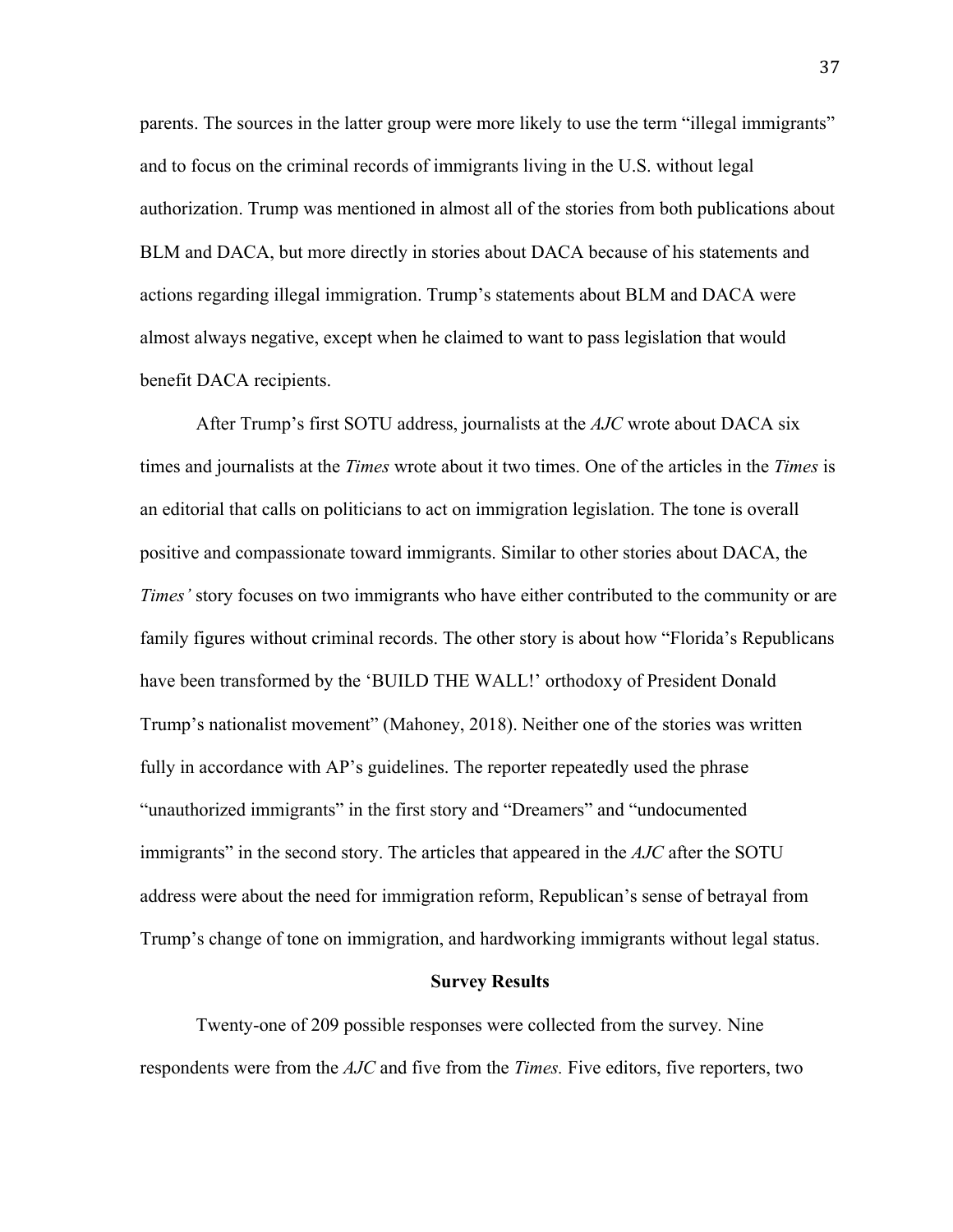columnists, a photojournalist, and a data specialist responded to the survey. Many of them either covered general news, education, or politics. Seven males and seven females responded to the survey. The average term of employment was eight years and the average age of the staff was 40. Most respondents reported having a degree and an annual income of \$50,000-\$99,000. Most respondents also identified as independent for party affiliation. Nine respondents said they were U.S. citizens, while one was not, having arrived to the country at 36 years old. Six respondents identified as white, two as black, and two as Hispanic/Latino.

White respondents scored an 11 on the MRS, indicating low level of Modern Racism. Black respondents scored a 4.08 on the PRS, indicating low frequency of exposure to racism. Hispanic/Latino respondents scored a 4.24 on the PRSL, also indicating low frequency of experienced racial discrimination. Most respondents disagreed that BLM and DACA receive enough news coverage; agreed that framing BLM protests as riots and DACA recipients as "illegal aliens" emphasizes characteristics such as lawlessness; and disagreed that coverage of BLM and DACA go beyond certain incidents and includes context about the key issues. However, most respondents disagreed that white journalists cover BLM just as fairly as black journalists, while most respondents were neutral about the query that white journalists cover DACA just as fairly as immigrant journalists. On the questionnaire about their perception of newsroom diversity, most respondents disagreed that enough racial/ethnic minorities exist in today's newsrooms, agreed that diversity would lead to more complete coverage of topics like DACA and BLM, and disagreed that increasing newsroom diversity would lead to biased coverage of topics like DACA and BLM.

#### **Conclusion/Contributions**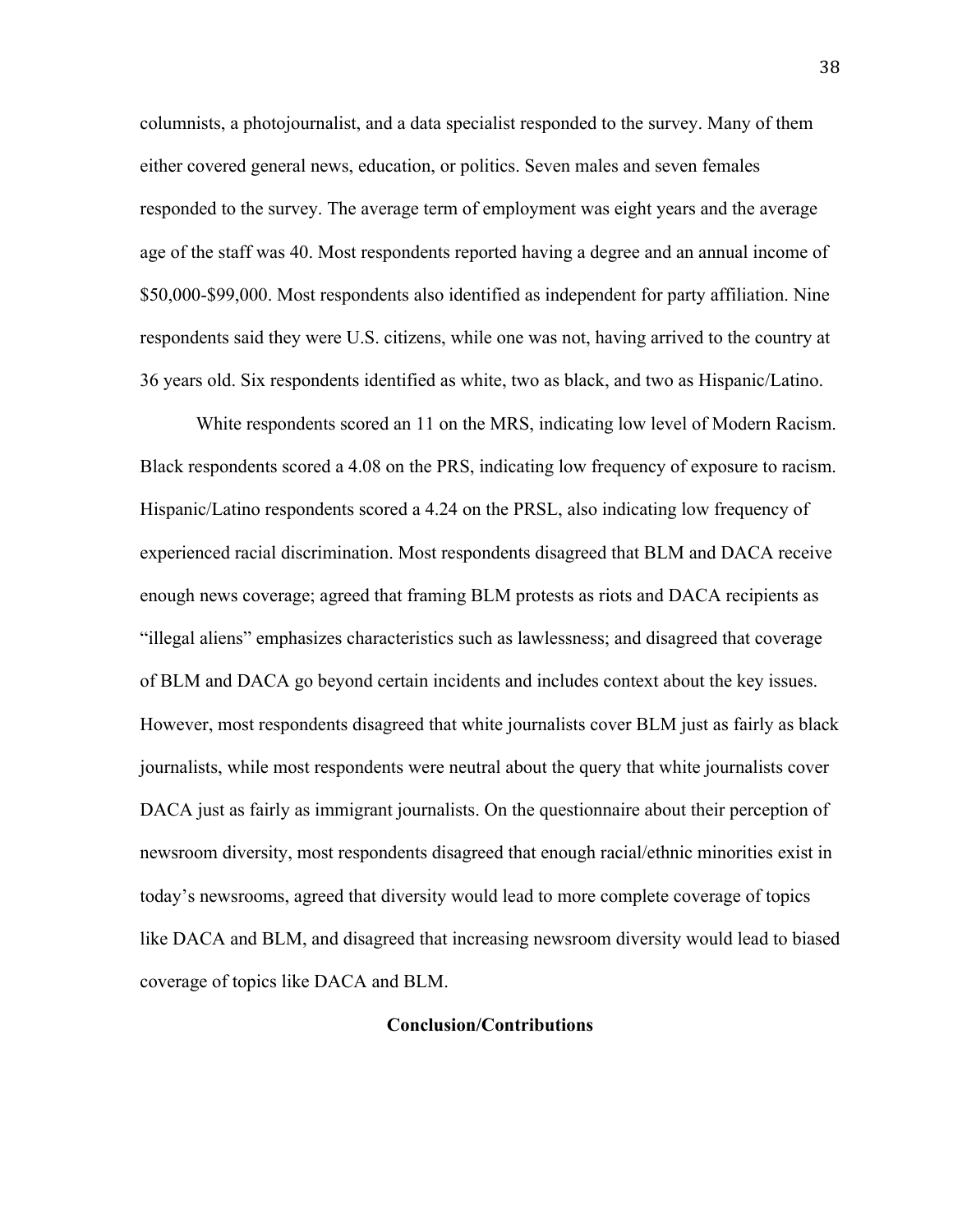Information about the newsrooms' demographic makeup and the cities they are located in provides some insight to the potential influences behind the results. The *Times* is Florida's largest daily newspaper and is a print and online publication covering west-central Florida (n.d.). The *Times'* print version has 558,900 average daily readers and a circulation size of 239,913 (Nielsen Scarborough Report, 2017). Tampa's demographics are 64.5% white, 24.9% black, and 24.2% Hispanic/Latino (U.S. Census Bureau, 2016). In 2017, the *Times* had a 17.5% minority population and an 82.5% white population (ASNE). Of the percentage of minorities, 7.2% were black, 5.4% were Hispanic/Latino, 1.8% were Asian, .6% were Hawaiian/Pacific Islander, and 2.4% identified as other (ASNE, 2017). No American Indians were employed at the *Times*. In comparison, the *AJC*'s print version has about 527,000 daily readers (The Washington Market, 2017) and a daily circulation size of 174,251 (Mondo Times, 2016). Atlanta's demographics are 40.4% white, 50.8% black, and 4.9% Hispanic/Latino (U.S. Census Bureau, 2016). In 2017, the *AJC* had a 34.3% total minority population and a 65.7% white population. Of that number, 23.1% were black, 4.5% were Hispanic, .7% were American Indian, 5.2% were Asian, and .7% identified as other (ASNE, 2017). The data shows that the *AJC* has the more diverse newsroom of the two and is located in a more diverse city. The data and results from the study provide noteworthy answers to the three research questions that were posed for this study.

The first research question asked about the words and frames that reporters at the *Times* and the *AJC* used in coverage of BLM and DACA. The results from the textual analysis demonstrated that reporters at the *Times* used less neutral terms with more positive inclinations, while reporters at the *AJC* used more neutral terms in accordance with AP's guidelines in coverage of DACA. In addition, journalists at both newsrooms used the more

39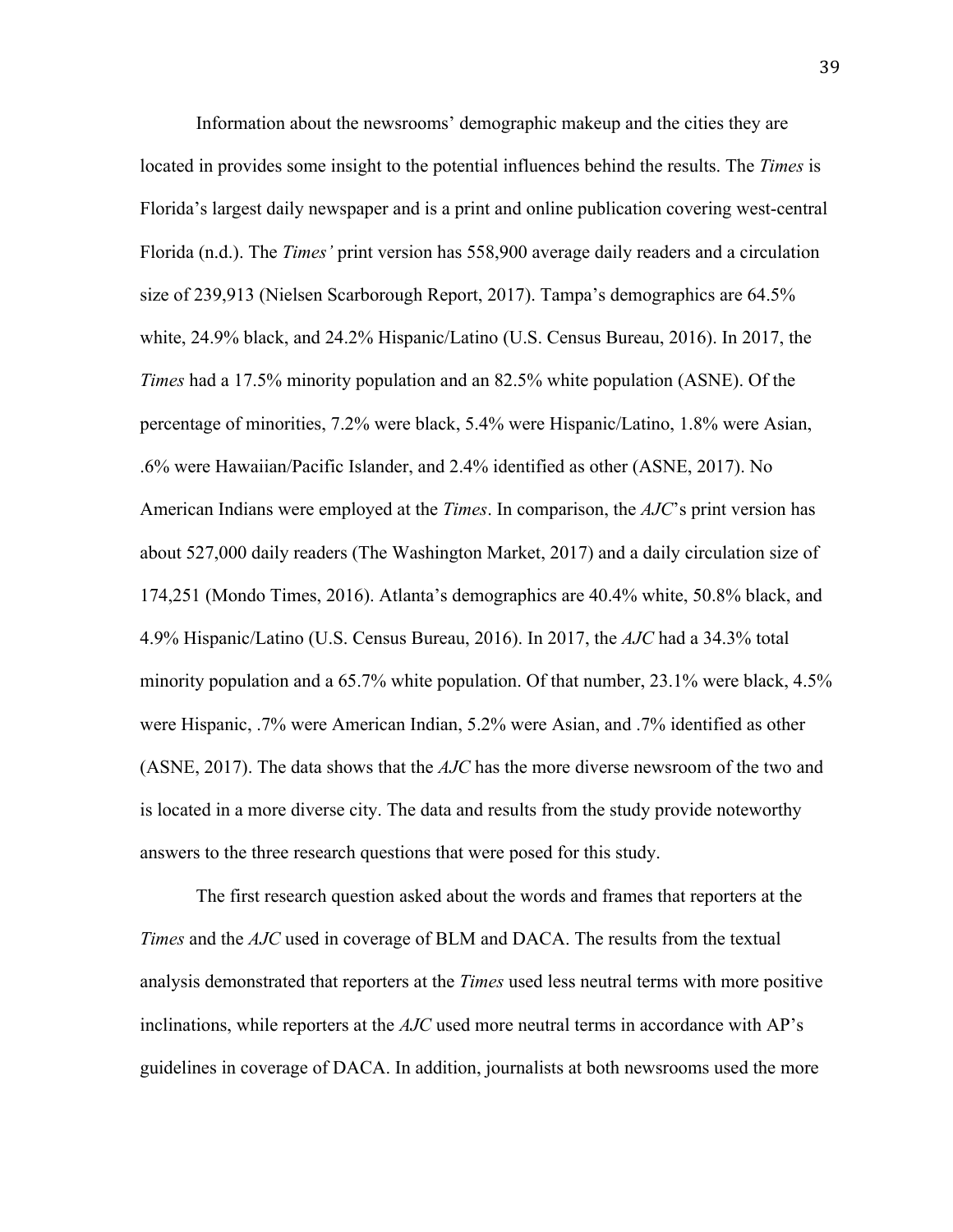neutral or positive terms when writing about BLM such as "rights" and "protest." However, journalists at both newsrooms still used some of the problematic news frames and word choices outlined in earlier studies (Entman & Rojecki, 2000; Leopold & Bell, 2017) such as the riot frame, crime story frame, carnival frame, ethical news frame, and material news frame. Although reporters from both newsrooms used a mix of frames, the most obvious ones were ethical and material news frames in coverage of people living in the U.S. without legal permission. The *Times* used the ethical news frame more often, while the *AJC* used the material news frame more often. Therefore, the *Times* did a better job with its reporting in pushing the public toward comity. Even though this study did not include survey data from readers about what issues are salient to them and what attributes they connect with DACA and BLM, past research demonstrates that journalists' word choice and framing does play a role in second-level agenda setting and priming the public. Therefore, it is easy to deduce that news coverage of Trump's statements regarding BLM and DACA played a noteworthy role in race relations in the U.S.

News coverage of Trump's rhetoric about immigrants in the *Times* and the *AJC* often included statements about immigrants being criminals and about immigration rising in recent years. Yet, coverage of BLM continues to follow the protest paradigm, mentioned in Leopold and Bell's study, with language of crime, lawlessness, violence and inflammatory quotes from sources and bystanders (2017). Reporters at the *Times* and at the *AJC* also rarely discussed the key issues about BLM, such as the continued disproportionate killings of unarmed black men and women by police officers. All of this adds up so that through their stories, reporters failed to push the public toward comity in regard to blacks. A main issue in coverage of both BLM and DACA by both newsrooms was the use of sources and the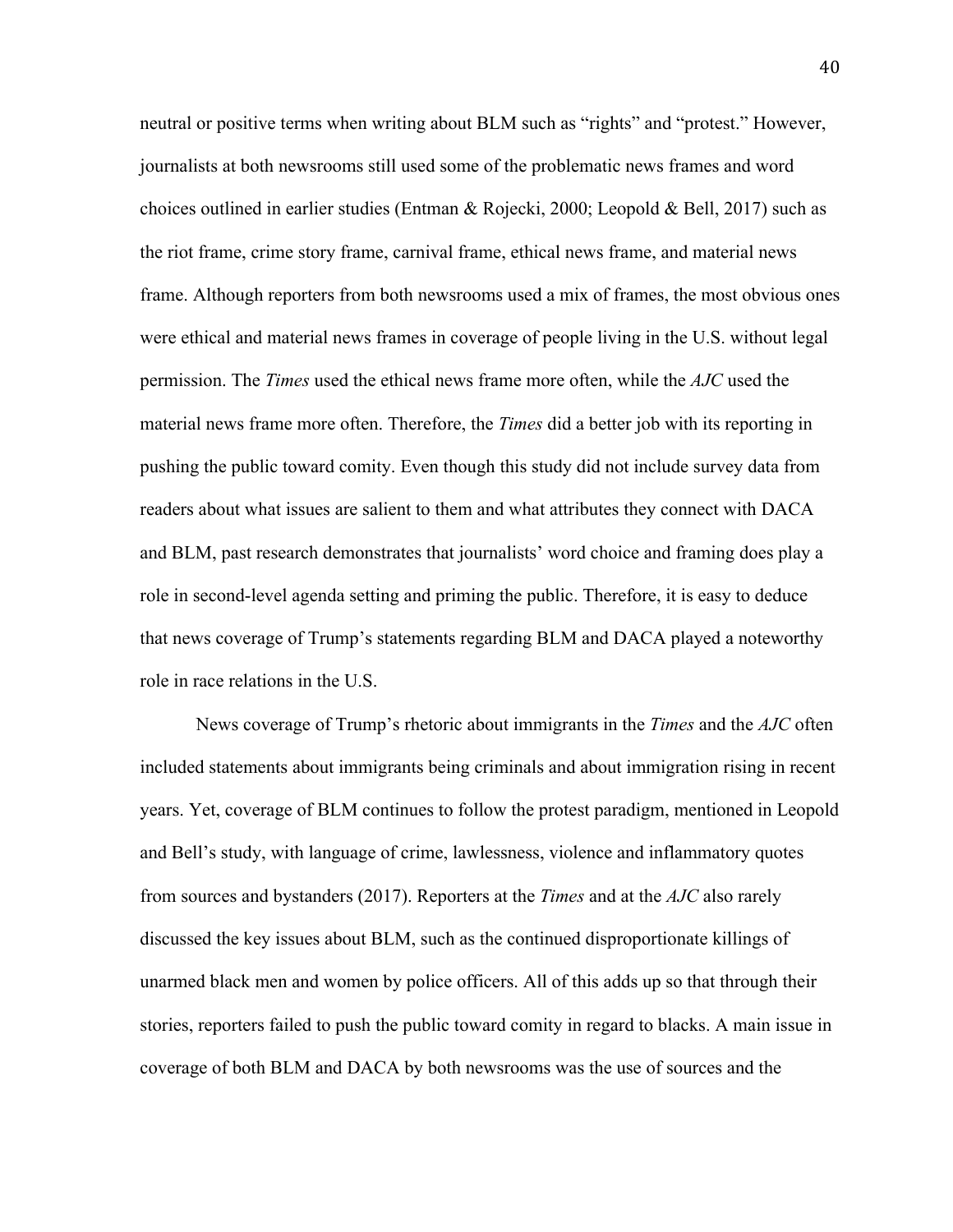publication of readers' letters that did not follow AP's guidelines, nor provided context for their inflammatory quotes. Therefore, word choice, news frames, and politicians' rhetoric all influence the public's perception of issues.

The second research question asked about whether or not there were any differences in news coverage about BLM and DACA between a predominately white newsroom and a more ethnically diverse newsroom. For one, the results show that journalists at the *AJC* wrote about BLM and DACA more than journalists at the *Times*, which is noteworthy because the *AJC* is the more diverse newsroom of the two*.* Although the *Times* was the newsroom with less racial and ethnic diversity of the two newsrooms, they seemed to have more variety in the racial and ethnic makeup of the reporters writing stories about BLM and DACA. Although answers from respondents to the survey were kept anonymous, their race and ethnicity could be inferred to be Hispanic/Latino based on their first and last names. Some of the reporters were Octavio Jones, Juan Carlos Chavez, and Tony Marrero. It can be inferred that reporters at the *Times* were more likely to use terms such as "undocumented" and "Dreamer" in the articles because of their race and ethnicity. Although the reporters at the *Times* did not follow AP's guidelines and chose to use the less neutral term, they did use an ethical frame to discuss DACA. The first part of Domke, McCoy, and Torres' (as referenced in "Brown and Black Communication, 2003) conclusion to their study provides a reason for this. Since the *Times* had a higher Hispanic population in the city and the newsroom, demographic factors could have been a reason for the journalists' perception of Hispanics and the reason they chose to use an ethical frame in coverage of DACA. It is possible that by being exposed to and interacting with more Hispanics than journalists in Atlanta, that may have made reporters for the *Times* more sympathetic to how DACA recipients and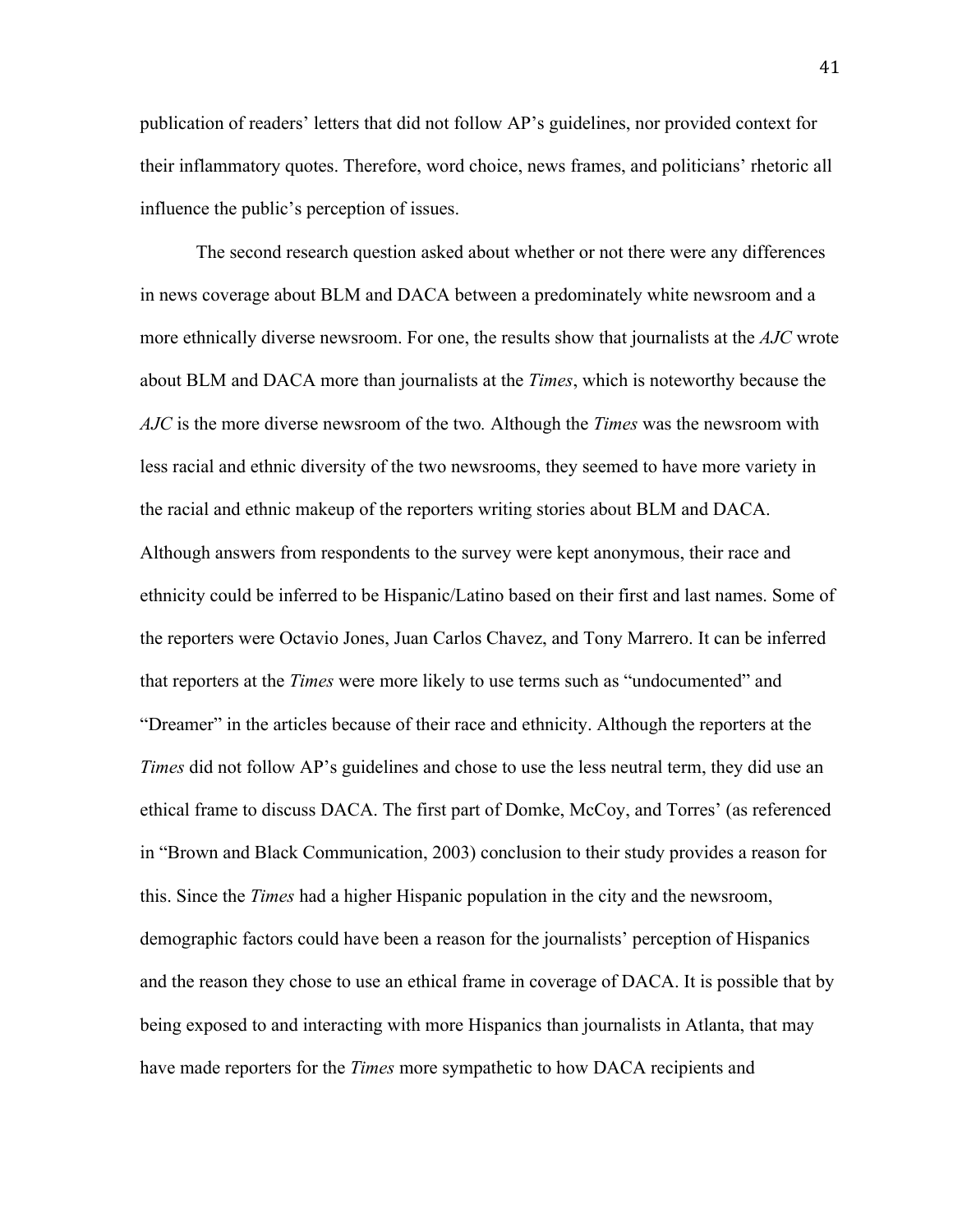immigrants without legal authorization living in the U.S. were being treated. Furthermore, they may have identified with Hispanics or immigrants since there were more Hispanics working at the *Times.*

The results from the *AJC*'s coverage of BLM and DACA suggest something different. Since a single reporter wrote the most stories about DACA and used AP's guidelines the most often, the results suggest that it is beneficial for newsrooms to hire or train journalists to specialize on a single topic such as race-related topics. Through specialization, reporters come to better understand their sources and the people they write about and better represent them in their stories. Although the *AJC* was the newsroom with more diversity, Suggs was the only reporter who wrote about BLM more than once and was black. Suggs has experience covering civil rights and is the former national vice president of the National Association of Black Journalists (n.d., AJC). Suggs wrote articles about black veterans' reactions to NFL protests and about the self-ordained face of the BLM movement. Suggs interviewed more than a dozen black veterans for the first article who all but one supported the NFL protests (2017). In this article, Suggs (2017) offered a different perspective as a black reporter, like Entman and Rojecki (2000) suggested, by focusing more on the veterans' experience with discrimination rather than on the NFL protests. In the second article, Suggs focused on the criminal past and inconsistent claims of Sir Maejor who is the self-ordained face of the BLM movement (2017). Suggs wrote in the article that critics of Sir Maejor claim he actively works against the BLM movement because of his controversial tendencies (2017). Although the claims in the article are all backed up by evidence, Suggs did not provide context about BLM. On the other hand, Greg Bluestein, the other reporter who wrote two articles about BLM for the *AJC*, wrote one article that focused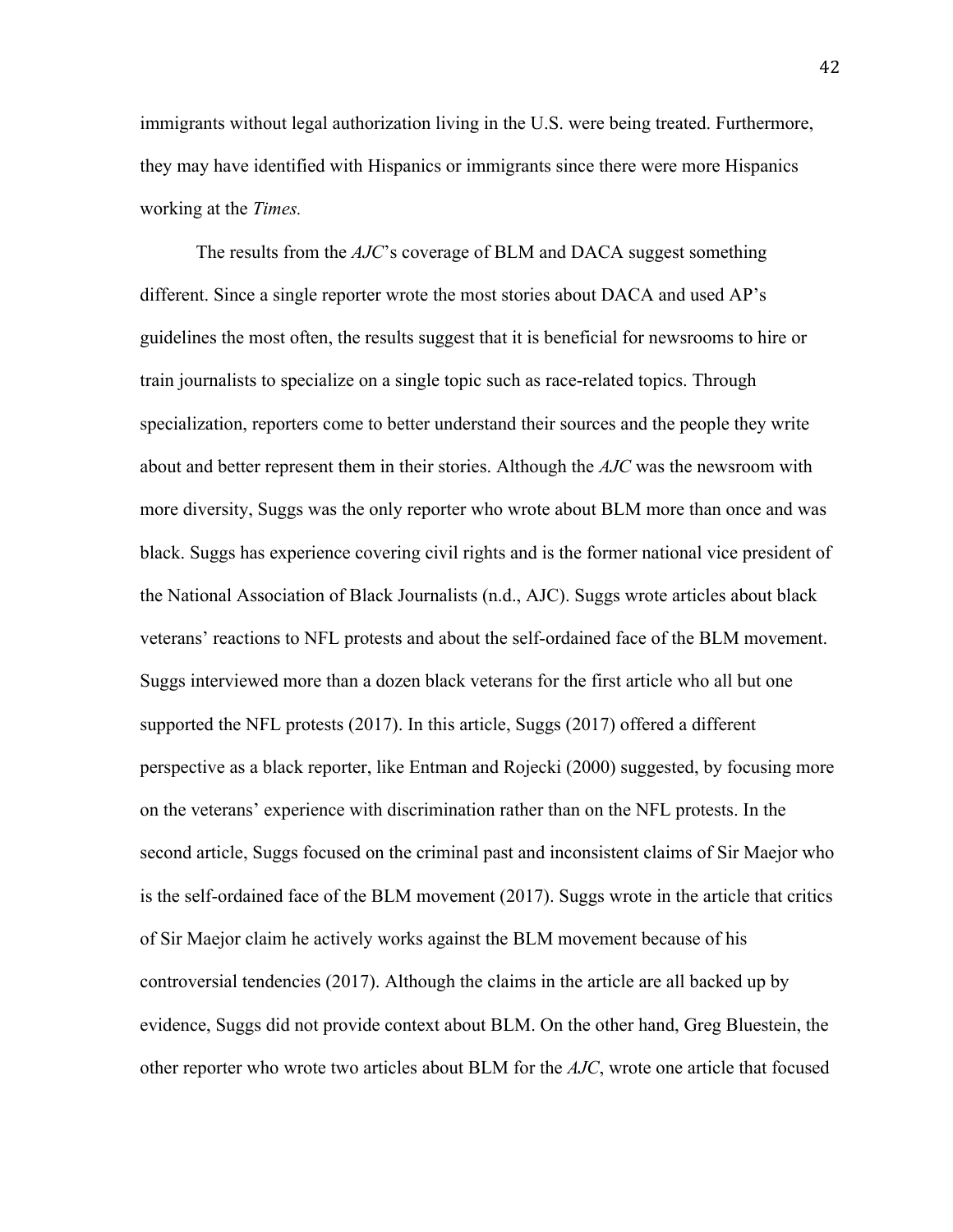on the killings of police officers and the fear of violence at protests in retaliation to BLM. The second article was about Trump's visit to Atlanta for the football game between the University of Georgia and the University of Alabama. Neither one of the articles included context about BLM, but included a lot of connections between BLM and disruption, violence, or police killings.

The results from the first and second research questions all add up to answer the third and final research question. Overall, reporters at the *Times* push the public toward comity by using an ethical news frame in coverage of DACA. Reporters at the *AJC* also push the public toward comity by providing context and by following AP's guidelines in coverage of DACA. Coverage can be improved, however, by using more diverse sources. As for coverage of BLM, no noteworthy changes were made from either newsroom. Journalists from both newsrooms continue to not provide context about the key issues regarding BLM and continue to portray the movement and Blacks as violent, for example. Lastly, even though the *AJC*  was the more diverse newsroom, the difference in their coverage was not significant. The results from the survey and the textual analysis suggest that greater changes can occur if more minorities are employed in newsrooms. Therefore, as is, the media as a structure plays a significant role in influencing newsroom coverage of BLM and DACA, but since the ethnicity and race of reporters does play a role in coverage of the two groups, increasing newsroom diversity would create benefits in the long-term.

In conclusion, journalists at the *Times* and the *AJC* have pushed the public toward comity in their coverage of BLM and DACA, but are still influenced by structural racism in some aspects. For the most part, coverage of BLM and DACA was ethical and fair, but things such as AP's guidelines do play a role in hindering reporters from framing BLM and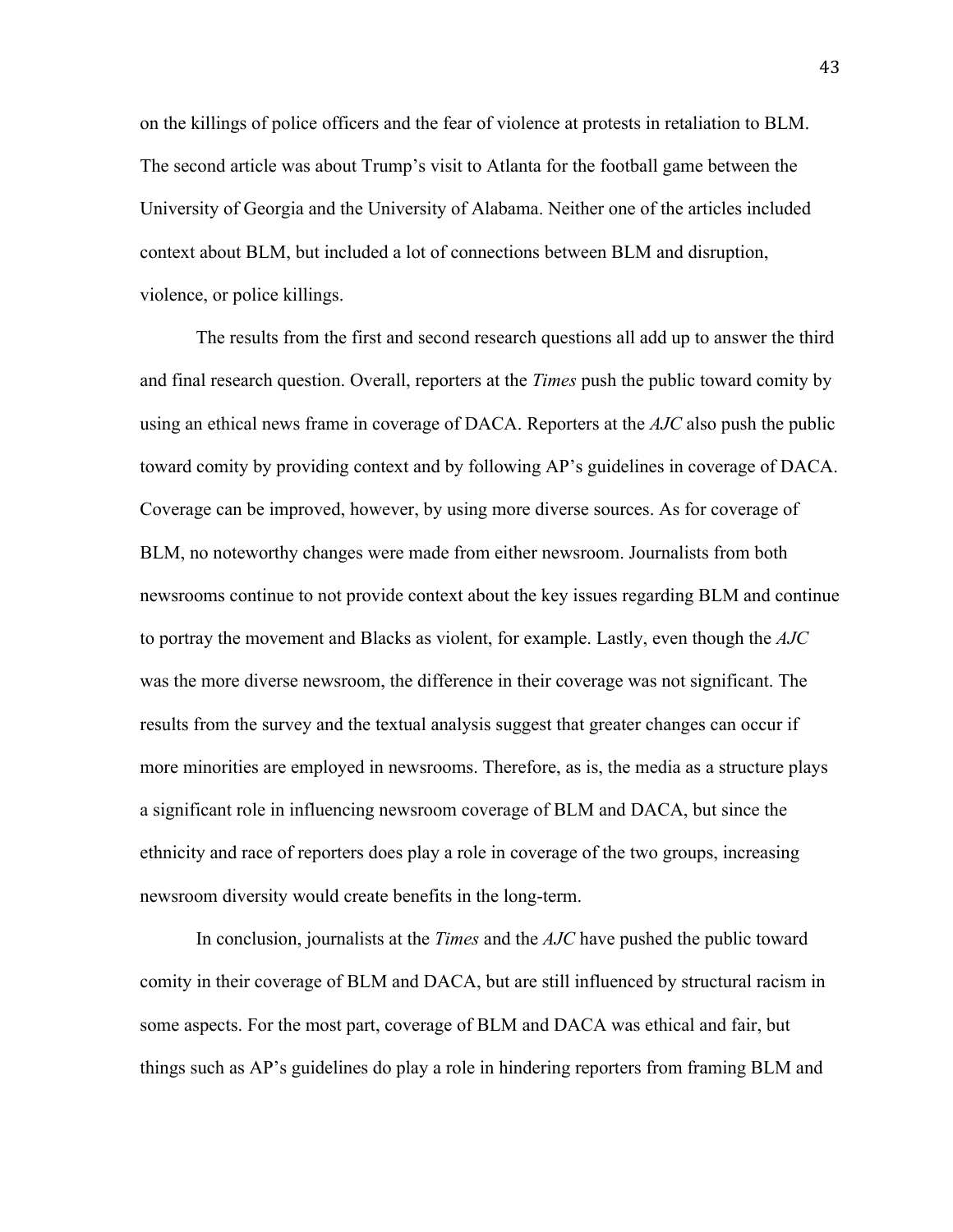DACA in a more positive light. Traditional news values such as impact, prominence, and conflict also drive journalists' coverage, which can lead them to focus on stories of crime and violence. In addition, only six companies own the majority of the media in the U.S., the six companies being Comcast, Newscorp, Disney, Viacom, Time Warner, and CBS (Lutz, 2012). This has resulted in content homogeneity and/or editorial autonomy (Mohamed  $\&$  Fleming-Rife, "Brown and Black Communication," 2003). As is the case in local and even national newspapers, the leaders at these companies are majority white, meaning that hiring more minority journalists and consciously seeking more minority sources may not be enough to change how minorities are covered in the U.S. media. That's been the case in recent years because minorities in the media do not yet have the potential to influence how the media works and what it values as a structure. As researchers such as Entman and Rojecki (2000) and Mohamed and Fleming-Rife (2003) suggested, organizational structural change is necessary. However, employing journalists of diverse races and ethnicities does make a difference. Consciously using news frames that push the public toward comity to reach readers of diverse ethnicities and races also makes a difference. Lastly, having a reporter or reporters specialize on a topic also makes a difference because it helps to reduce stereotypes, misinformation, and misrepresentation.

#### *Limitations*

The greatest limitations for the study were the time constraint and low response rate from the survey. It would've been possible to collect more survey data if the study had been started at least a semester in advance. Only 21 of 209 possible responses were collected from the survey of the editorial staff at the *AJC* and the *Times,* a 10% response rate. At least 25 responses from each publication were necessary to draw strong conclusions from the data.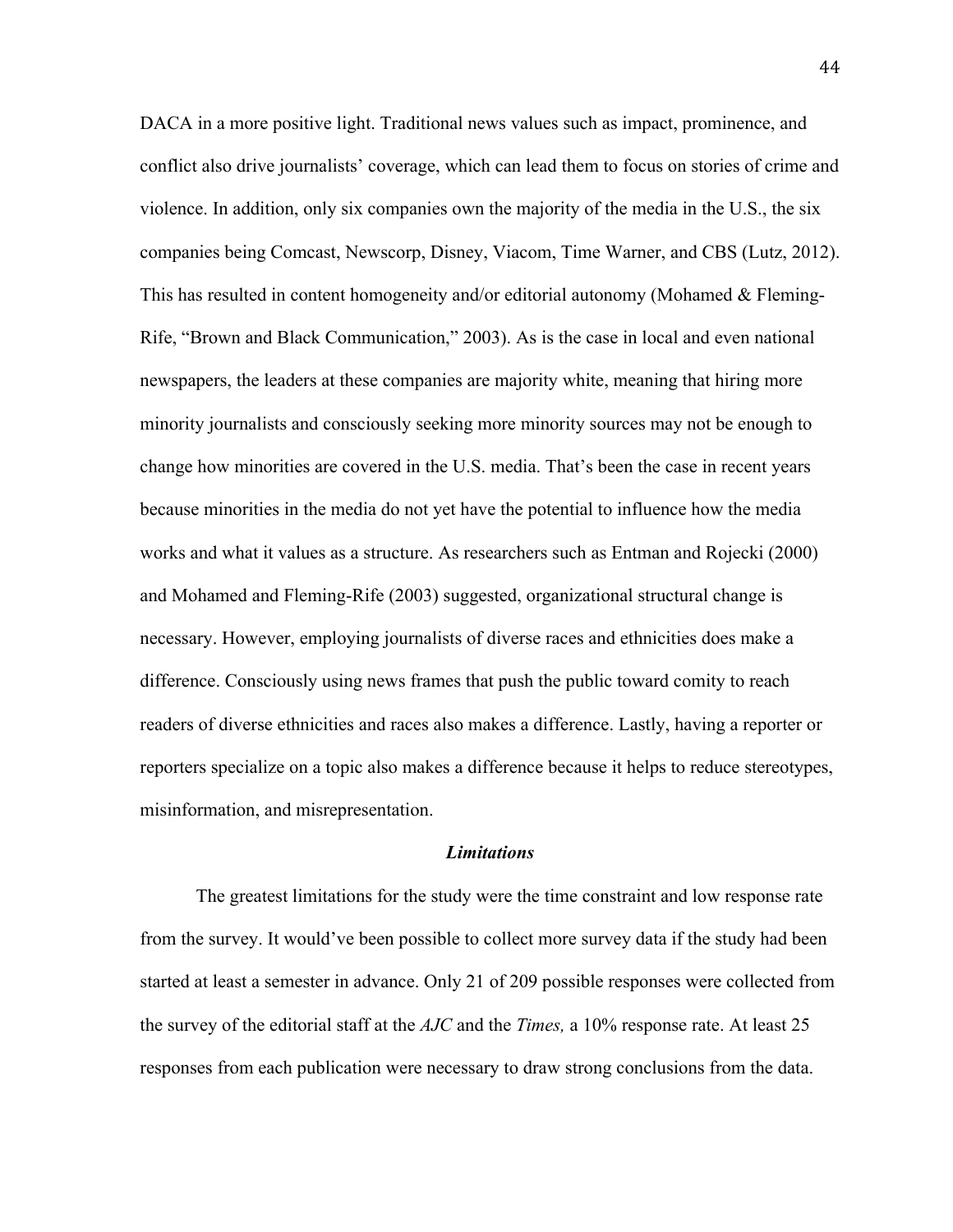However, it is not unusual to collect a low response rate from journalists since many of them are either working under deadline or they may be hesitant to answer personal questions in an effort to protect their privacy and objectivity. Also, because only six individuals responded to the Modern Racism Scale measures, and only two individuals responded to the Perceived Racism Scale and Perceived Racism Scale for Latinos measures, respectively, there was not enough data to conduct confirmatory factor analyses or to perform bivariate analyses. None of the respondents answered questions for the Asian American Racism Related Stress Index or the General Ethnic Discrimination Scale. Thus, only demographics and frequency data was reported. In addition, survey data was not collected from readers about what issues are salient to them or what attributes they connect with certain issues. Without a connection between the content and influence of the content, it was not possible to determine what role the *Times* and the *AJC* play in agenda setting. Funding for the study would've provided the opportunity to purchase respondents through Qualtrics to collect data from a target sample. This would've switched the focus to a more general sample rather than specifically of the *Times* and the *AJC*, but it would have guaranteed a greater, stronger response rate. Funding would have also provided the opportunity to access Gallup data.

#### *Future Directions*

Despite limitations, this study provides a starting point for future research. With stronger data, it could be easier to draw more significant conclusions about the influence of minorities in the media on public perception. To build on that, research can be conducted to study how the race and ethnicity of minority journalists influences their level of rapport with minority sources when covering race-related issues such as BLM and DACA. It's possible that the level of rapport also influences how minorities are portrayed in the news. In addition,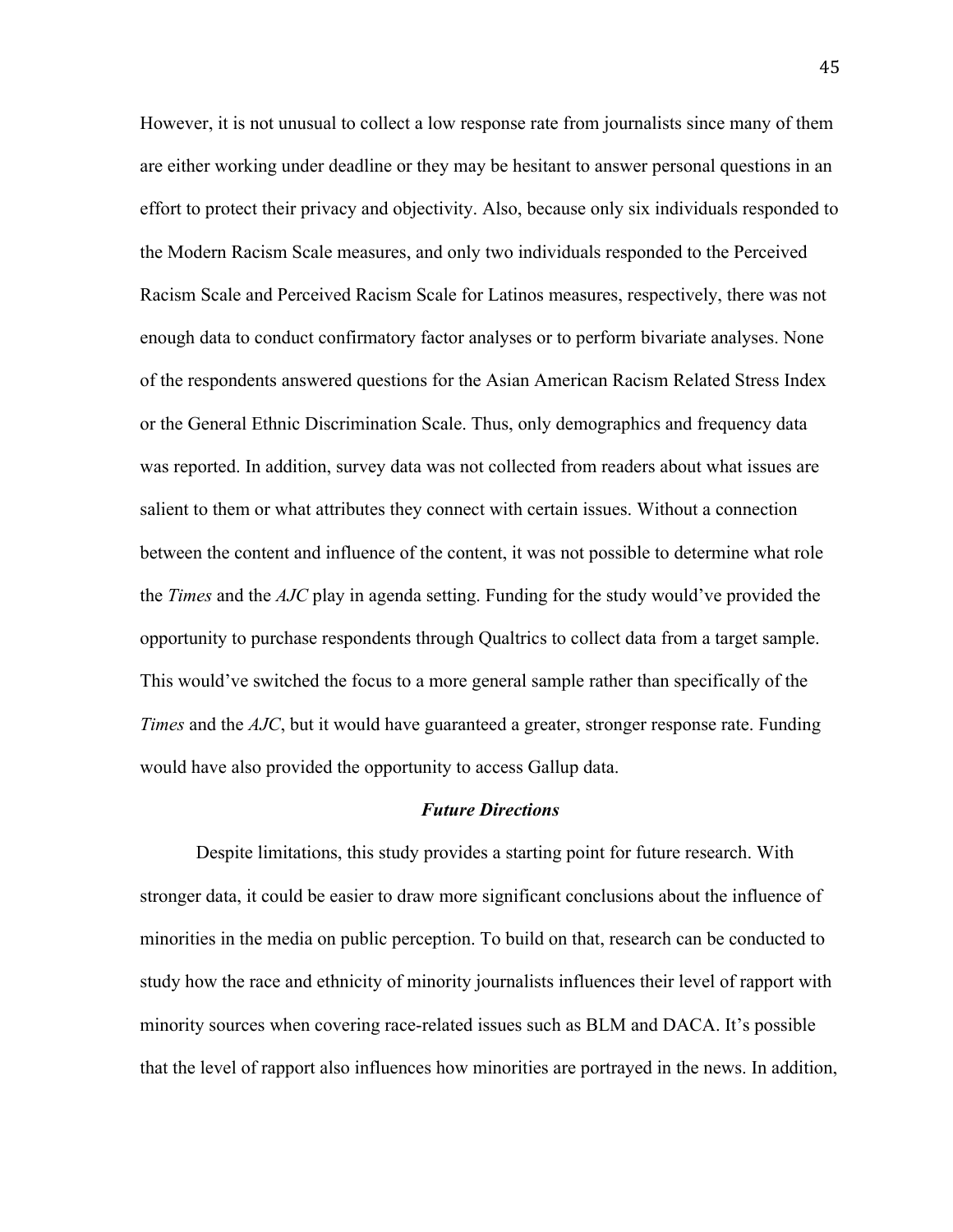the focus of this study was on the local coverage of BLM and DACA by the *Times* and the *AJC*. However, the *Times* owns *Politifact* and a significant portion of the articles from the LexisNexis database were from *Politifact*. It could be beneficial to conduct a content analysis of the articles written for *Politifact* to compare the national coverage of BLM and DACA to local coverage.

In addition, other approaches could be taken to better the understanding of the impact of race and ethnicity on public perception. Future research could focus on how all black newsrooms cover similar issues to BLM and DACA for a predominantly black audience compared to newsrooms with more diversity or all white newsrooms. While an all black newsroom would also lack diversity, journalists working for such news organizations would be covering topics that are of importance to other minorities. The same type of study could be conducted on a majority Hispanic/Latino news staff that works for a Spanish news outlet and presents information for a majority Hispanic/Latino audience. Both of these approaches build on the current study. They are important endeavors because the minority population in the U.S. has continued to increase and it is important to understand what impact that may have on newsrooms throughout the country and the public. So long as the minority population continues to increase, discussion about the impact of diversity within organizations will continue.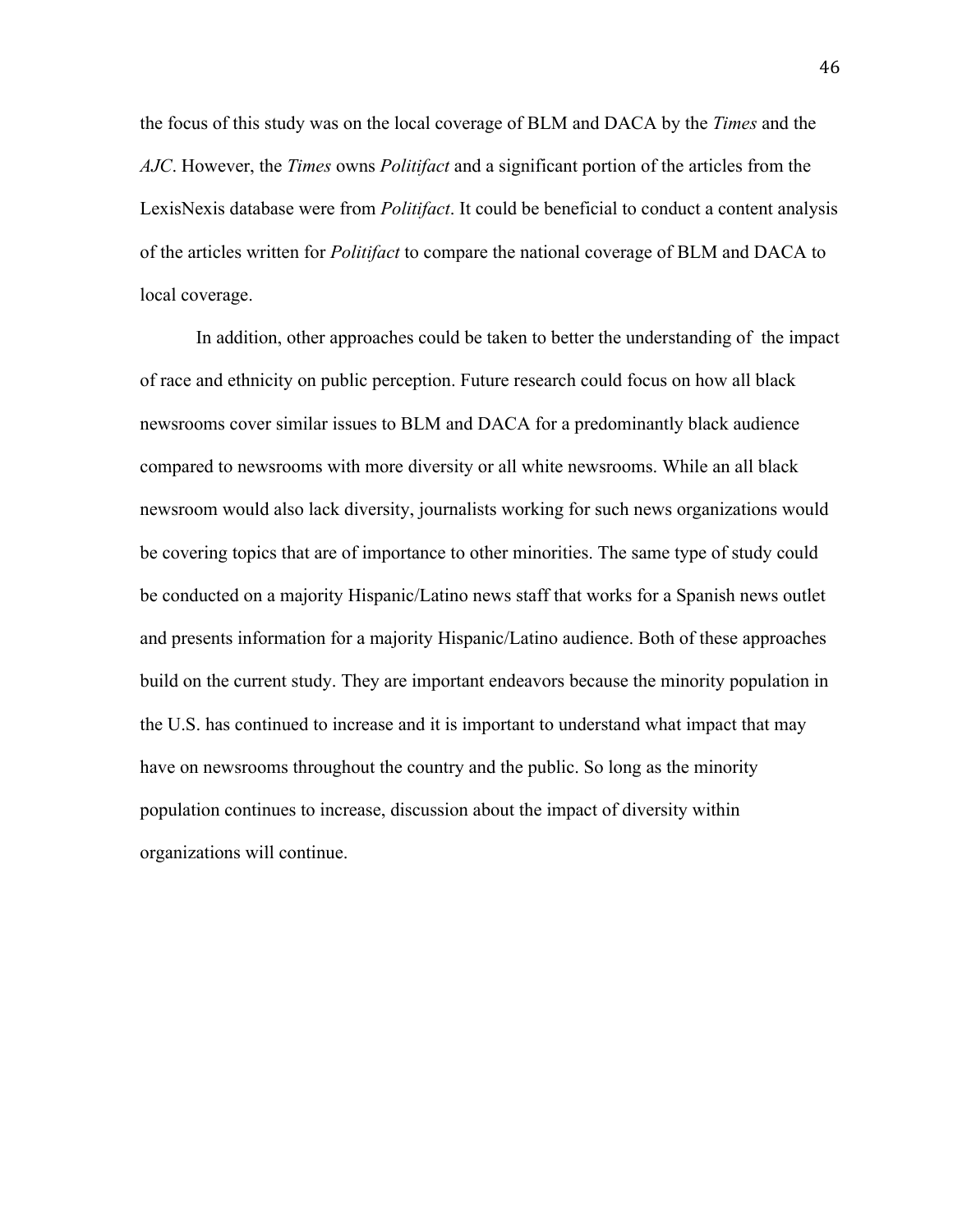#### **Appendices**

#### **Perceptions of News Coverage of Minority Populations**

Appendix 1

<<Demographics>>

- 1. What publication do you work for?
- 2. What is your job title?
- 3. If applicable, what beat(s) or topic(s) do you cover?
- 4. How long have you been employed in your current position?
- 5. What is your gender?
- 6. If you selected other gender, please specify.
- 7. What is your age?
- 8. What is your annual income?
- 9. What is the highest level of education you have completed?
- 10. What is your party affiliation?
- 11. Are you a U.S. born citizen?
- 12. If you were born outside the U.S., approximately at what age did you first come to the
	- U.S.? (Approximate age in years.)
- 13. Are you Hispanic/Latino?
- 14. What is your race/ethnicity? (Regardless of how you answered the first question, choose one or more.)
- 15. If you selected other race/ethnicity, please specify.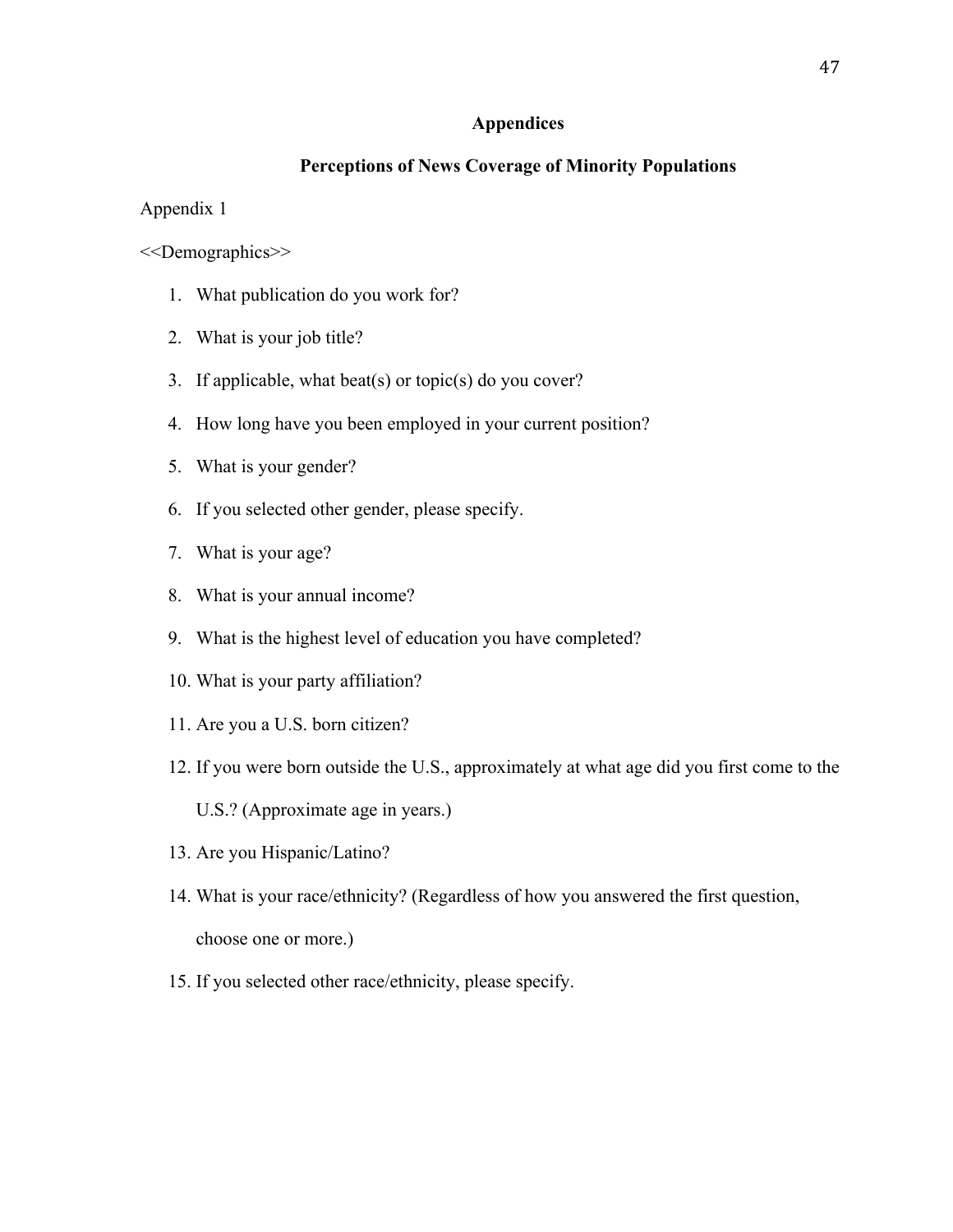$<<$ MRS $>>$ 

Using the following scale, please indicate how much you agree or disagree with each statement.

| Strongly | Disagree | Neither Agree | Agree | <b>Strongly Agree</b> |
|----------|----------|---------------|-------|-----------------------|
| Disagree |          | nor Disagree  |       |                       |

- 1. Discrimination against racial/ethnic minorities is no longer a problem in the United States.
- 2. It is easy to understand the anger of racial/ethnic minorities in America.
- 3. Racial/ethnic minorities have more influence on education policies than they ought to have.
- 4. Racial/ethnic minorities are getting too demanding in their push for equal rights.
- 5. Racial/ethnic minorities should not push themselves where they are not wanted.
- 6. Over the past few years, racial/ethnic minorities have gotten more economically than they deserve.
- 7. Over the past few years, the government has shown more respect to racial/ethnic minorities than they deserve.
- 8. Over the past few years, the news media have shown more respect to racial/ethnic minorities than they deserve.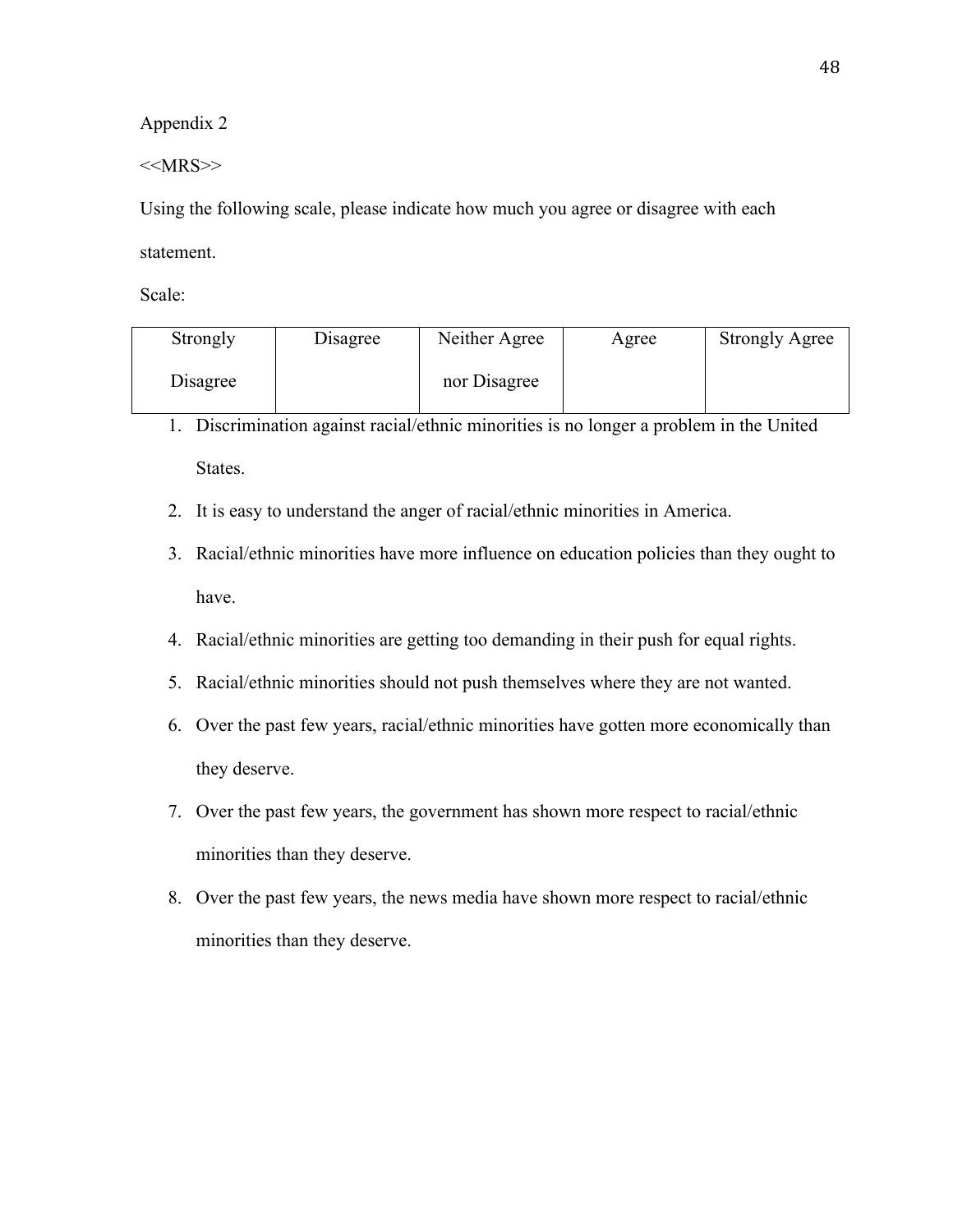$<<$ PRS>>

Using the following scale, please indicate how much you agree or disagree with each statement.

Scale:

| Never | Rarely | Sometimes | Fairly Often | Very Often | Don't Know |
|-------|--------|-----------|--------------|------------|------------|
|       |        |           |              |            |            |

1. You have been called insulting names related to your race or skin color.

- 2. When you go shopping, you are followed by white security guards or watched by white clerks.
- 3. You hear comments from whites expressing surprise at your or other "minority" individuals' intelligence or industriousness.
- 4. People "talk down" to you because you are black.
- 5. Waiters and waitresses ignore you and serve whites first.
- 6. You know of people who have gotten into trouble (gotten hurt, beaten up, shot) by whites (individuals, gangs, police, white hate groups) because of their race.
- 7. Because you are black, you're assigned the jobs no one else wants to do.
- 8. At work, when different opinions would be helpful, your opinions are not asked for because of your race.
- 9. You are watched more closely than other workers because of your race.
- 10. Racial jokes or harassment are directed at you at work.
- 11. You are ignored or not taken seriously by your boss because of your race.
- 12. A white co-worker with less experience and qualifications got promoted over you.
- 13. You are treated with less dignity and respect than you would be if you were white.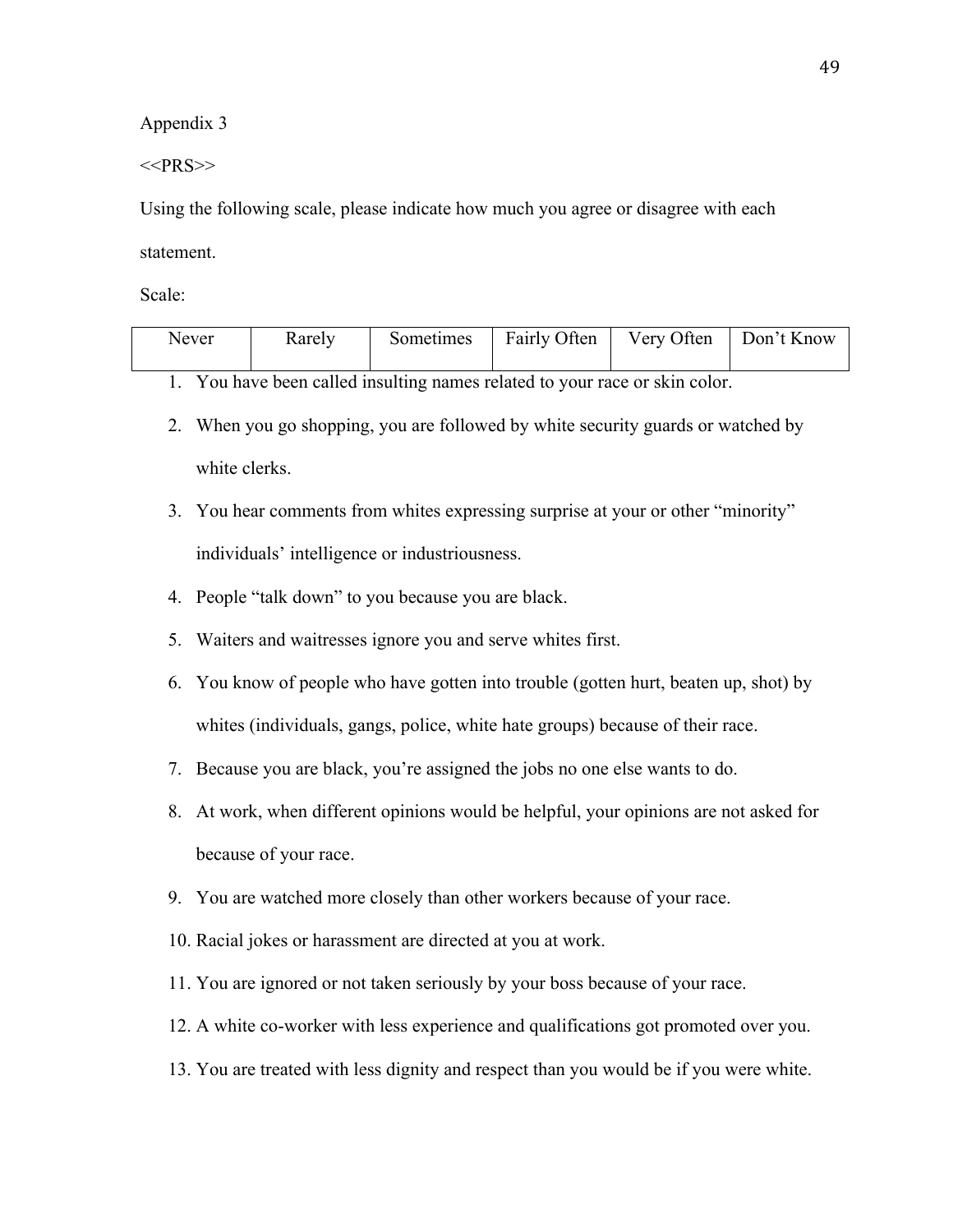$<<$ PRSL>>

Please use the scale below to indicate how often you experience each of the following situations as a Latino.

Scale:

| Not        | Never | Seldom | Several | Several | Several | Several     |
|------------|-------|--------|---------|---------|---------|-------------|
| Applicable |       |        | times a | times a | times a | times a day |
|            |       |        | year    | month   | week    |             |

1. I have been passed up for promotions and benefits at work.

- 2. I have been given more work to do than people who are not Latino.
- 3. I have been given more responsibilities at work (e.g., participate in various committees, take on leadership roles, etc.)
- 4. I have experienced that Latinos who achieve (e.g., highly educated, high power job, middle to high income level, etc.) are viewed as a "special case" or "exception to the rule."
- 5. I have been discriminated, treated with disrespect or ignored in public settings.
- 6. I have been refused housing or turned down for loans.
- 7. I have been treated unfairly by the police.
- 8. I have been suspected of shoplifting.
- 9. I have been discriminated against, made to feel uncomfortable or ignored because of my Spanish accent or because I don't speak English well.
- 10. I have been called names (e.g., spic, wet back, bean picker, etc.) or stereotyped.
- 11. I have heard negative comments about Latinos.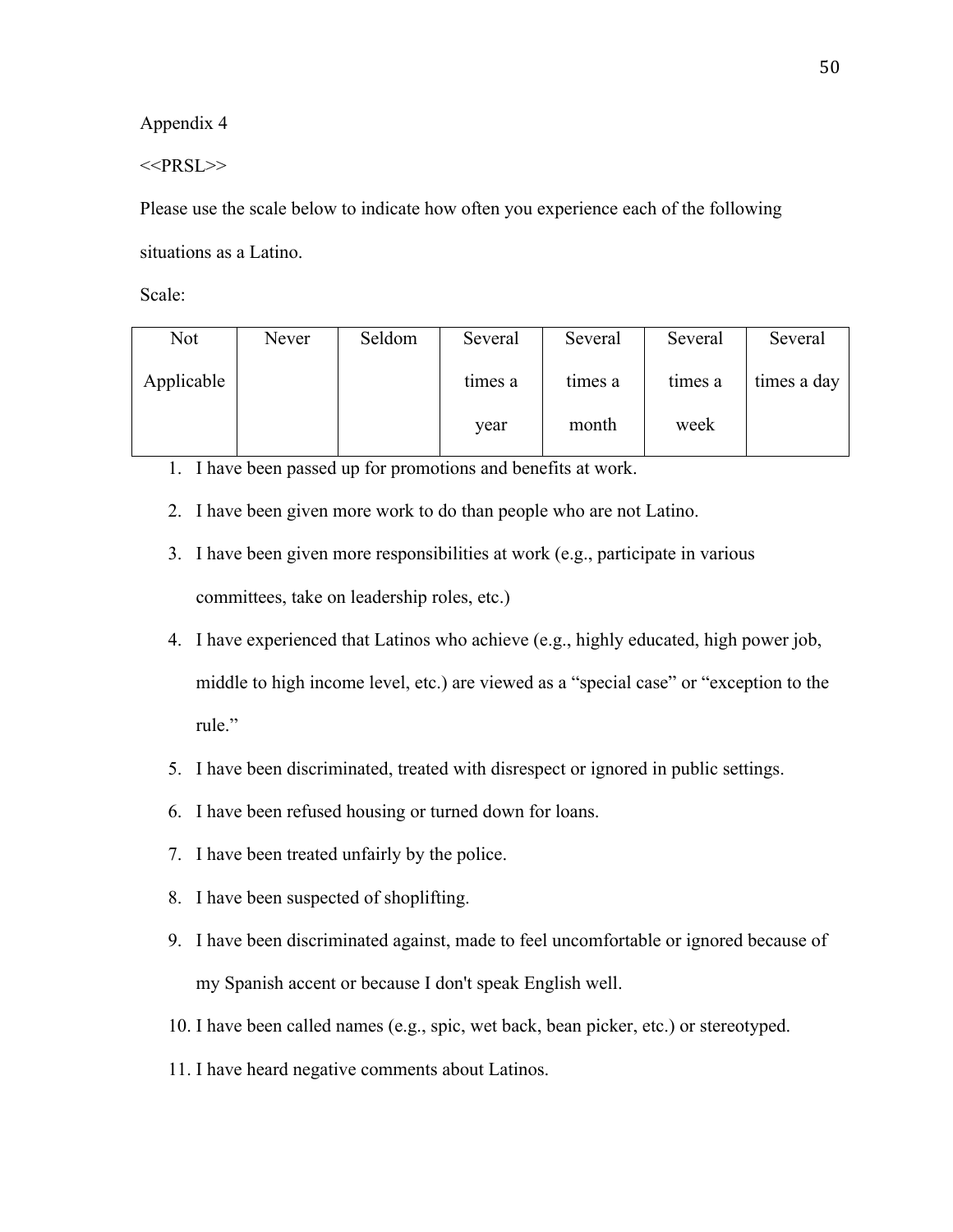- 12. I have been treated with disrespect (e.g. talked down to, treated rudely, stared at, laughed at, etc.).
- 13. I have witnessed racism towards loved ones and friends.
- 14. I have been made to feel alienated or like an outcast in the U.S. community.
- 15. I have experienced that people who are not Latino feel threatened or angry when my Latino cultural pride is expressed (e.g. ethnic clothing, music, political stickers, national flag, etc.).
- 16. I have experienced that Latinos are perceived as a threat when we/they socialize with other Latinos.
- 17. I have been physically assaulted because I am Latino.
- 18. I have been blamed for U.S. problems or told to go back to my country.
- 19. People assume that I do not have legal status in this country.
- 20. I have experienced that Latinos who have more ethnic features (e.g., darker skin tone, more Indian or African features, etc.) experience more racism.
- 21. I have experienced that Latinos who look white are seen as an exception to the race (i.e., "Oh you're different than those Mexicans").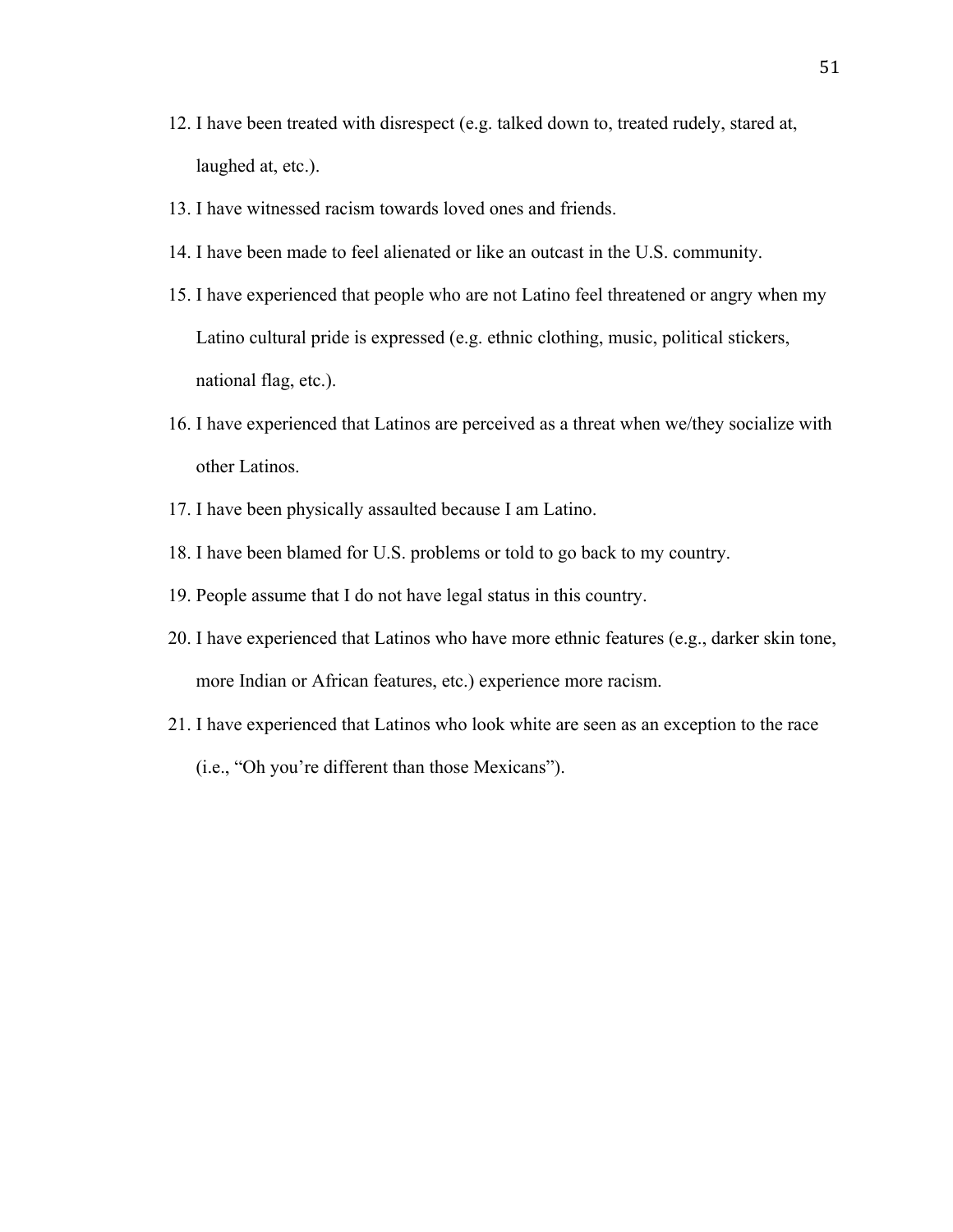<< Perception of Newsroom Coverage of BLM>>

Using the following scale, please answer according to your own newsroom's coverage of

Deferred Action for Childhood Arrivals.

| Strongly | Disagree | Neither Agree | Agree | <b>Strongly Agree</b> |
|----------|----------|---------------|-------|-----------------------|
| Disagree |          | nor Disagree  |       |                       |

- 1. The BLM movement is covered enough.
- 2. Framing BLM protests as riots emphasizes lawlessness, danger, destruction and disorder.
- 3. When reporting on the BLM movement, enough journalists go beyond the lack of indictments to outline or analyze the key issues – police brutality, unfair policies, etc. – that helped spur the BLM movement and resulting protests.
- 4. White journalists cover the BLM movement just as fairly as black journalists.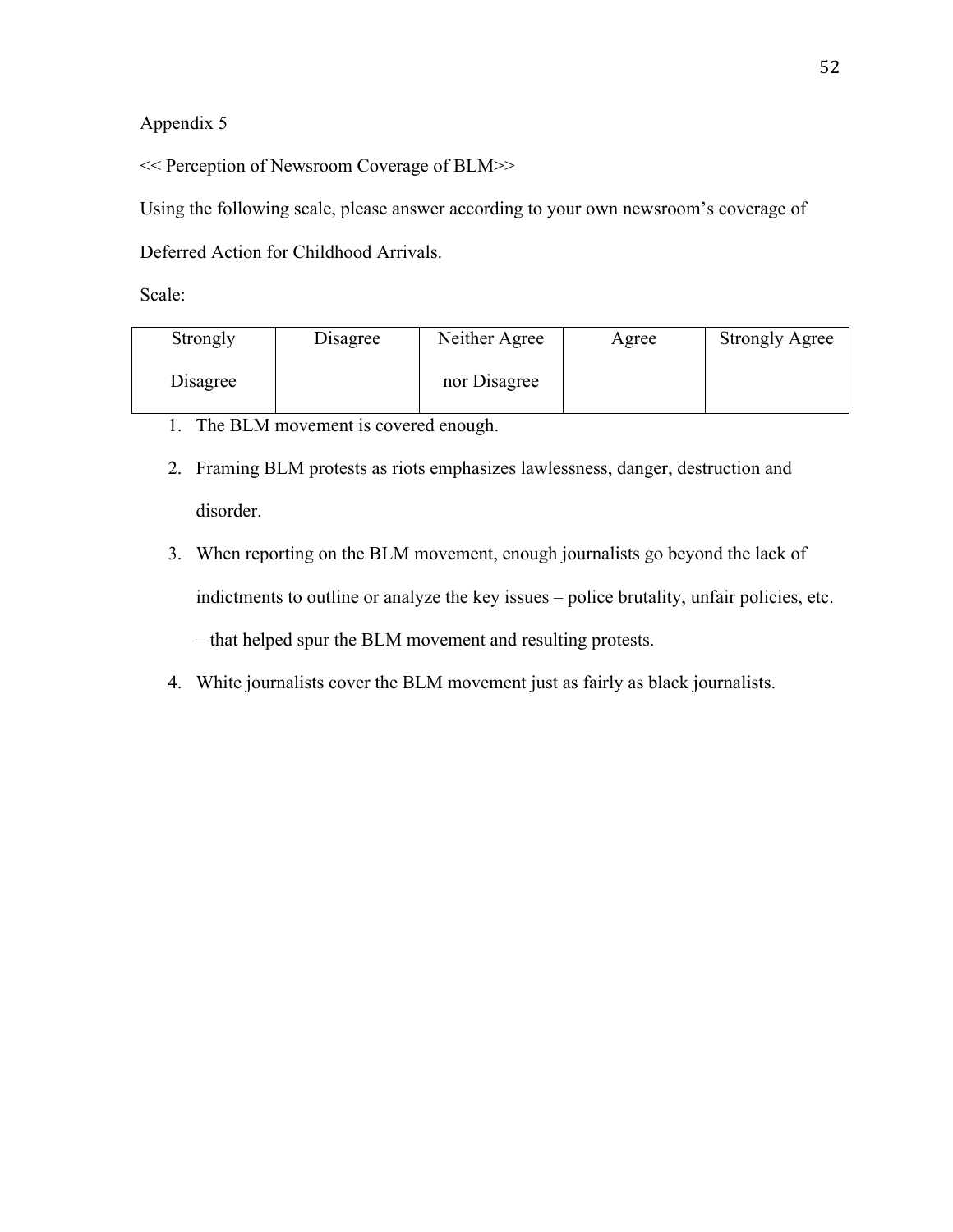<<Perception of Newsroom Coverage of DACA>>

Using the following scale, please answer according to your own newsroom's coverage of

Deferred Action for Childhood Arrivals.

| Strongly | Disagree | Neither Agree | Agree | <b>Strongly Agree</b> |
|----------|----------|---------------|-------|-----------------------|
| Disagree |          | nor Disagree  |       |                       |

- 1. DACA is covered enough.
- 2. Framing DACA recipients as "illegal aliens" instead of as undocumented "immigrants" emphasizes lawlessness.
- 3. When reporting on DACA, enough journalists go beyond the failure of the Senate to pass legislation on immigration to outline or analyze the key issues that affect "DREAMers."
- 4. White journalists cover DACA just as fairly as immigrant journalists.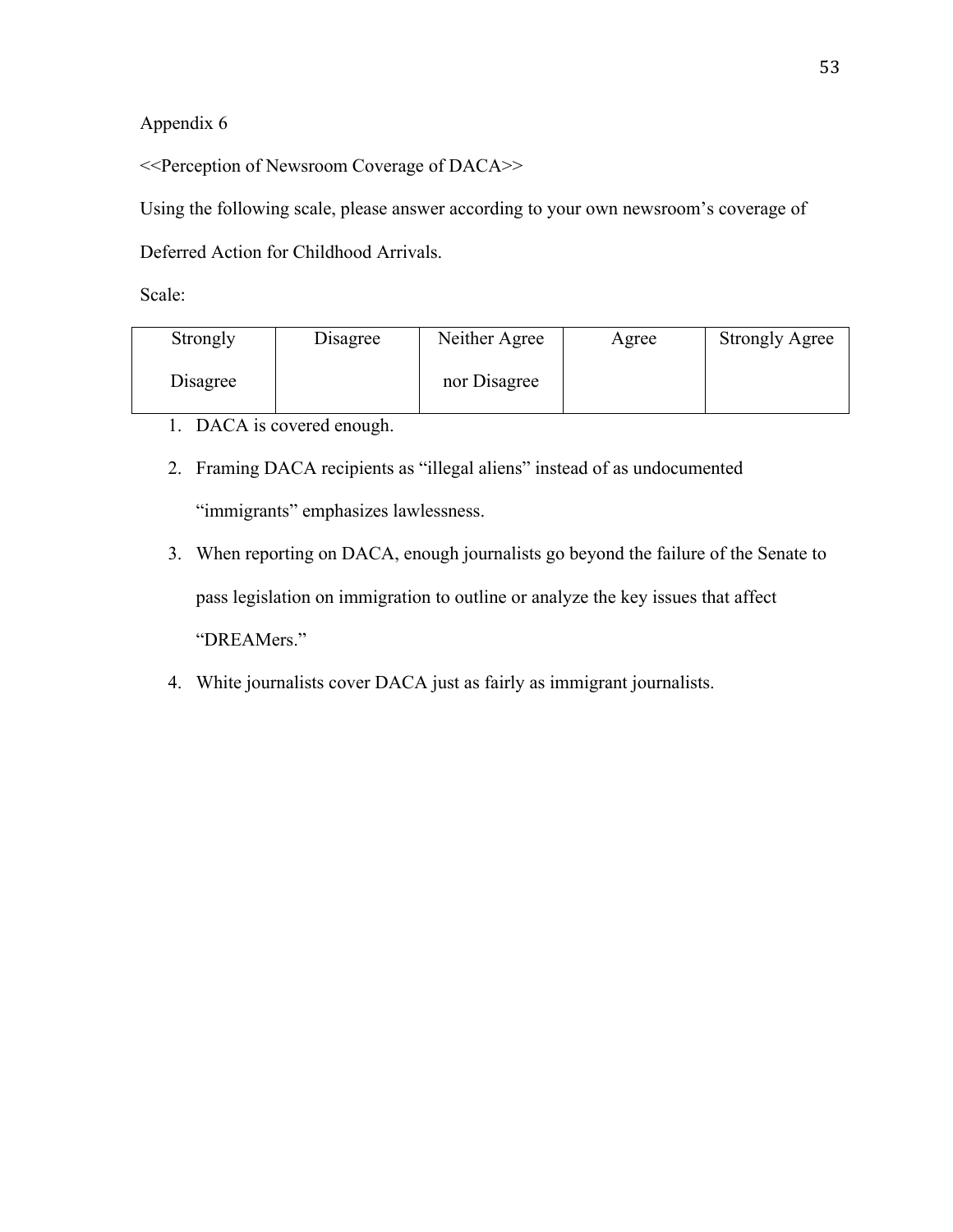<<Perception of Newsroom Diversity >>

Using the following scale, please indicate how much you agree or disagree with each

statement.

| Strongly | Disagree | Neither Agree | Agree | <b>Strongly Agree</b> |
|----------|----------|---------------|-------|-----------------------|
| Disagree |          | nor Disagree  |       |                       |

- 1. Using the following scale, please indicate how much you agree or disagree with each statement. There are enough racial/ethnic minorities in today's newsrooms.
- 2. Increasing newsroom diversity would lead to fuller coverage of topics like DACA and BLM.
- 3. Increasing newsroom diversity would lead to biased coverage of topics like DACA and BLM.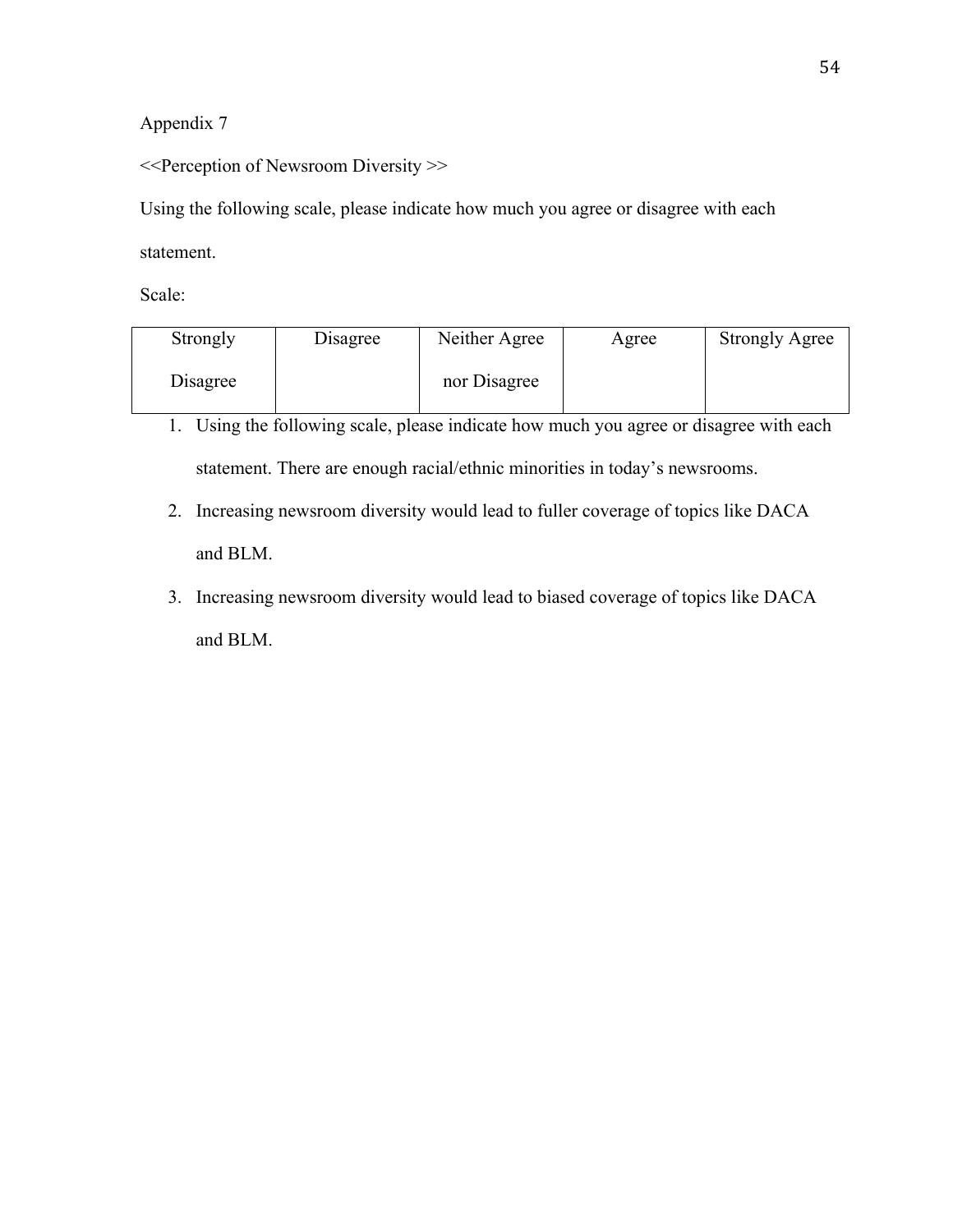#### **References**

2017 MarketBook. *The Washington Post.* Retrieved from

https://www.washingtonpost.com/wp-stat/ad/public/static/media\_kit/16-3762-01-

MktBook-web.pdf

2017 Nielsen Scarborough Report (r1); Comscore 3 mo. avg. 7/17 – 9/17.

American Society of News Editors (2017). ASNE Newsroom Employment Diversity Survey.

Retrieved from

http://asne.org/files/2017%20Summary%20Report%20for%20each%20news%20orga nization.pdf

AP Stylebook 2017 (2017). The Associated Press.

Arkin, D., Andrew, R., & Marianna, S. (2017). "Trump Says 'Two Sides' Share Blame for Charlottesville Rally Violence." *NBC News.* Retrieved from

https://www.nbcnews.com/news/us-news/trump-defends-all-sides-comment-n793001

Atlanta Journal Constitution (n.d.).

Becker, L. B., Hollifield, C. A., Jacobsson, A., Jacobsson, E., & Vlad, T. (2009). IS MORE ALWAYS BETTER?. *Journalism Studies*, *10*(3), 368-385. doi:10.1080/14616700802636219

- Begley, S. (2018). "How President Trump Made the DACA Debate More Divisive With One Phrase." *Time.* Retrieved from http://time.com/5127304/trump-americans-aredreamers-too/
- Black Lives Matter (n.d.). Herstory. Retrieved from

https://blacklivesmatter.com/about/herstory/

Brouwer, J., van der Leun, & van der Woude. (2017). *Framing Migration and the Process of*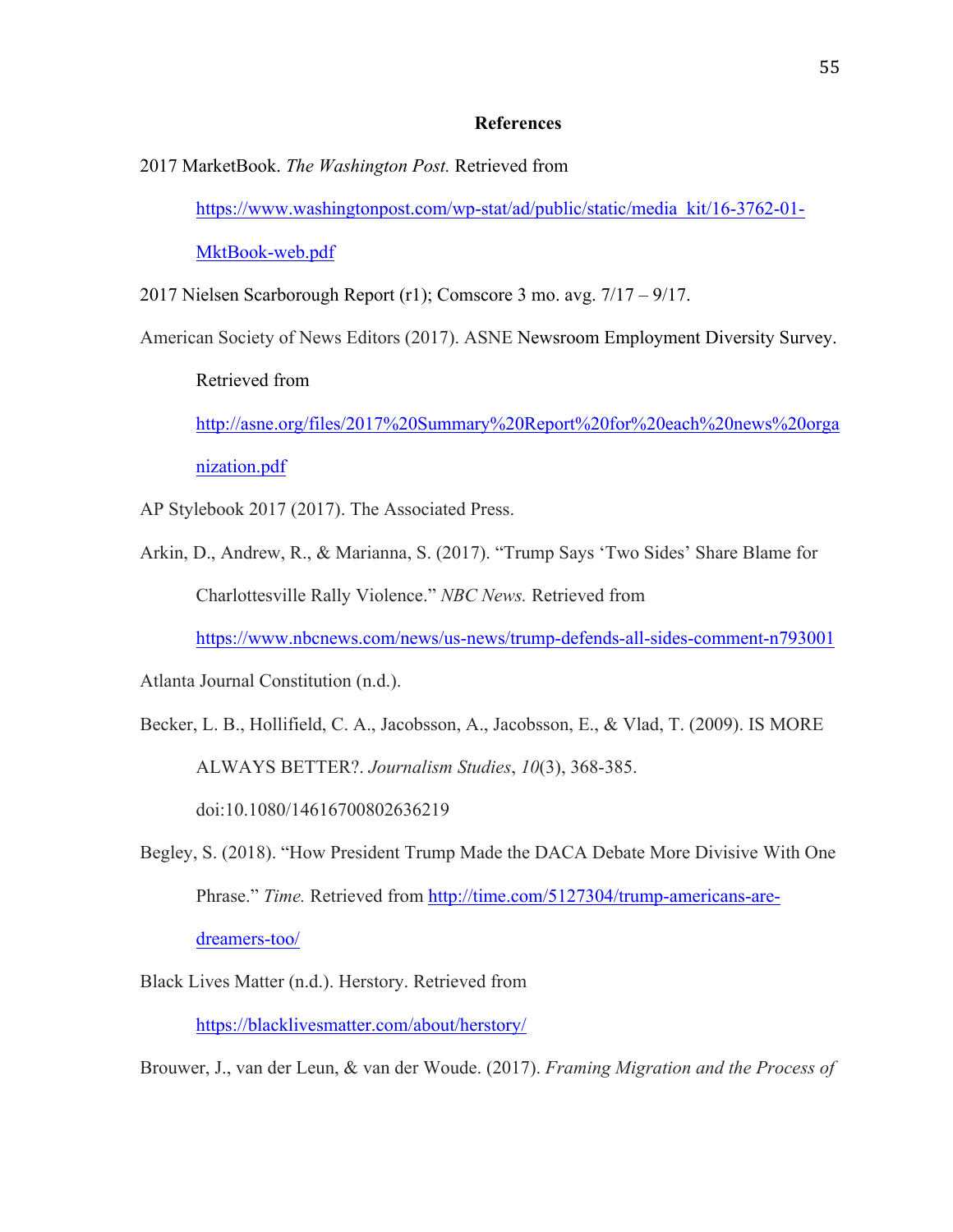*Crimigration: A Systematic Analysis of the Media Representation of Unauthorized Immigrants in the Netherlands.* European Journal of Criminology. Retrieved from http://journals.sagepub.com/doi/pdf/10.1177/1477370816640136

- Collins, A. M., & Loftus, E. F. (1975). A Spreading-Activation Theory of Semantic Processing. *Psychological Review*, *82*407-28.
- Creswell, J. W., & Creswell, J. W. (2007). *Qualitative inquiry & research design : choosing among five approaches*. Thousand Oaks : Sage Publications, c2007.
- Dalton, D. (2015). "Inside the Grassroots Effort to Track Police Violence in the U.S.". *The Daily Dot.* Retrieved from https://www.dailydot.com/layer8/mapping-policeviolence-black-lives-matter-we-the-protesters/
- Damiani, J. (2016). "Every Time You Say 'All Lives Matter' Are Being An Accidental Racist." *HuffPost*. Retrieved from https://www.huffingtonpost.com/jessedamiani/every-time-you-say-all-li\_1\_b\_11004780.html
- Dawsey, J. (2018). Trump Derides Protections for Immigrants from 'Shithole' Countries. *The Washington Post.* Retrieved from https://www.washingtonpost.com/politics/trumpattacks-protections-for-immigrants-from-shithole-countries-in-oval-officemeeting/2018/01/11/bfc0725c-f711-11e7-91af-

31ac729add94\_story.html?utm\_term=.b65cd73eb1c2

Diamond, J. (2016). "Trump: Black Lives Matter Has Helped Instigate Police Killings." *CNN.* Retrieved from https://www.cnn.com/2016/07/18/politics/donald-trump-blacklives-matter/index.html

Eltagouri, M. (2018). "Most Americans Think Trump is Racist, According to a New Poll."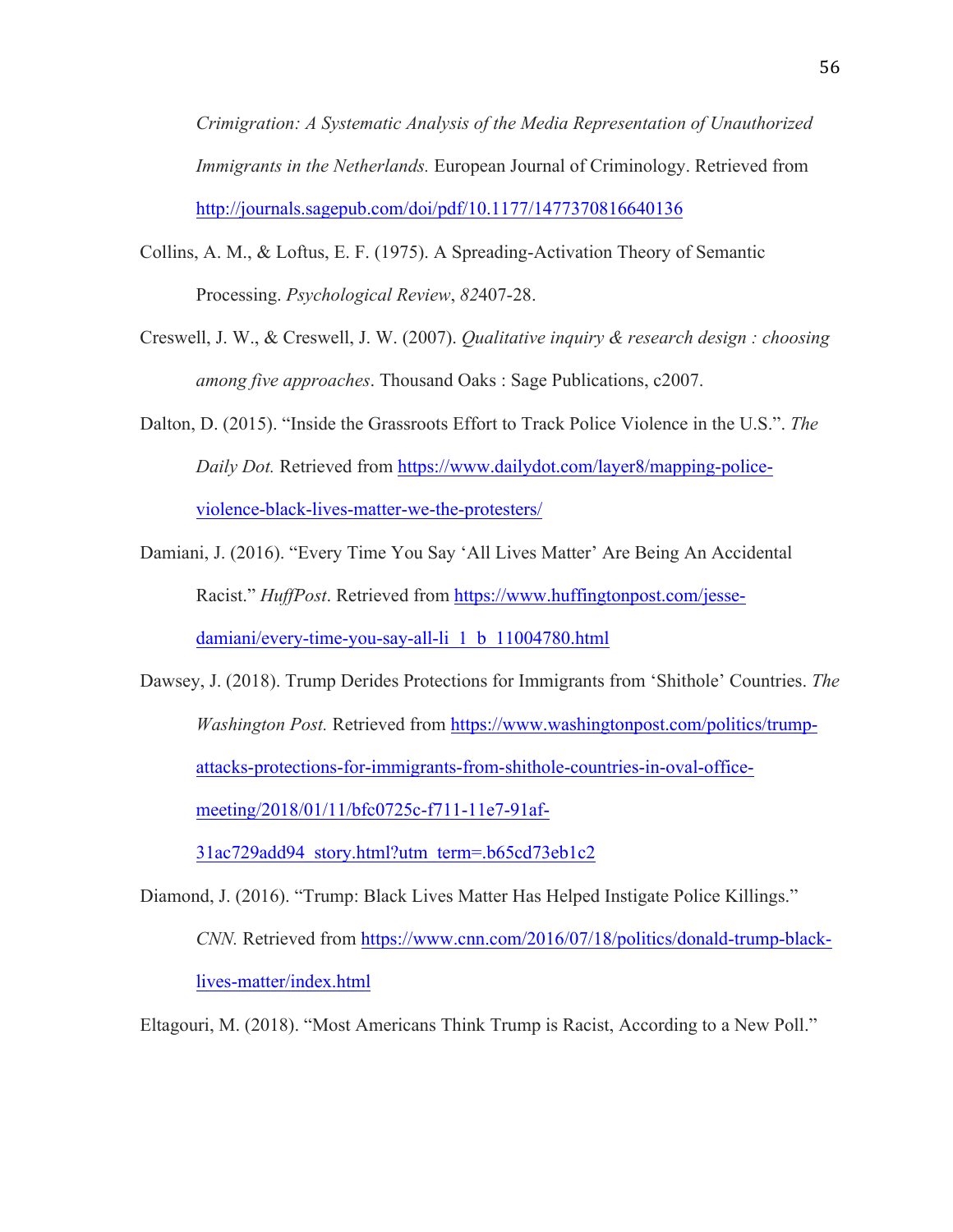*The Washington Post.* Retrieved from

https://www.washingtonpost.com/news/politics/wp/2018/03/01/ap-norc-poll-mostamericans-say-trump-is-racist/?noredirect=on&utm\_term=.5ed0ef5a9a46

- Entman, R. M., (1992). Blacks in the News: Television, Modern Racism and Cultural Change. *Journalism & Mass Communication Quarterly* Vol. 69, No. 2 Summer 1992 341-382
- Entman, R. M., & Rojecki, A. (2000). *The black image in the white mind : media and race in America*. Chicago : University of Chicago Press, 2000.
- Flagg, A. (2018). "The Myth of the Criminal Immigrant." *The New York Times.* Retrieved from https://www.nytimes.com/interactive/2018/03/30/upshot/crime-immigrationmyth.html
- Hope, E. C., Keels, M., & Durkee, M. I. (2016). Participation in Black Lives Matter and Deferred Action for Childhood Arrivals: Modern Activism Among Black and Latino College Students. *Journal Of Diversity In Higher Education*, *9*(3), 203- 215.
- Kolbert, E. (2018). "There's No Scientific Basis for Race It's a Made-Up Label." *National Geographic Magazine.* Retrieved from

https://www.nationalgeographic.com/magazine/2018/04/race-genetics-science-africa/

Lartey, J. (2017). "US Police Killings Undercounted by Half, Study Using Guardian Data Finds." *The Guardian.* Retrieved from https://www.theguardian.com/usnews/2017/oct/11/police-killings-counted-harvard-study

Leopold J., Bell M., (2017) "News media and the racialization of protest: an analysis of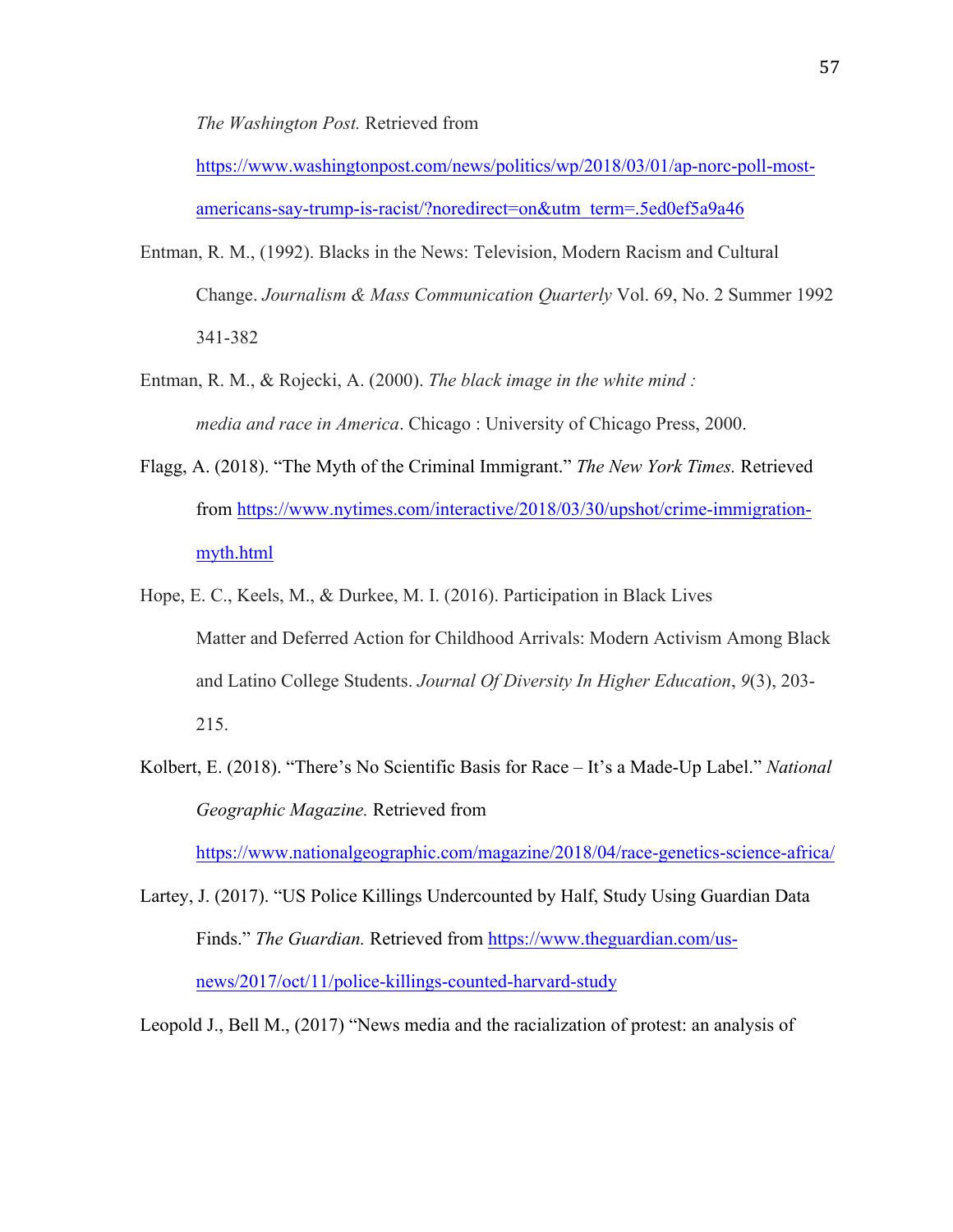Black Lives Matter articles", Equality, Diversity and Inclusion: An International Journal, Vol. 36 Issue: 8, pp.720-735, https://doi.org/10.1108/EDI-01-2017-0010

Lowery, W. and Ross, J. (2017) Black Lives Matter Shifts from Protests to Policy Under Trump. *The Chicago Tribune.* Retrieved from

http://www.chicagotribune.com/news/nationworld/ct-black-lives-matter-trump-20170504-story.html

- Lucid, L. (2010). Discrimination Experiences of Latino/as: Mental Health Outcomes, Emotional Responses, and Coping Mechanisms. *Wesleyan University.* Retrieved from https://wesscholar.wesleyan.edu/cgi/viewcontent.cgi?referer=https://www.google.co m/&httpsredir=1&article=1526&context=etd\_hon\_theses
- Lutz, A. (2012). "These 6 Corporations Control 90% of the Media in America." *Business Insider.* Retrieved from http://www.businessinsider.com/these-6-corporationscontrol-90-of-the-media-in-america-2012-6

Mapping Police Violence (2015). Retrieved from https://mappingpoliceviolence.org

- McCombs, M. (2014). *Setting the agenda: Mass media and public opinion*. John Wiley & Sons.
- Merenstein, B. F. (2008). Immigrants and Modern Racism: Reproducing Inequality. Boulder, Colo: Lynne Rienner Publishers.

Merriam-Webster. (n.d.). Retrieved from https://www.merriam-webster.com

Meyer, D.E.; Schvaneveldt, R.W. (1971). "Facilitation in recognizing pairs of words: Evidence of a dependence between retrieval operations". *Journal of Experimental Psychology*. **90**: 227–234. doi:10.1037/h0031564

Mondo Times. (2016). "Atlanta Journal-Constitution". Retrieved from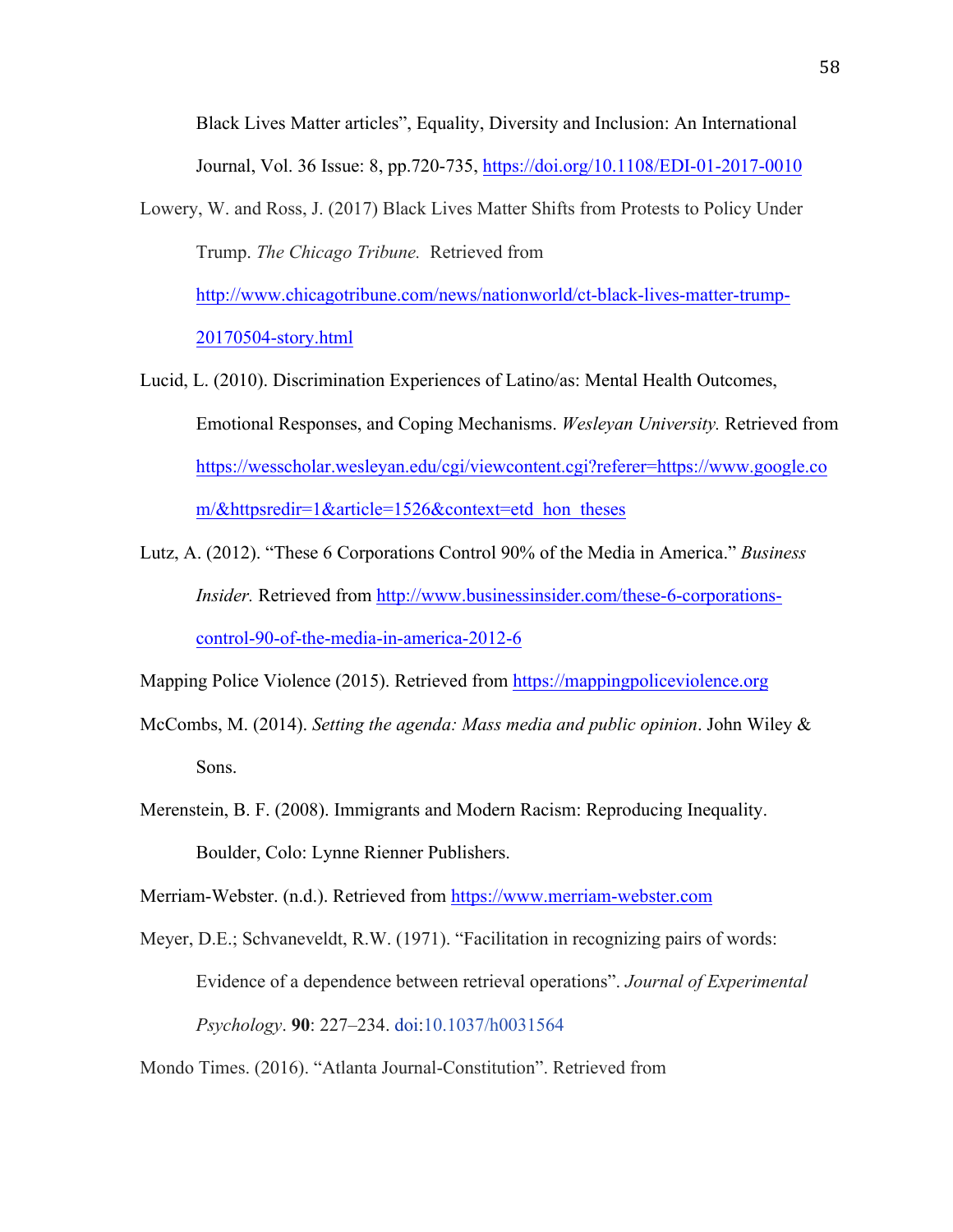https://www.mondotimes.com/1/world/us/10/567/1611

- Pew Research Center (2016). "The Hashtag #BlackLivesMatter Emerges: Social Activism on Twitter." Retrieved from http://www.pewinternet.org/2016/08/15/the-hashtagblacklivesmatter-emerges-social-activism-on-twitter/
- Pew Research Center (2017a). "5 Facts About Illegal Immigration in the U.S.". Retrieved from http://www.pewresearch.org/fact-tank/2017/04/27/5-facts-about-illegalimmigration-in-the-u-s/
- Pew Research Center (2017b). "How the U.S. Hispanic Population is Changing." Retrieved from http://www.pewresearch.org/fact-tank/2017/09/18/how-the-u-s-hispanicpopulation-is-changing/
- Pew Research Center (2017c). "Key Facts About Unauthorized Immigrants Enrolled in DACA." Retrieved from http://www.pewresearch.org/fact-tank/2017/09/25/key-factsabout-unauthorized-immigrants-enrolled-in-daca/
- Pew Research Center (2017d). "U.S. Hispanic Population Growth Has Leveled Off." Retrieved from http://www.pewresearch.org/fact-tank/2017/08/03/u-s-hispanicpopulation-growth-has-leveled-off/
- Power, J.G., Murphy, S.T., & Coover, G. (1996). Priming prejudice: How stereotypes and counter-stereotypes influence attribution of responsibility and credibility among ingroups and outgroups. Human Communication Research, 23, 36-58.
- Quinsaat, S. (2014). Competing news frames and hegemonic discourses in the construction of contemporary immigration and immigrants in the United States. *Mass Communication and Society*, *17*(4), 573-596.

Reilly, K. (2016). "Here Are All the Times Donald Trump Insulted Mexico." *Time.* Retrieved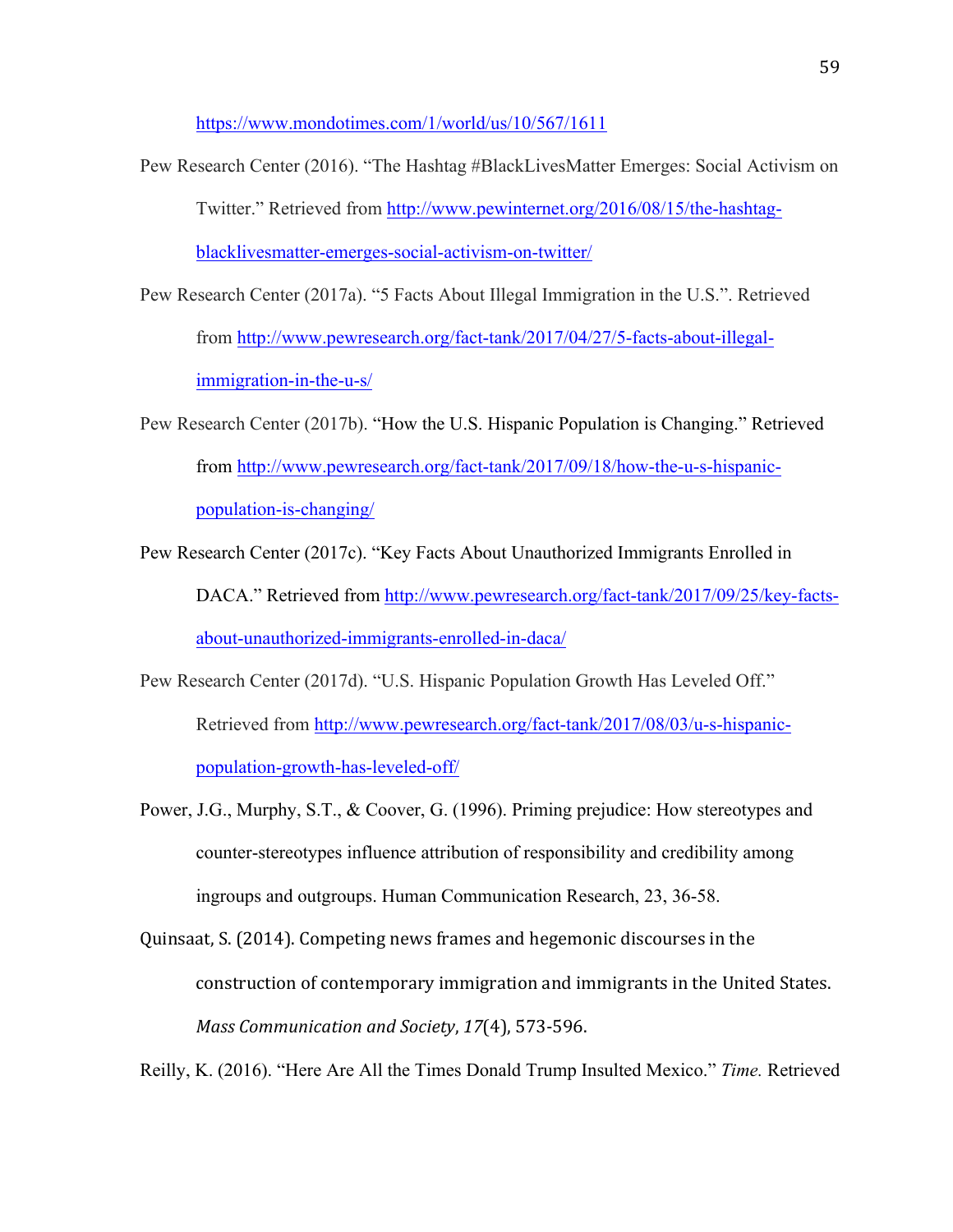from http://time.com/4473972/donald-trump-mexico-meeting-insult/

- Ríos, D. A., & Mohamed, A. N. (2003). *Brown and Black communication: Latino and African American conflict and convergence in mass media*. Westport, CT : Praeger, c2003.
- Roskos-Ewoldsen, D.R., Klinger, M.R., Roskos-Ewoldsen, B. (2007) Media priming: A meta-analysis, in R. W. Preiss, B. Gayle, N. Burrell, M. Allen, & J. Bryant (eds.), Mass Media Effects Research: Advances Through Meta-Analysis. Mahwah, NJ: L. Erlbaum Associates.
- Sacchetti, M. (2018). "Federal Judge: Trump Administration Must Accept New DACA Applications." *The Washington Post.* Retrieved from https://www.washingtonpost.com/local/immigration/2018/04/24/cfb41578-4816- 11e8-8b5a-3b1697adcc2a\_story.html?utm\_term=.021c9b74f8b7
- Scheufele, D. A., & Tewksbury, D. (2007). Framing, Agenda Setting, and Priming: The Evolution of Three Media Effects Models. *Journal Of Communication*, *57*(1), 9-20. doi:10.1111/j.1460-2466.2006.00326.x
- Smiley, C., & Fakunle, D. (2016). From "brute" to "thug:" the demonization and criminalization of unarmed Black male victims in America. *Journal Of Human Behavior In The Social Environment*, *26*(3-4), 350–366.

http://doi.org/10.1080/10911359.2015.1129256

Society of Professional Journalists (2014). SPJ Code of Ethics. Retrieved from https://www.spj.org/ethicscode.asp

Suggs, E. (2017). "Band of Brothers: Black Military Veterans Support NFL Protests."